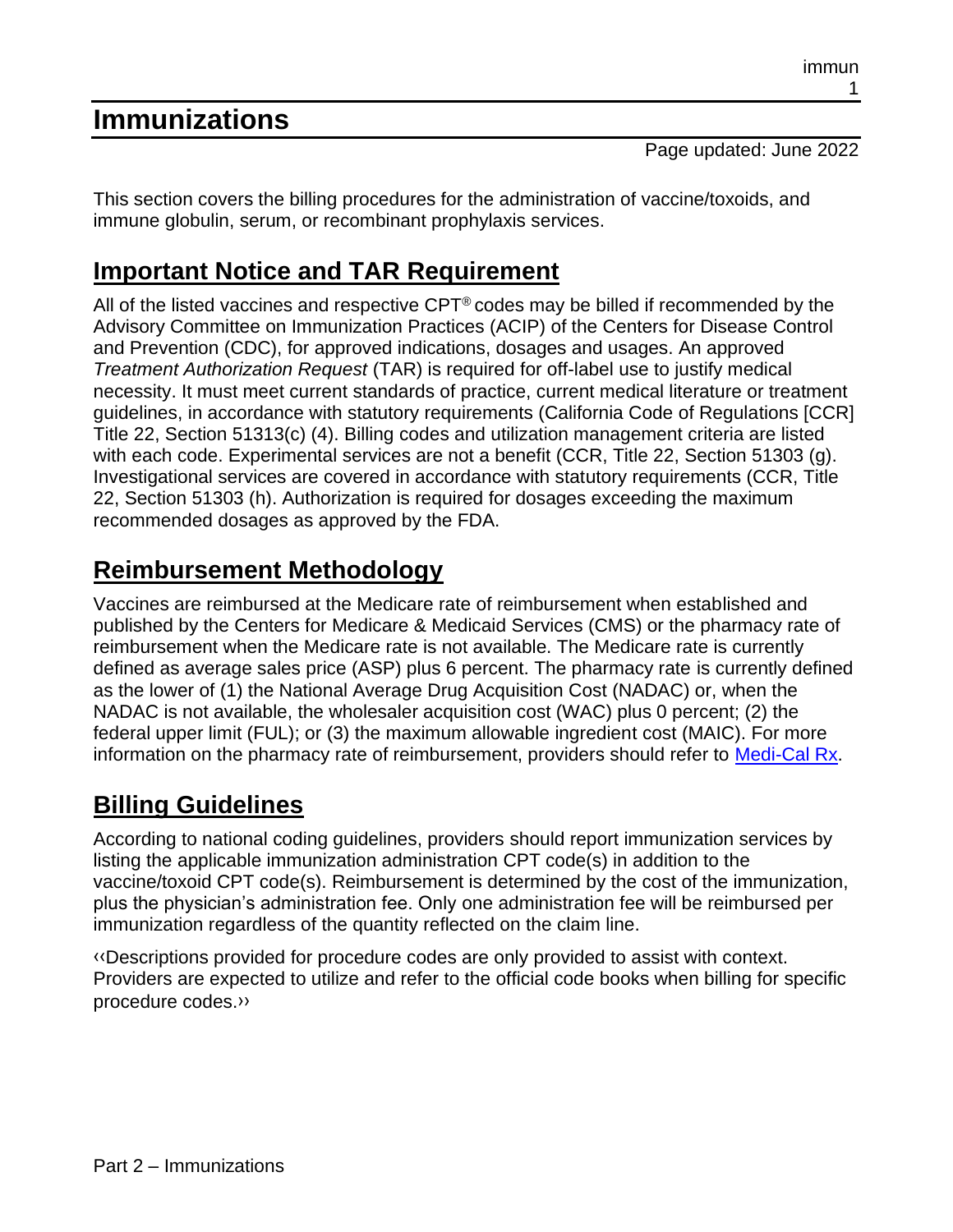Special billing procedures apply to vaccines administered to persons under 19 years of age, who are eligible for the Vaccines For Children (VFC) Program. Since the VFC program supplies vaccine/toxoid product(s) at no cost to the provider, Medi-Cal will only reimburse a provider for the cost of administering a VFC-supplied dose. To bill Medi-Cal for the VFC dose administration fee, VFC providers shall report the vaccine/toxoid product code(s) with a modifier code of "SL", which identifies the service as a "state-supplied vaccine". Each CPT vaccine product code billed with a "SL" modifier is reimbursed separately for a VFC dose administration fee. Please refer to VFC section of the manual for additional details.

Vaccines/toxoids for a high-risk population must be reported with a modifier "SK". Providers must document in the *Remarks* field (Box 80)/*Additional Claim Information* field (Box 19), or on an attachment to the claim, the reason why the patient is considered high-risk.

All vaccines recommended by ACIP are a Medi-Cal benefit including for the purpose of employment, school, immigration or sports. In addition, if a beneficiary meets an ACIP-recommended indication, such as, age or a risk factor, Medi-Cal covers the indicated vaccine.

Immunizations are also covered under The Presumptive Eligibility for Pregnant Women (PE4PW) program which allows Qualified Providers to grant immediate, temporary Medi-Cal coverage for ambulatory prenatal care and prescription drugs for conditions related to pregnancy to low-income, pregnant recipients, pending their formal Medi-Cal application. PE4PW is designed for California residents who believe they are pregnant and who do not have Medi-Cal coverage for prenatal care. For additional details, please visit the *Presumptive Eligibility for Pregnant Women* section of the manual.

# **Vaccine Immunization Administration Codes**

The following CPT codes are reimbursable for immunization administration of any vaccine that is not accompanied by face-to-face physician or qualified health care professional counseling to the patient/family or for administration of vaccines to patients over 18 years of age:

- 90471 Immunization administration (includes percutaneous, intradermal, subcutaneous, or intramuscular injections); 1 vaccine (single or combination vaccine/toxoid)
- 90472 each additional vaccine (single or combination vaccine/toxoid) (List separately in addition to code for primary procedure)
- 90473 Immunization administration by intranasal or oral route; 1 vaccine (single or combination vaccine/toxoid)
- 90474 each additional vaccine (single or combination vaccine/toxoid) (List separately in addition to code for primary procedure)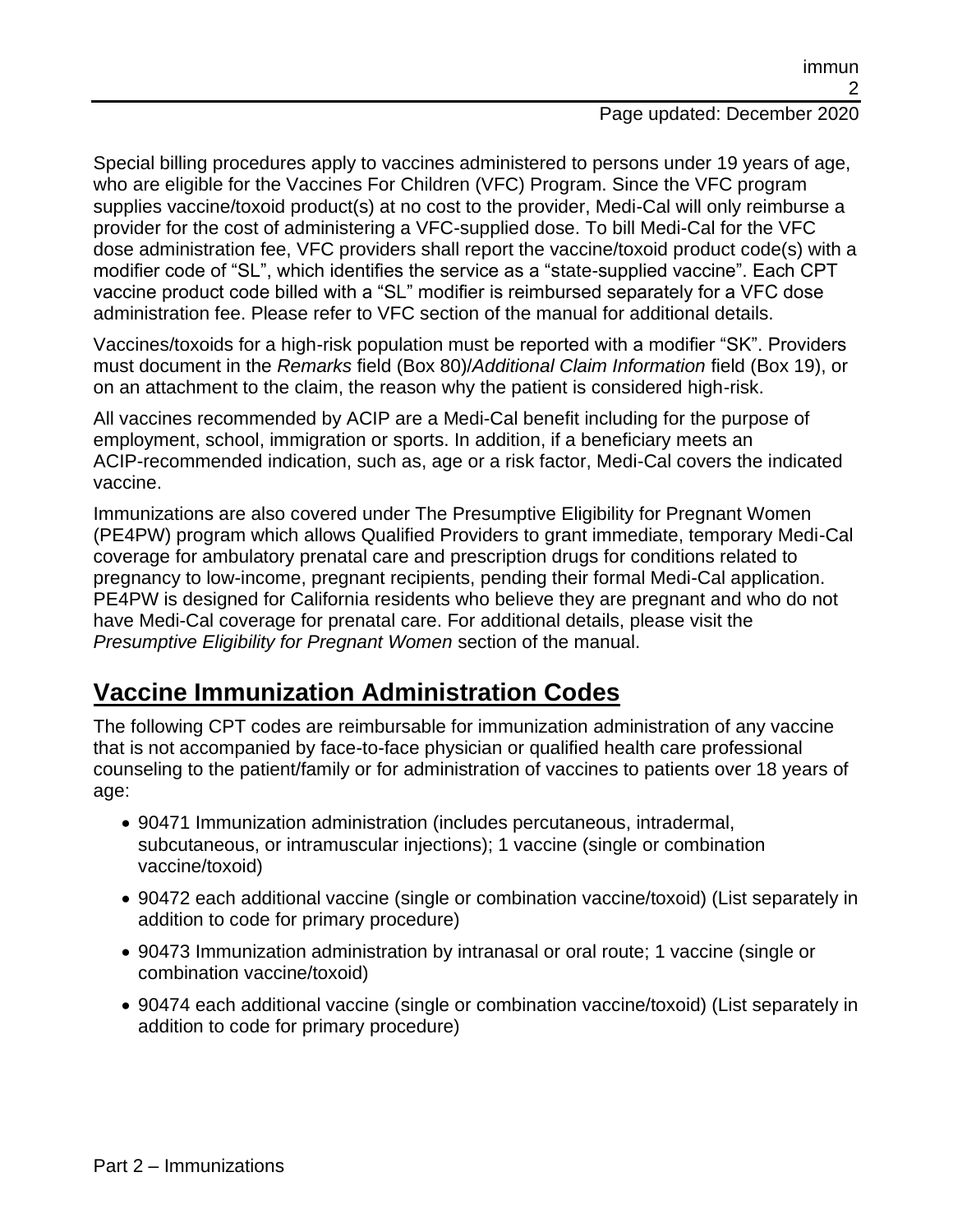#### The following CPT codes are reimbursable for immunization services when the physician or qualified health care professional provides face-to-face counseling of the patient/family during the administration of a vaccine.

- 90460 Immunization administration through 18 years of age via any route of administration, with counseling by physician or other qualified health care professional; first or only component of each vaccine or toxoid administered
- 90461 each additional vaccine or toxoid component administered (list separately in addition to code for primary procedure)

# **Free Vaccines For Children (VFC) Program**

Because the VFC program provides vaccine/toxoid product(s) at no cost to a VFC provider, Medi-Cal will only reimburse a VFC provider for the cost of administering a VFC dose and not for the dose itself. According to national CPT code guidelines, immunization services are usually reported by using both the vaccine/toxoid code(s) and the vaccine immunization administration code(s). To report a VFC immunization service to Medi-Cal, providers should list each administered vaccine/toxoid product code with a modifier code of "SL", which identifies the dose as a "state-supplied vaccine". A separate VFC administration fee will be reimbursed for each vaccine/toxoid product code that is listed with a "SL" modifier on the claim.

Medi-Cal does not reimburse for the cost of a vaccine product that is available through the VFC program but purchased from a non-VFC source and administered to a VFC-eligible person except when justified. A provider's non-enrollment in the VFC program is not a justified exception. Valid exceptions include documented cases of a VFC vaccine supply shortage due to a disease epidemic, vaccine manufacturing or delivery problems, or instances when the beneficiary does not meet special circumstances required by the VFC program for the vaccine billed. Providers must indicate a justified exception requiring the administration of a non-VFC dose in the *Remarks* field (Box 80)/ *Additional Claim Information* (Box 19) of the claim.

Providers should not report immunization services with an Evaluation and Management (E/M) service code (for example, office, outpatient, or preventive medicine visit, etc.) unless the provider has also completed a significant and separately identifiable E/M service at the same time. The separate E/M service must be thoroughly documented in the beneficiary's medical record, and the claim is subject to audit and recoupment of reimbursement.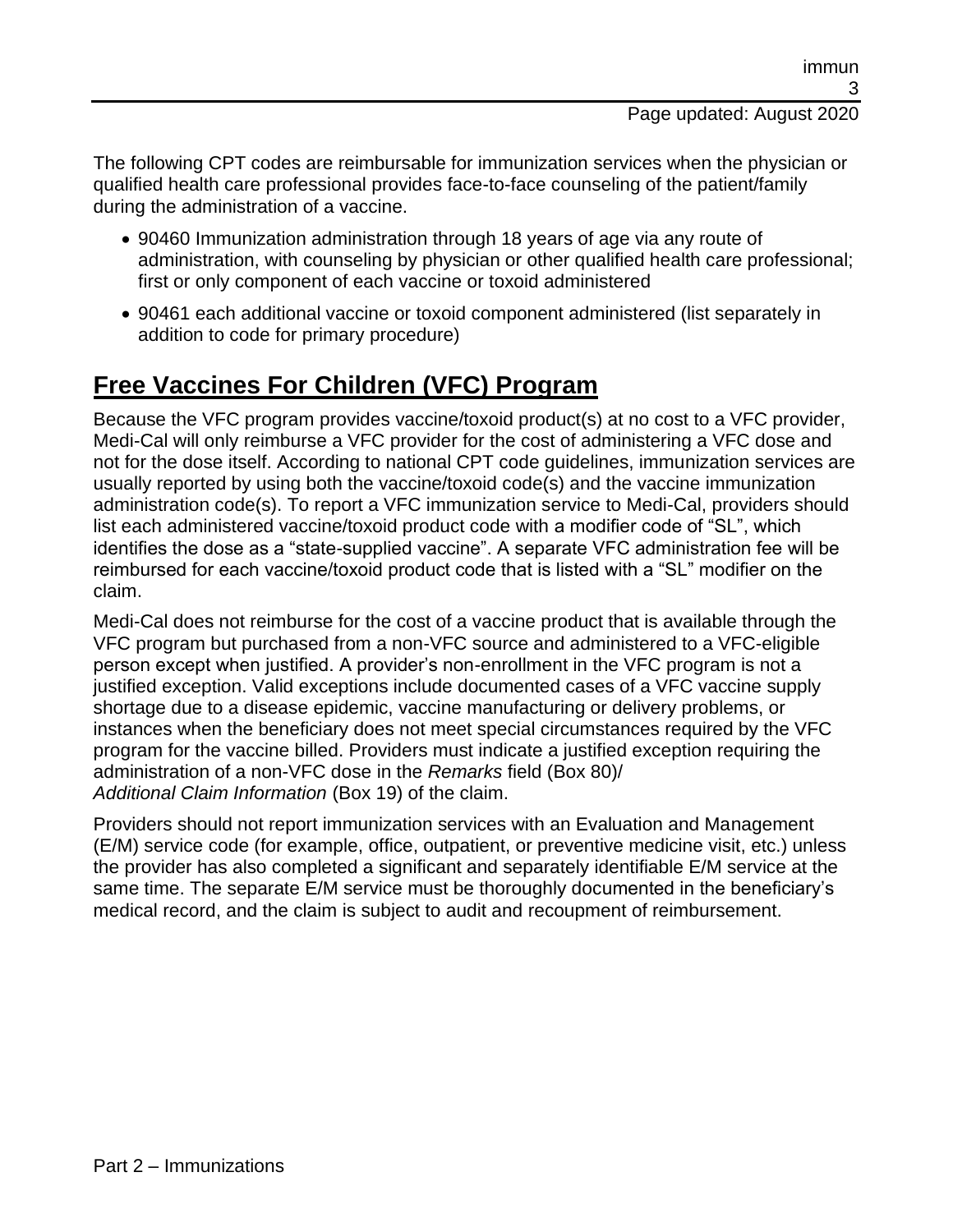# **Free Vaccines from Source Other than VFC Program**

Providers bill CPT code 90471 (immunization administration; one vaccine) to Medi-Cal to be reimbursed for the administration of vaccines that are free to the provider through a source other than the VFC program, including doses purchased by public health departments. When billing code 90471, providers must indicate the vaccine administered and its source in the *Remarks* field (Box 80)/*Additional Claim Information* field (Box 19) of the claim. Code 90471 may not be billed in conjunction with other vaccine immunization codes (90284 thru 90749 and X5300 thru X7699) administered by the same provider, for the same recipient and date of service.

# **BCG Vaccine**

BCG Vaccine U.S.P. is an attenuated, live culture preparation of the Bacillus of Calmette and Guerin (BCG) strain of Mycobacterium bovis for percutaneous use.

## **Indications**

All ACIP-recommended indications

#### **[‹‹D](#page-59-0)osages and Dosing Schedule[s››](#page-59-1)**

ACIP-recommended dosages and dosing schedules

## **Age Limits**

All ages

## **Billing**

CPT code 90585 (Bacillus Calmette-Guerin vaccine (BCG) for tuberculosis, live, for percutaneous use)

### **Required Modifier**

SK (member of a high-risk population)

# **Cholera**

Cholera vaccine is live, attenuated bacterial vaccine suspension containing the *Vibrio cholerae* strain CVD 103-HgR for oral administration (PO).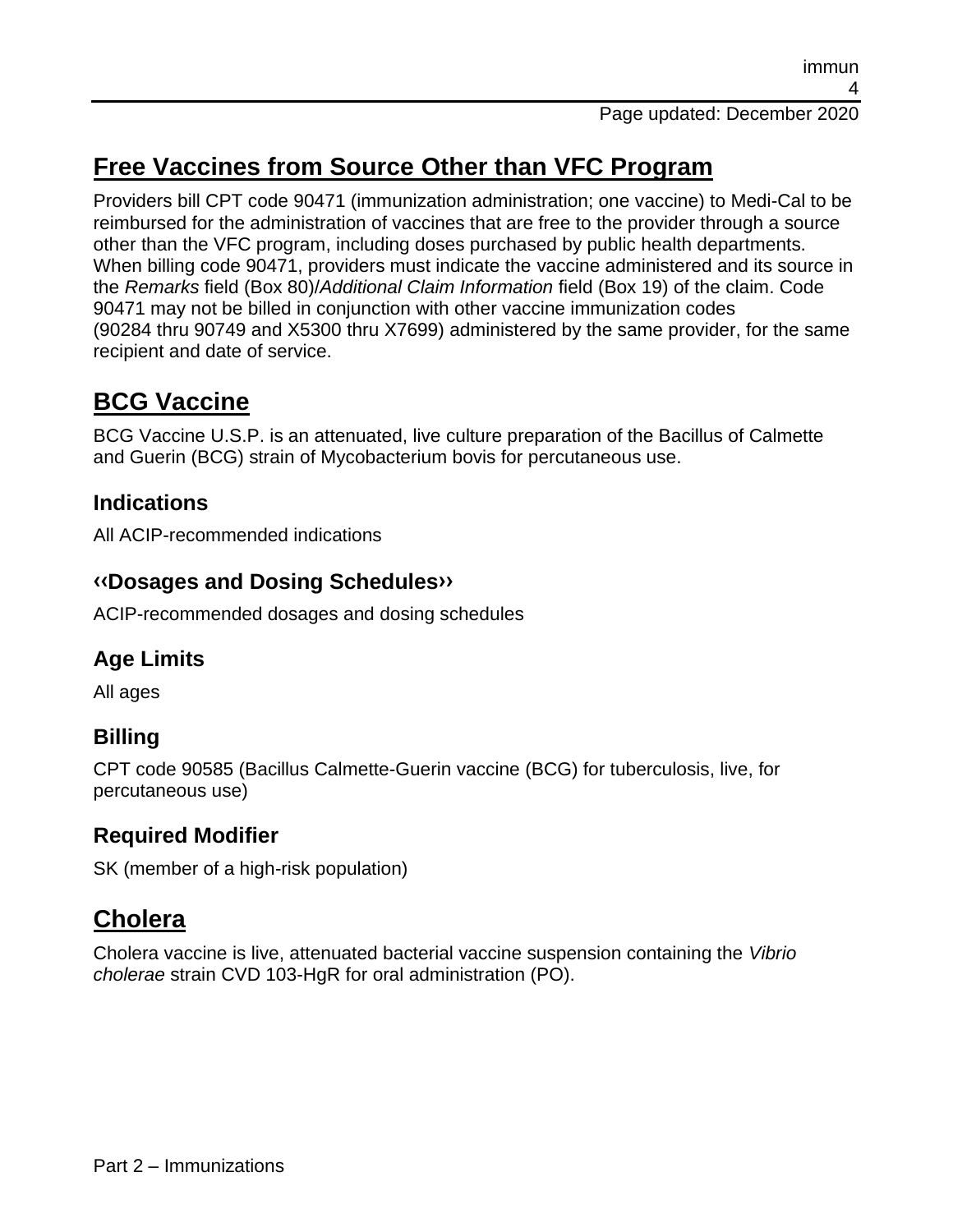#### **Indications**

All ACIP-recommended indications

## **Dosages and Dosing Schedules**

ACIP-recommended dosages and dosing schedules

## **Age Limits**

[‹‹2](#page-59-0) to 64 years of ag[e››](#page-59-1)

### **Billing**

CPT code 90625 (Cholera vaccine, live, adult dosage, 1 dose schedule, for oral use)

### **Required Modifier**

SK (member of a high-risk population)

# **[‹‹D](#page-59-0)engue Tetravalent Vaccine, Live**

Dengue Tetravalent Vaccine, Live is a suspension for subcutaneous (SC) Injection

### **Indications**

All ACIP-recommended indications

### **Dosages and Dosing Schedules**

ACIP-recommended dosages and dosing schedules

## **Age Limits**

9 through 16 years of age

## **Billing**

CPT code 90587 (dengue vaccine, quadrivalent, live, 3 dose schedule, for subcutaneous use[\)››.](#page-59-1)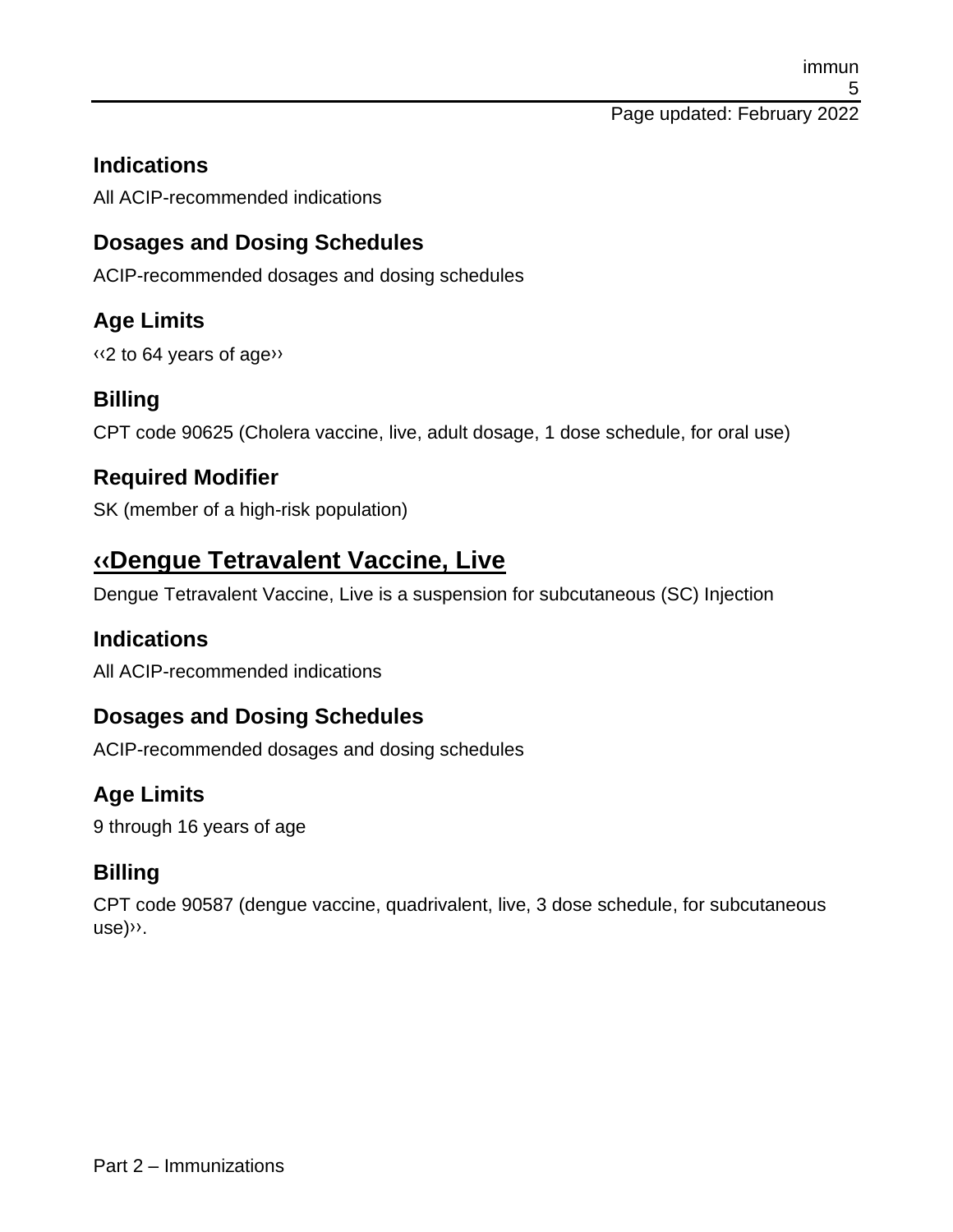#### **[‹‹R](#page-59-0)equired Modifier**

SL (state-supplied vaccine) must be used when administering vaccine supplied by the Vaccines for Children (VFC) program.

SK (member of a high-risk population)

Additional requirements:

For required documentation, refer to the *Vaccines for Children* (*VFC*) section[.››](#page-59-1)

# **Diphtheria and Tetanus (DT)**

Diphtheria and Tetanus Toxoids Adsorbed (DT) is a suspension of (DT) diphtheria and tetanus toxoids adsorbed on aluminum phosphate for intramuscular (IM) administration.

#### **Indications**

All ACIP-recommended indications

#### **Dosages and Dosing Schedules**

ACIP-recommended dosages and dosing schedules

### **Age Limits**

6 weeks through 6 years of age (prior to 7th birthday)

### **Billing**

CPT code 90702 (Diphtheria and tetanus toxoids adsorbed (DT) when administered to individuals younger than 7 years, for intramuscular use)

### **Required Modifier**

SL (state-supplied vaccine) must be used when administering vaccine supplied by the Vaccines for Children (VFC) program. Medi-Cal does reimburse for the DT vaccine (CPT code 90702) when administered to recipients younger than 7 years of age. Providers must not use modifier SL when billing this code for recipients who qualify for the VFC program since providers are able to bill for the vaccine and the administration fee. For claim preparation information, see "Required Documentation" in the *Vaccines For Children (VFC) Program* section of this manual.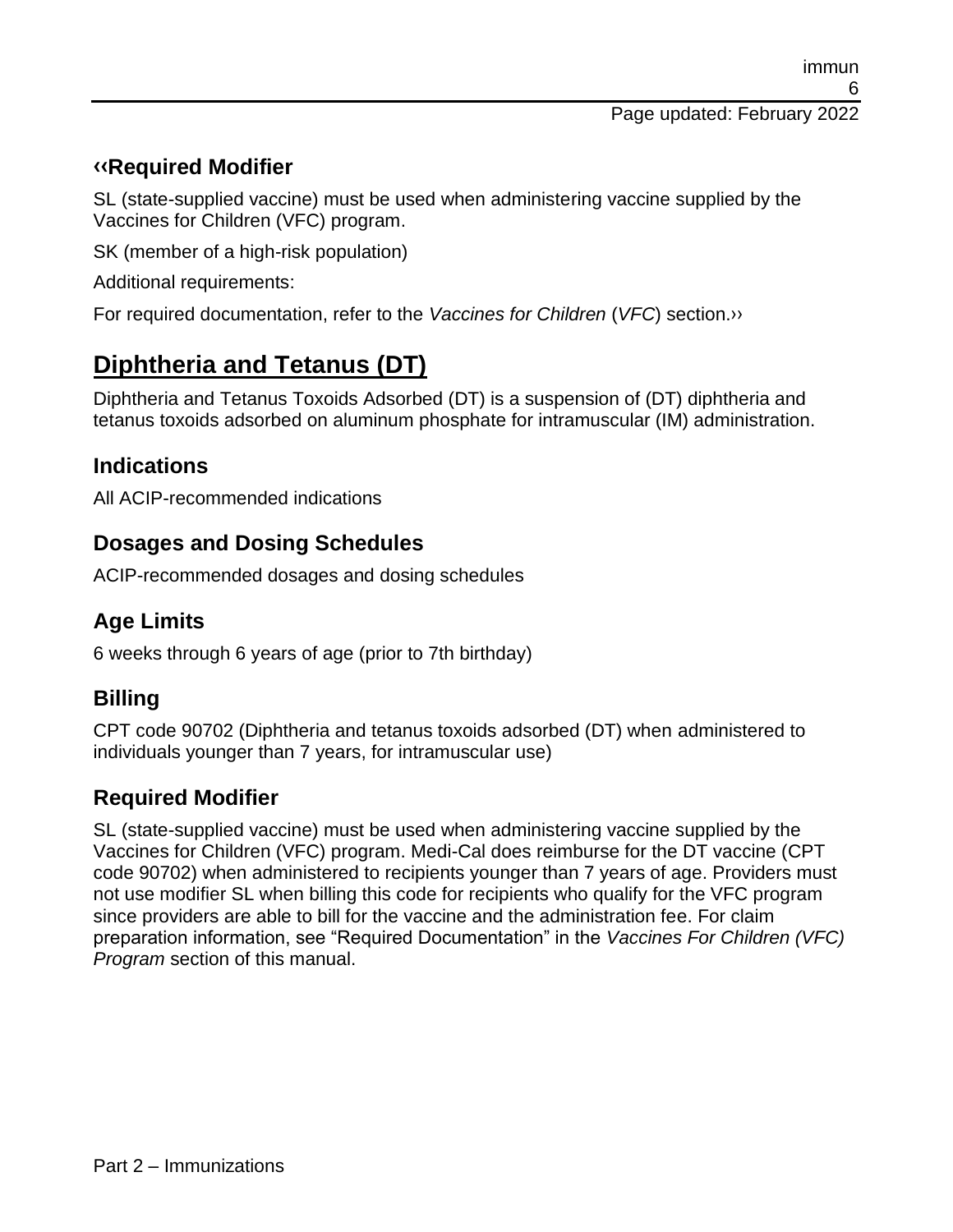# **Diphtheria, Tetanus, and Acellular Pertussis (DTaP)**

Diphtheria and Tetanus Toxoids and acellular Pertussis Vaccine Adsorbed (DTaP) is a suspension of pertussis antigens and diphtheria and tetanus toxoids adsorbed on aluminum phosphate for intramuscular (IM) administration.

#### **Indications**

All ACIP-recommended indications

## **Dosages and Dosing Schedules**

ACIP-recommended dosages and dosing schedules

### **Age Limits**

6 weeks through 6 years of age (prior to 7th birthday)

### **Billing**

CPT code 90700 (Diphtheria, tetanus toxoids, and acellular pertussis vaccine (DTaP), when administered to individuals younger than 7 years, for intramuscular use)

#### **Required Modifier**

SL (state-supplied vaccine) must be used when administering vaccine supplied by the Vaccines for Children (VFC) program.

# **Diphtheria, Tetanus, and Acellular Pertussis - Hepatitis B-Poliovirus (DTaP-HepB-IPV)**

Diphtheria and Tetanus Toxoids and Acellular Pertussis Adsorbed, Hepatitis B (Recombinant) and Inactivated Poliovirus Vaccine (DTaP- HepB-IPV) is a suspension for intramuscular (IM) administration.

### **Indications**

All ACIP-recommended indications

### **Dosages and Dosing Schedules**

ACIP-recommended dosages and dosing schedules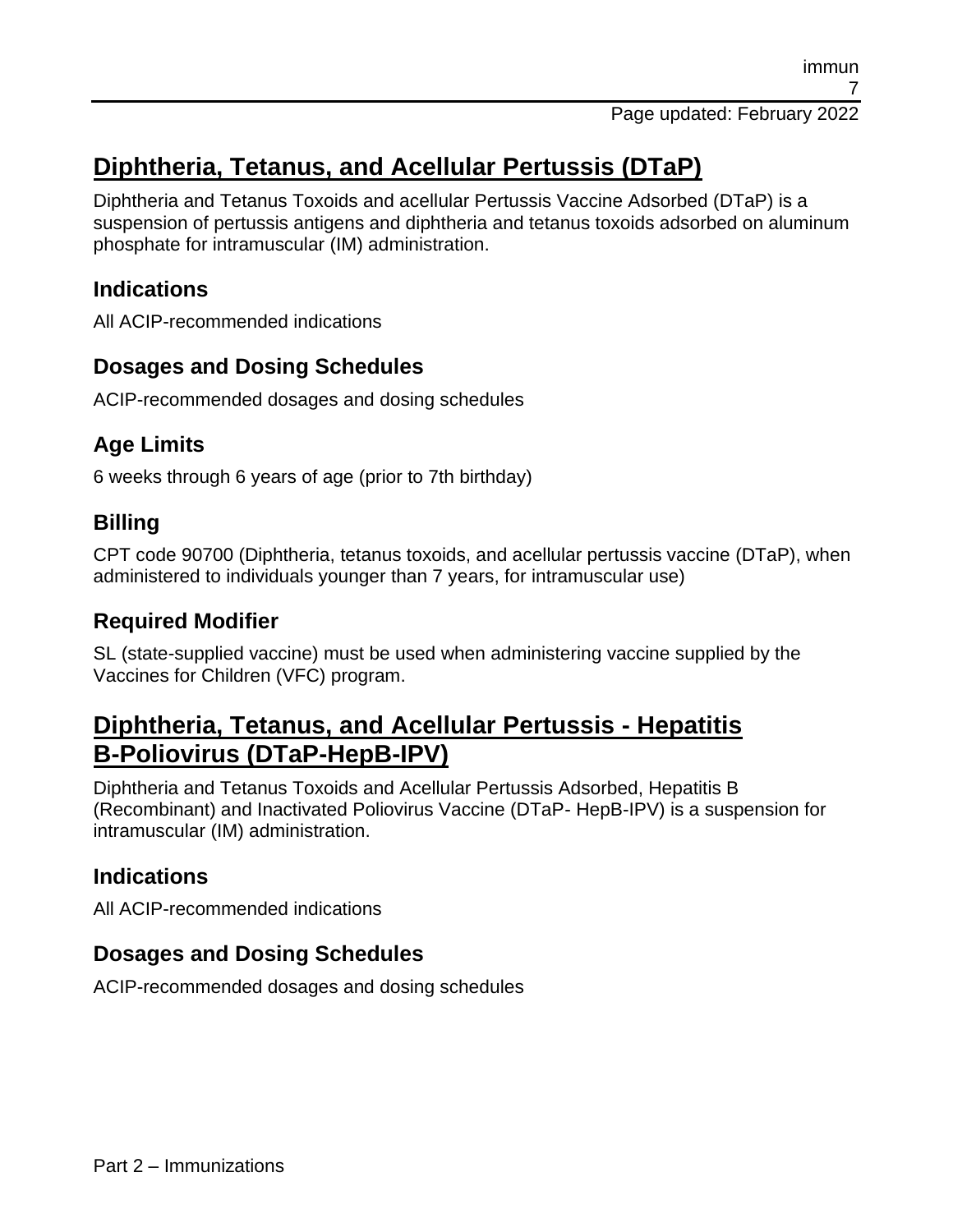Page updated: February 2022

## **Age Limits**

6 weeks through 6 years of age (prior to 7th birthday)

## **Billing**

CPT code 90723 (Diphtheria, tetanus toxoids, and acellular pertussis vaccine, hepatitis B, and inactivated poliovirus vaccine (DTaP-HepB-IPV), for intramuscular use)

#### **Required Modifier**

SL (state-supplied vaccine) must be used when administering vaccine supplied by the Vaccines for Children (VFC) program.

# **Diphtheria, Tetanus, and Acellular Pertussis - Poliovirus (DTaP-IPV)**

Diphtheria and Tetanus Toxoids and Acellular Pertussis Adsorbed and Inactivated Poliovirus Vaccine (DTaP-IPV) is a suspension for Intramuscular (IM) administration.

#### **Indications**

All ACIP-recommended indications

#### **Dosages and Dosing Schedules**

ACIP-recommended dosages and dosing schedules

### **Age Limits**

Age 4 through 6 years of age (prior to 7th birthday)

#### **Billing**

CPT code 90696 (Diphtheria, tetanus toxoids, acellular pertussis vaccine and inactivated poliovirus vaccine (DTaP-IPV), when administered to children 4 through 6 years of age, for intramuscular use)

#### **Required Modifier**

SL (state-supplied vaccine) must be used when administering vaccine supplied by the Vaccines for Children (VFC) program.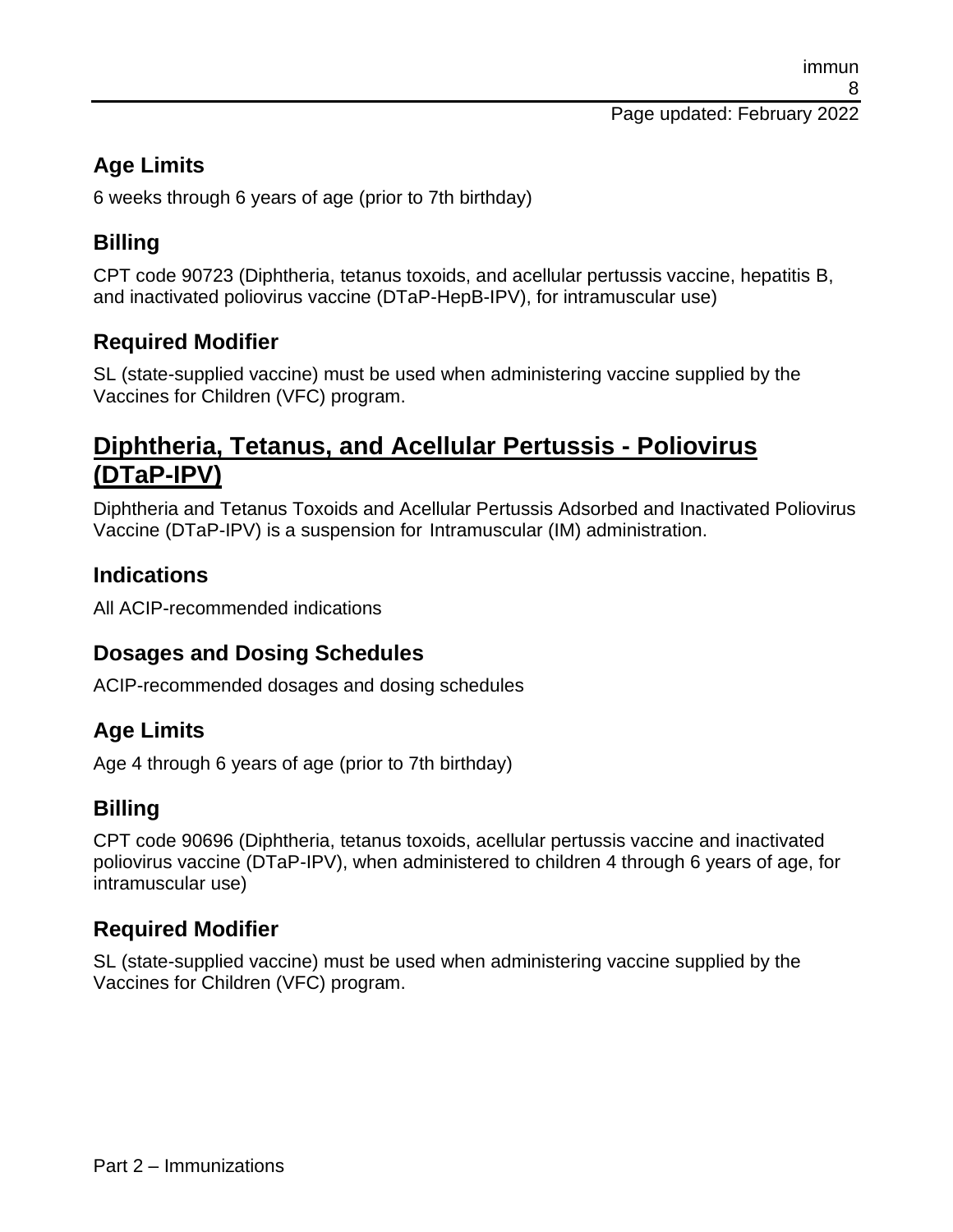# **Diphtheria, Tetanus, and Acellular Pertussis – Poliovirus – Haemophilus B Conjugate (DTaP-IPV/Hib)**

Diphtheria and Tetanus Toxoids and Acellular Pertussis Adsorbed, Inactivated Poliovirus Vaccine, and Haemophilus B Conjugate (Tetanus Toxoid Conjugate) vaccine (DTaP-IPV/Hib) is a suspension for intramuscular (IM) administration.

#### **Indications**

All ACIP-recommended indications

#### **Dosages and Dosing Schedules**

ACIP-recommended dosages and dosing schedules

#### **Age Limits**

6 weeks through 4 years of age (prior to the 5th birthday)

#### **Billing**

CPT code 90698 (Diphtheria, tetanus toxoids, and acellular pertussis vaccine, *Haemophilus influenza* type b, and inactivated poliovirus vaccine (DTaP-IPV/Hib), for intramuscular use)

#### **Required Modifier**

SL (state-supplied vaccine) must be used when administering vaccine supplied by the Vaccines for Children (VFC) program.

# **Diphtheria, Tetanus and Acellular Pertussis- Poliovirus-Haemophilus B Conjugate-Hepatitis B (DTaP-IPV-Hib-HepB)**

Diphtheria, tetanus toxoids, acellular pertussis vaccine, inactivated poliovirus vaccine, Haemophilus influenzae type B PRP-OMP conjugate vaccine and hepatitis B vaccine (DTaP-IPV-Hib-HepB), is a suspension for intramuscular use.

#### **Indications**

All ACIP-recommended indications

### **Dosages and Dosing Schedules**

ACIP-recommended dosages and dosing schedules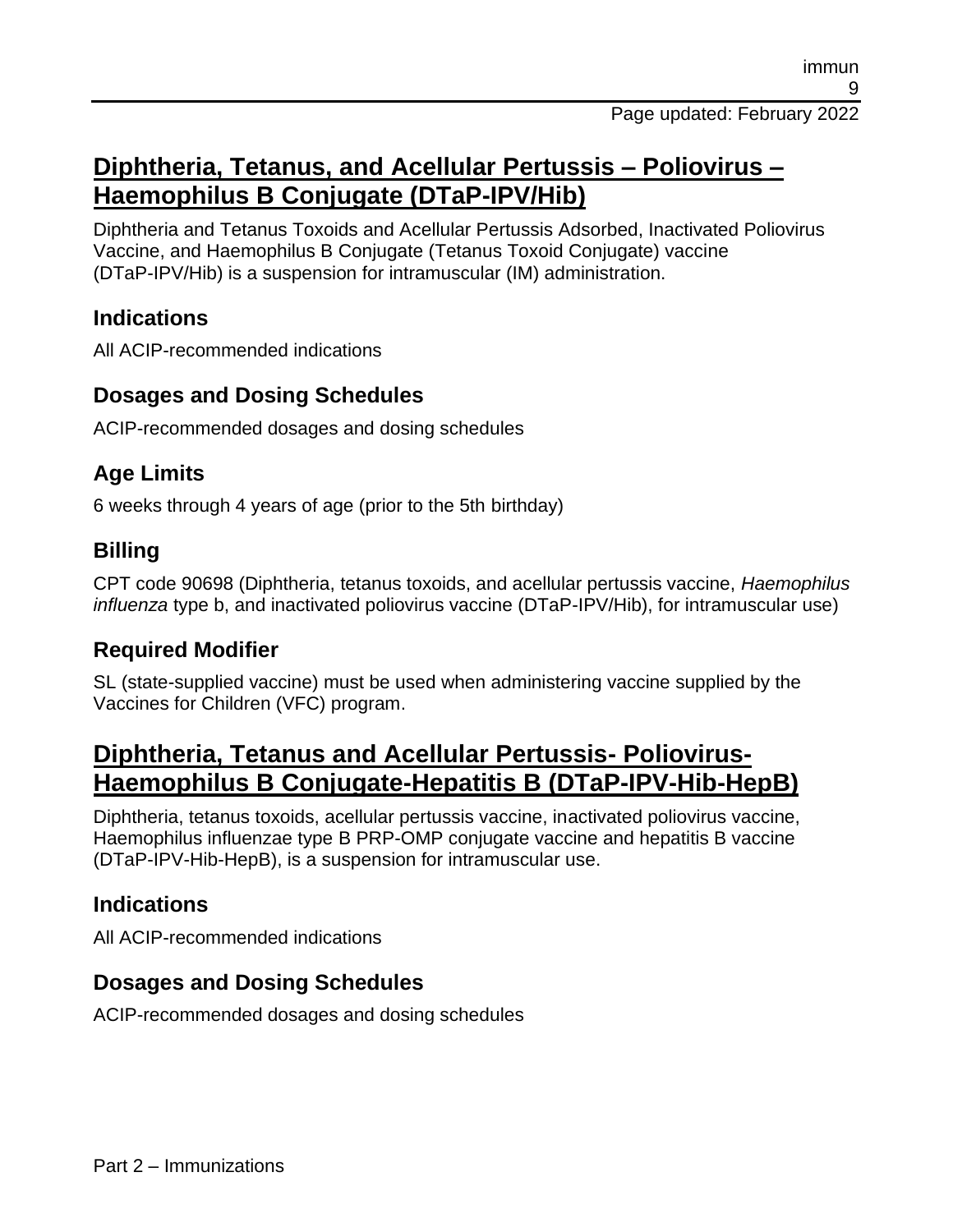### **Age Limits**

6 weeks through 4 years of age (prior to the 5th birthday).

## **Billing**

CPT code 90697 (diphtheria, tetanus toxoids, acellular pertussis vaccine, inactivated poliovirus vaccine, Haemophilus influenzae type b PRP-OMP conjugate vaccine, and hepatitis B vaccine [DTaP-IPV-Hib-HepB], for intramuscular use)

## **Required Modifier**

SL (state-supplied vaccine) must be used when administering vaccine supplied by Vaccines for Children (VFC) program.

# **Hepatitis A (HepA)**

Hepatitis A Vaccine (HepA) is a suspension for intramuscular (IM) administration

### **Indications**

All ACIP-recommended indications

#### **Dosages and Dosing Schedules**

ACIP-recommended dosages and dosing schedules

### **Age Limits**

12 months and older

### **Billing**

CPT code 90632 (Hepatitis A vaccine (HepA), adult dosage, for intramuscular use)

CPT code 90633 (Hepatitis A vaccine (HepA), pediatric/adolescent dosage-2 dose schedule, for intramuscular use)

### **Required Modifier**

SL (state-supplied vaccine) must be used when administering vaccine supplied by the Vaccines for Children (VFC) program.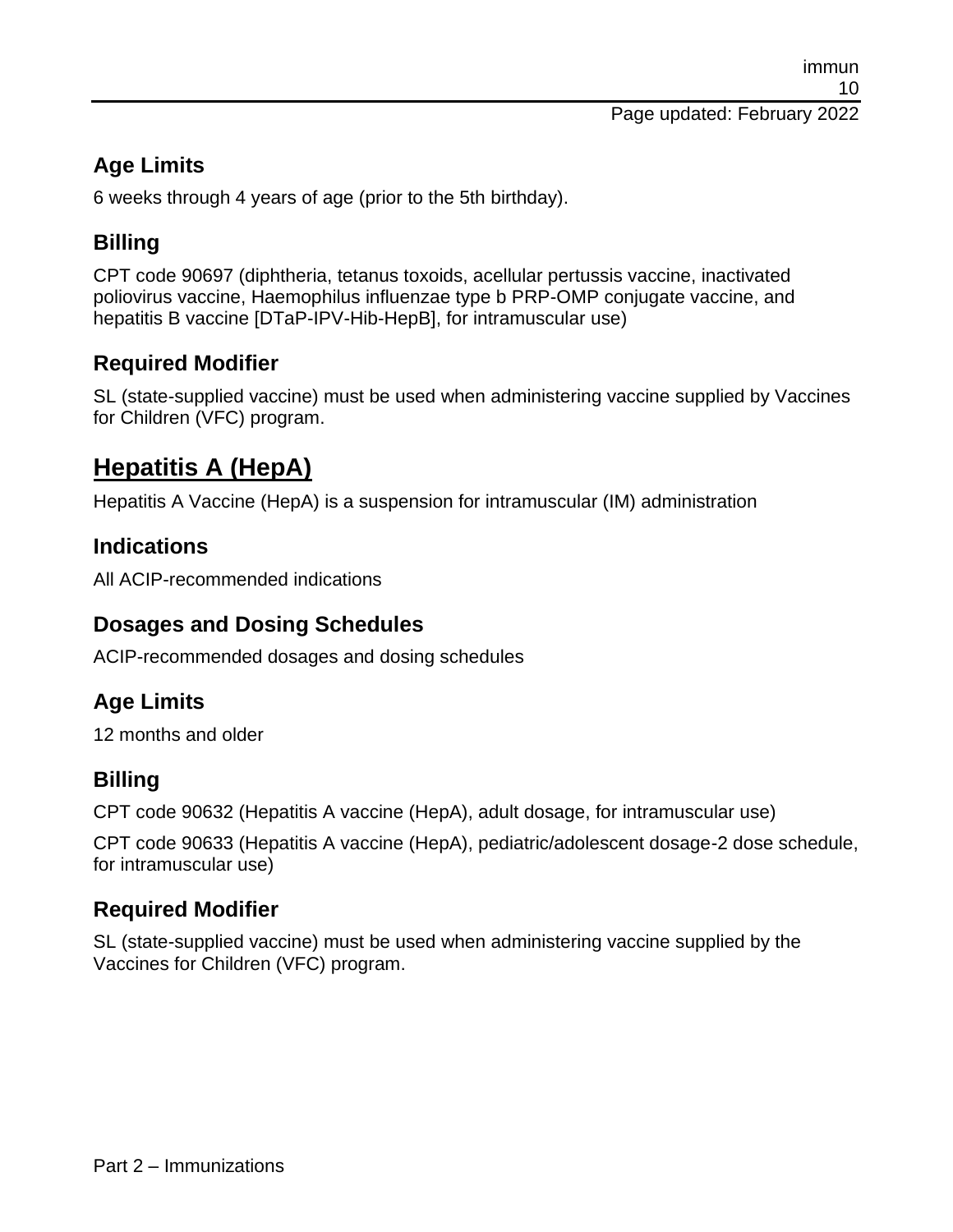# **Ebola Zaire Vaccine**

Ebola Zaire Vaccine, Live, is a suspension for intramuscular (IM) administration.

### **Indications**

All ACIP-recommended indications

## **Dosages and Dosing Schedules**

ACIP-recommended dosages and dosing schedules.

## **Age Limits**

18 years of age and older.

### **Billing**

CPT code 90758 (Zaire ebolavirus vaccine, live, for intramuscular use).

#### **Required Modifier**

SK (member of a high-risk population)

# **Hepatitis A-Hepatitis B (HepA-HepB)**

Hepatitis A & Hepatitis B (Recombinant) Vaccine (HepA-HepB) is a suspension for intramuscular (IM) administration.

### **Indications**

All ACIP-recommended indications

### **Dosages and Dosing Schedules**

ACIP-recommended dosages and dosing schedules

## **Age Limits**

18 years and older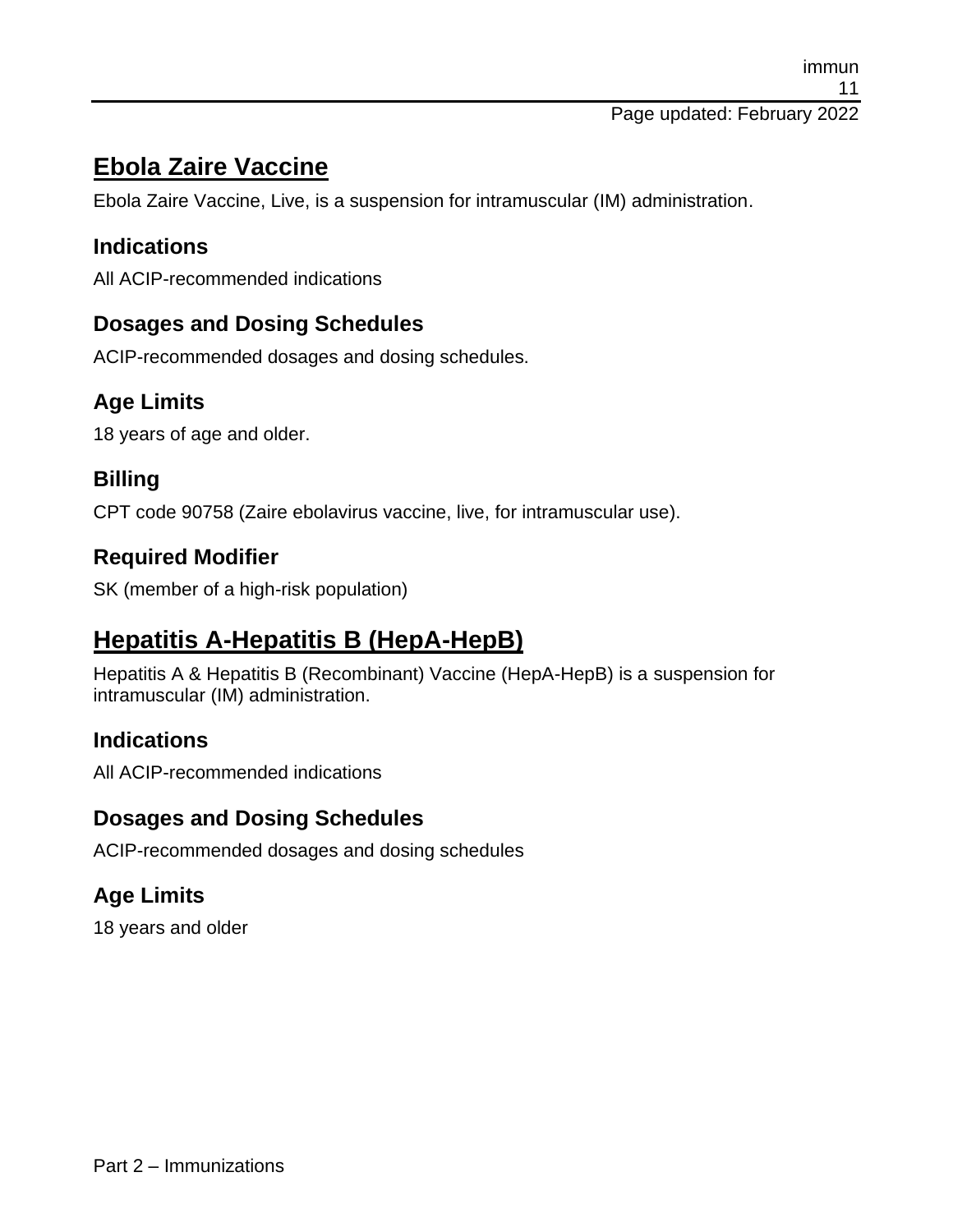## **Billing**

CPT code 90636 (hepatitis A and hepatitis B vaccine (HepA-HepB), adult dosage, for intramuscular use)

## **Required Modifier**

SL (state-supplied vaccine) must be used when administering vaccine supplied by the Vaccines for Children (VFC) program.

# **Hepatitis B (HepB)**

Hepatitis B Vaccine (Recombinant) (HepB) is a suspension for intramuscular (IM) administration.

## **Indications**

All ACIP-recommended indications

## **Dosages and Dosing Schedules**

ACIP-recommended dosages and dosing schedules

#### **Billing**

#### [‹‹](#page-59-0)**Hepatitis B Billing Codes Table**

| <b>CPT Code</b> | <b>Description</b>                                         | <b>Age Limits</b> |
|-----------------|------------------------------------------------------------|-------------------|
| 90739           | Hepatitis B vaccine (HepB), adult dosage, 2 dose           | 18 years of age   |
|                 | schedule, for intramuscular use                            | and older         |
| 90740           | Hepatitis B vaccine (HepB), dialysis or immunosuppressed   | 18 years of age   |
|                 | patient dosage, 3 dose schedule, for intramuscular use     | and older         |
| 90743           | Hepatitis B vaccine (HepB), adolescent, 2 dose schedule,   | 11 through 15     |
|                 | for intramuscular use                                      | years of age      |
| 90744           | Hepatitis B vaccine (HepB), pediatric/adolescent dosage, 3 | Birth through     |
|                 | dose schedule, for intramuscular use                       | 19 years of age   |
| 90746           | Hepatitis B vaccine (HepB), adult dosage, 3 dose           | 20 years of age   |
|                 | schedule, for intramuscular use                            | and older         |
| 90747           | Hepatitis B vaccine (HepB), dialysis or immunosuppressed   | 20 years of age   |
|                 | patient dosage, 4 dose schedule, for intramuscular use     | and older         |
| 90759           | Hepatitis B vaccine (HepB), 3-antigen (S, Pre-S1, Pre-S2), | 18 years of age   |
|                 | 10 mcg dosage, 3 dose schedule, for intramuscular use      | and older»        |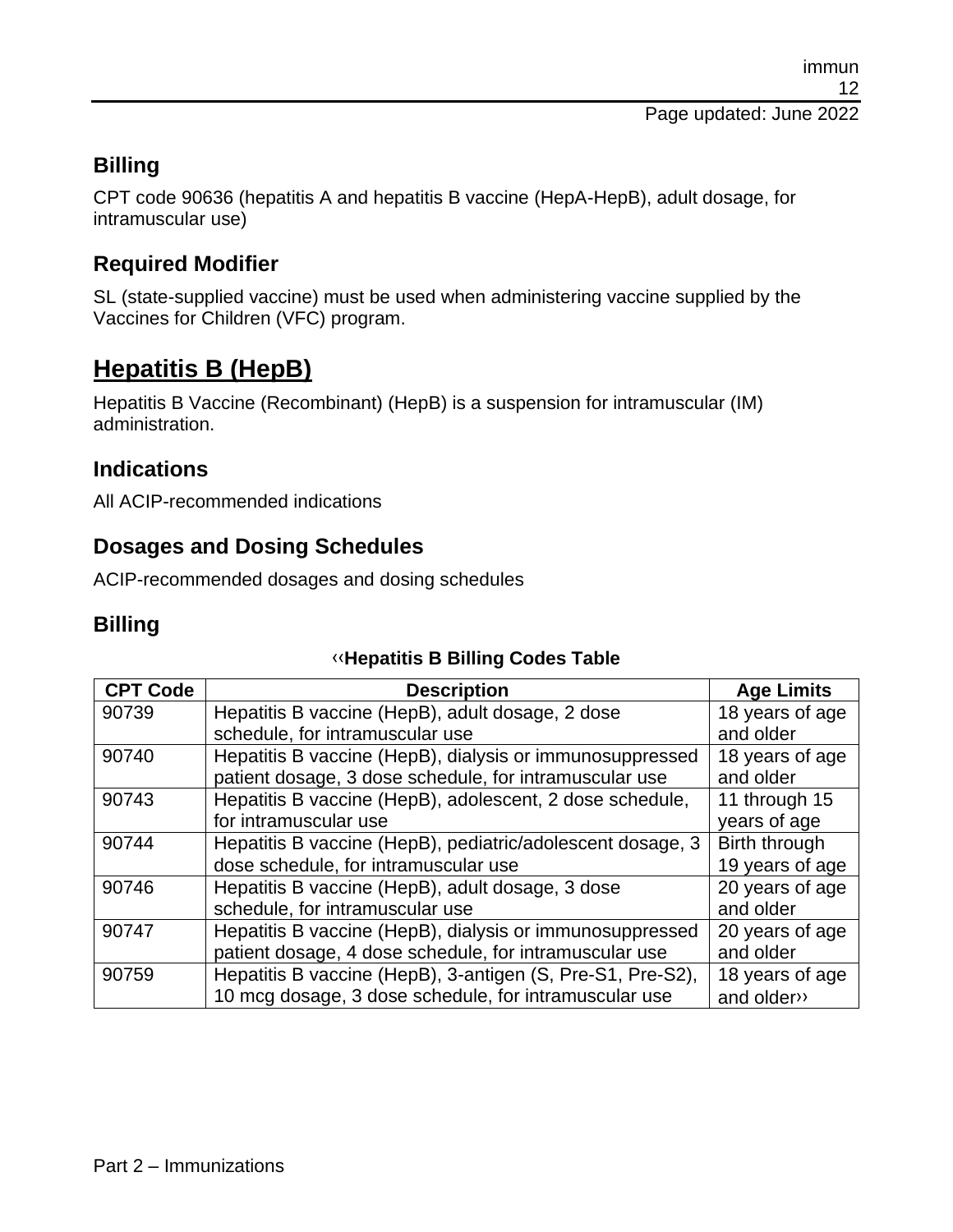### **Required Modifier**

SL (state-supplied vaccine) must be used when administering vaccine supplied by the Vaccines for Children (VFC) program.

[‹‹](#page-59-0)**Note:** The use of modifier SL applies to CPT codes 90740, 90743 and 90744. Refer to the *[Modifiers Used with Procedure Codes](https://files.medi-cal.ca.gov/pubsdoco/publications/masters-mtp/part2/modifused.pdf)* section within the appropriate manual for more information[.››](#page-59-1)

# **Haemophilus b Conjugate (Hib [PRP-OMP])**

Haemophilus b Conjugate Vaccine (Meningococcal Protein Conjugate) (Hib [PRP-OMP]) is a suspension for intramuscular (IM) administration.

## **Indications**

All ACIP-recommended indications

### **Dosages and Dosing Schedules**

ACIP-recommended dosages and dosing schedules

## **Age Limits**

6 weeks and older

### **Billing**

CPT code 90647 (Haemophilus influenza type b vaccine [Hib] PRP-OMP conjugate, 3 dose schedule, for intramuscular use

### **Required Modifier**

SL (state-supplied vaccine) must be used when administering vaccine supplied by the Vaccines for Children (VFC) program.

# **Haemophilus b Conjugate (Hib [PRP-T])**

Haemophilus b Conjugate Vaccine (Tetanus Toxoid Conjugate) (Hib [PRP-T]) is a suspension for intramuscular (IM) administration.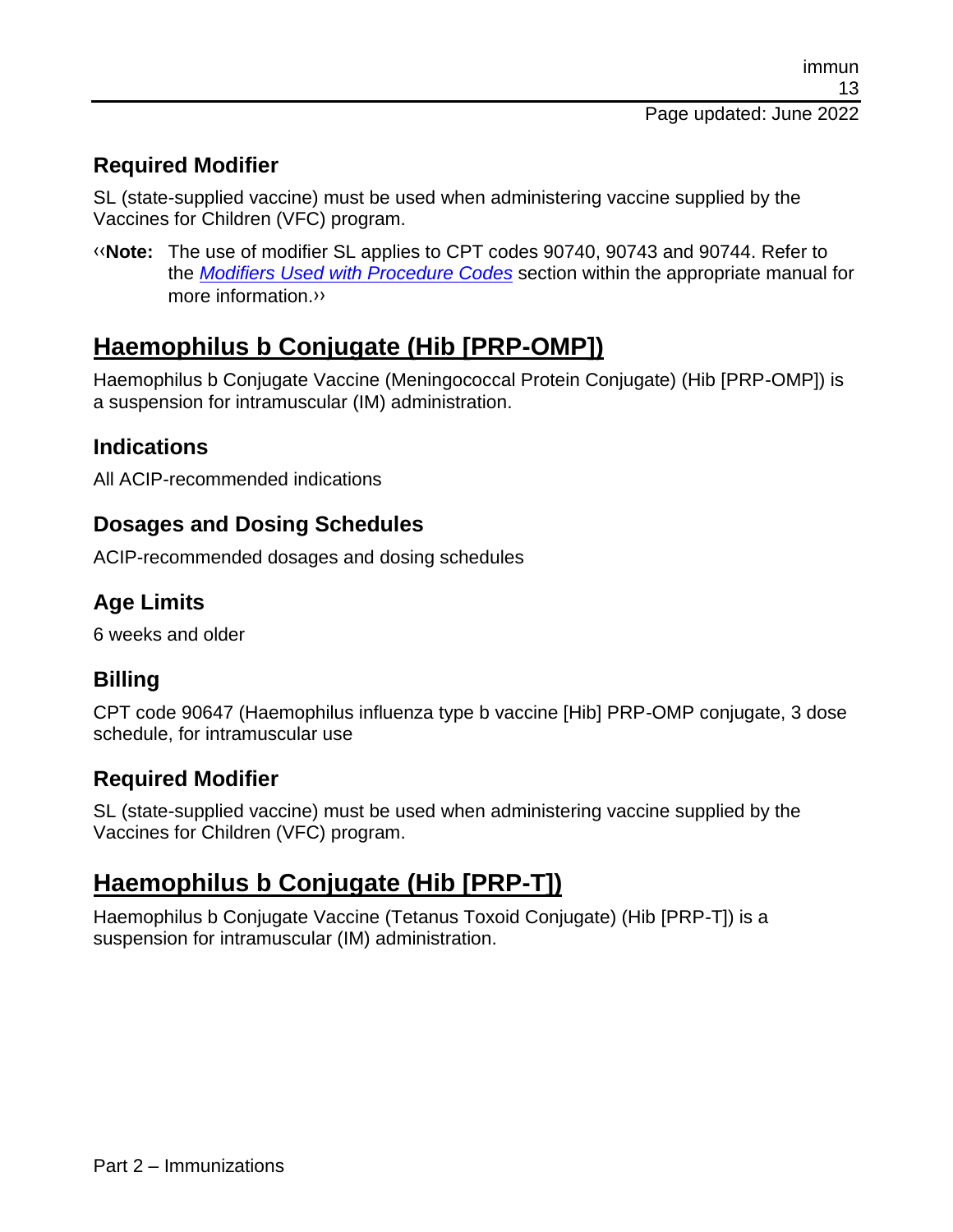#### **Indications**

All ACIP-recommended indications

#### **Dosages and Dosing Schedules**

ACIP-recommended dosages and dosing schedules

### **Age Limits**

6 weeks and older

#### **Billing**

CPT code 90648 (Haemophilus influenza type b vaccine [Hib] PRP-T conjugate, 4 dose schedule, for intramuscular use)

#### **Required Modifier**

SL (state-supplied vaccine) must be used when administering vaccine supplied by the Vaccines for Children (VFC) program.

# **Human Papillomavirus 9-valent Vaccine, Recombinant (9vHPV)**

Human papillomavirus 9-valent (types 6, 11, 16, 18, 31, 33, 45, 52, 58) vaccine, recombinant, is a suspension for intramuscular (IM) administration

#### **Indications**

All ACIP-recommended indications

#### **Dosages and Dosing Schedules**

ACIP-recommended dosages and dosing schedules

### **Age Limits**

9 to 45 years of age

#### **Billing**

CPT code 90651 (Human Papillomavirus vaccine types 6, 11, 16, 18, 31, 33, 45, 52, 58, nonavalent [9vHPV], 2 or 3 dose schedule, for intramuscular use)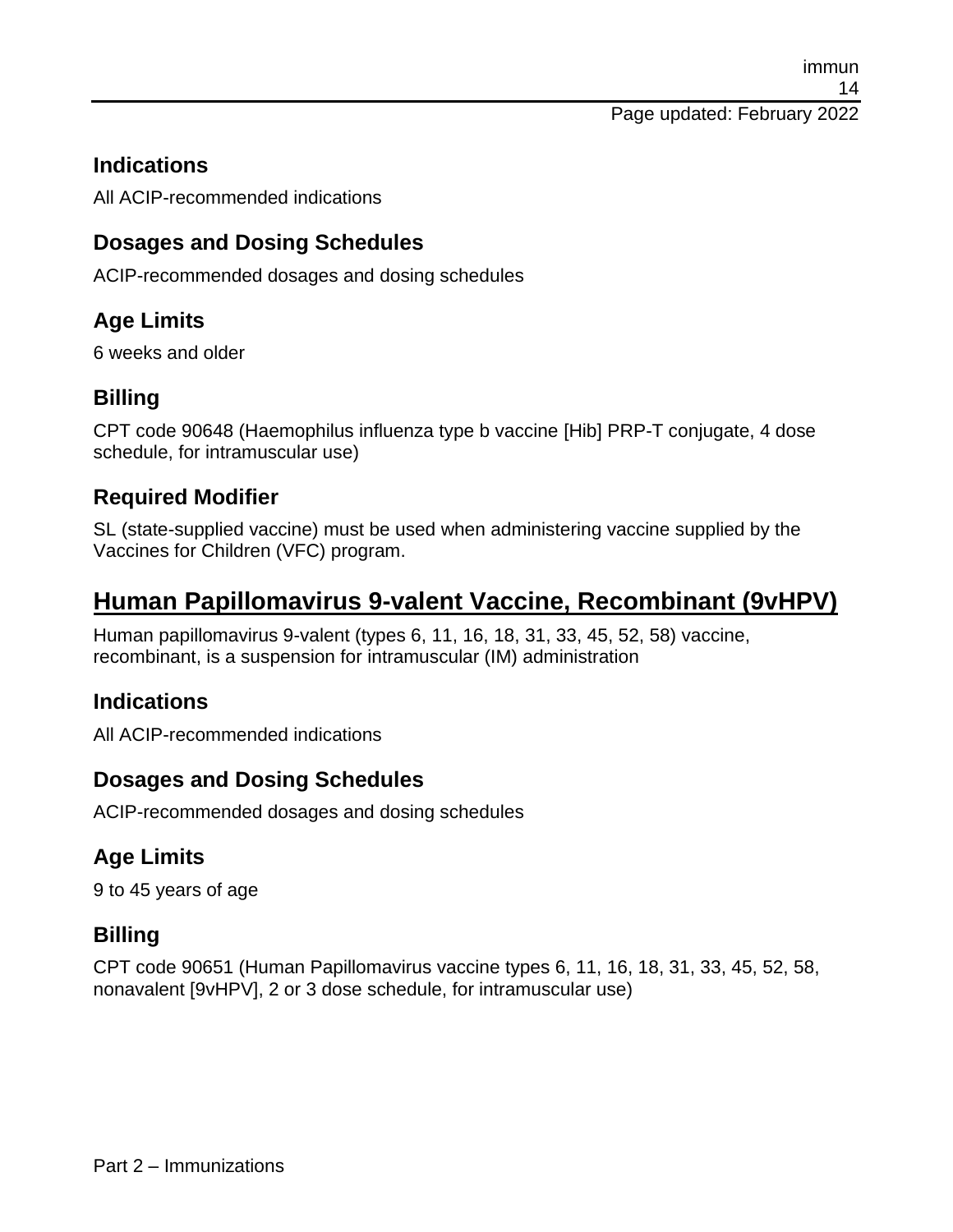#### **[‹‹R](#page-59-0)equired Modifier**

SL (state-supplied vaccine) must be used when administering vaccine supplied by the Vaccines for Children (VFC) program[.››](#page-59-1)

# **Influenza Vaccine**

See the *Vaccines For Children* (VFC) program and the *Presumptive Eligibility for Pregnant Women* (PE4PW) sections in this manual.

# **Influenza Inactivated (IIV3) or (IIV4)**

Influenza inactivated vaccine is a suspension of inactivated influenza viruses for intramuscular (IM) administration.

#### **Indications**

All ACIP-recommended indications

#### **Dosages and Dosing Schedules**

ACIP-recommended dosages and dosing schedules

## **Age Limits**

6 months of age and older

### **Billing**

CPT code 90655 (influenza virus vaccine, trivalent [IIV3], split virus, preservative free, 0.25 ml dosage for intramuscular use)

CPT code 90656 (influenza virus vaccine, trivalent [IIV3], split virus, preservative free, 0.5 mL dosage, for intramuscular use)

CPT code 90657 (influenza virus vaccine, trivalent [IIV3], split virus, 0.25 ml dosage for intramuscular use)

CPT code 90658 (influenza virus vaccine, trivalent [IIV3], split virus, 0.5 mL dosage, for intramuscular use

CPT code 90685 (influenza virus vaccine, quadrivalent [IIV4], split virus, preservative free, 0.25 mL dosage, for intramuscular use)

CPT code 90686 (influenza virus vaccine, quadrivalent [IIV4], split virus, preservative free, 0.5 mL dosage, for intramuscular use)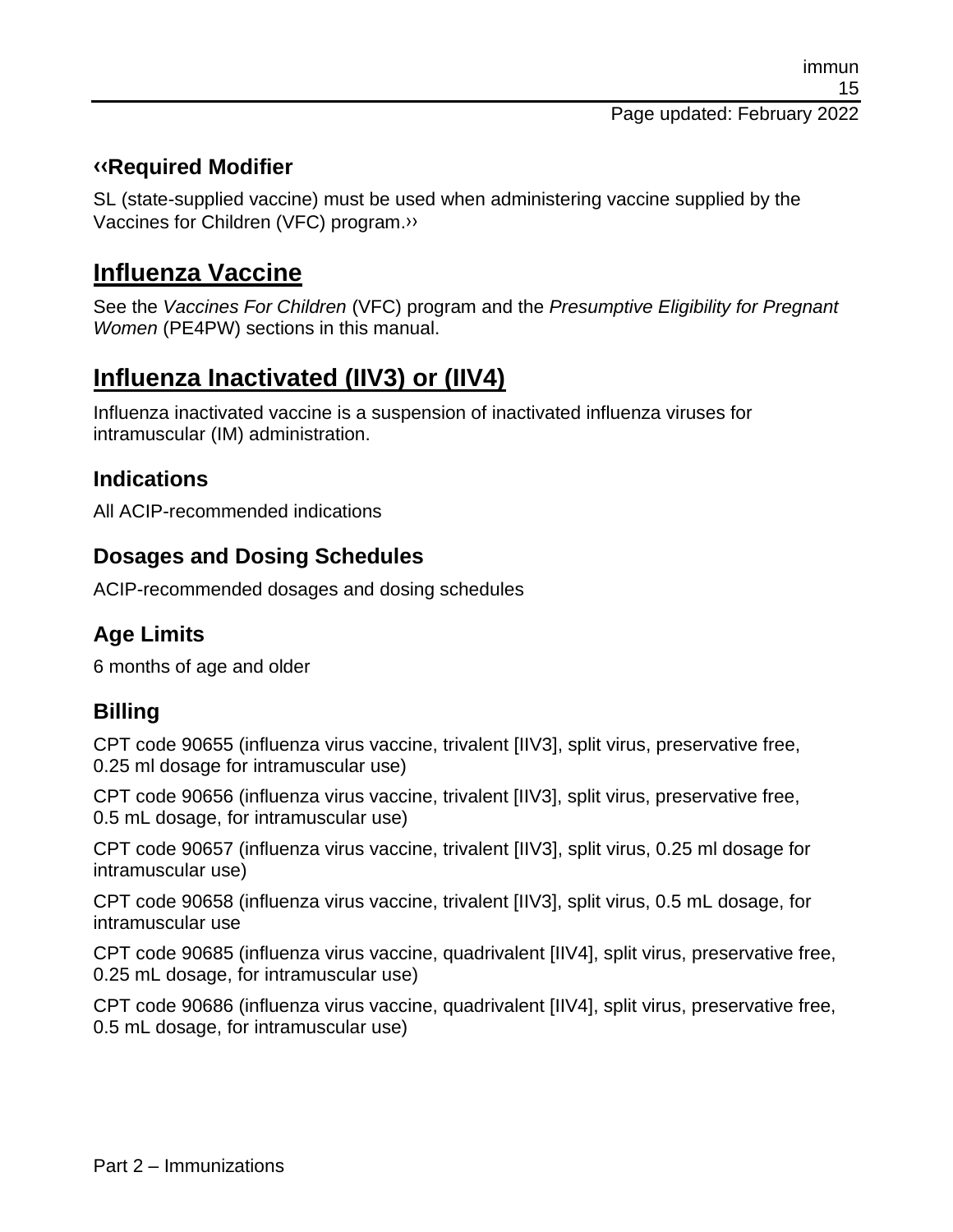Page updated: February 2022

CPT code 90687 (influenza virus vaccine, quadrivalent [IIV4], split virus, 0.25 mL dosage, for intramuscular use)

CPT code 90688 (influenza virus vaccine, quadrivalent [IIV4], split virus, 0.5 mL dosage, for intramuscular use)

### **Required Modifier**

SL (state-supplied vaccine) must be used when administering vaccine supplied by the Vaccines for Children (VFC) program.

# **Influenza Inactivated (IIV3) or (IIV4)**

Influenza vaccine is a suspension of inactivated influenza viruses for Intradermal Injection

#### **Indications**

All ACIP-recommended indications

### **Dosages and Dosing Schedules**

ACIP-recommended dosages and dosing schedules

## **Age Limits**

18 years of age and older

## **Billing**

CPT code 90654 (influenza virus vaccine, trivalent [IIV3], split virus preservative free for intradermal use)

CPT code 90630 (influenza virus vaccine, quadrivalent [IIV4], split virus, preservative free, for intradermal use)

### **Required Modifier**

SL (state-supplied vaccine) must be used when administering vaccine supplied by the Vaccines for Children (VFC) program.

# **Influenza Adjuvanted (aIIV3) or (allV4)**

Influenza vaccine, adjuvanted (aIIV3) is a suspension of inactivated influenza viruses for intramuscular (IM) injection.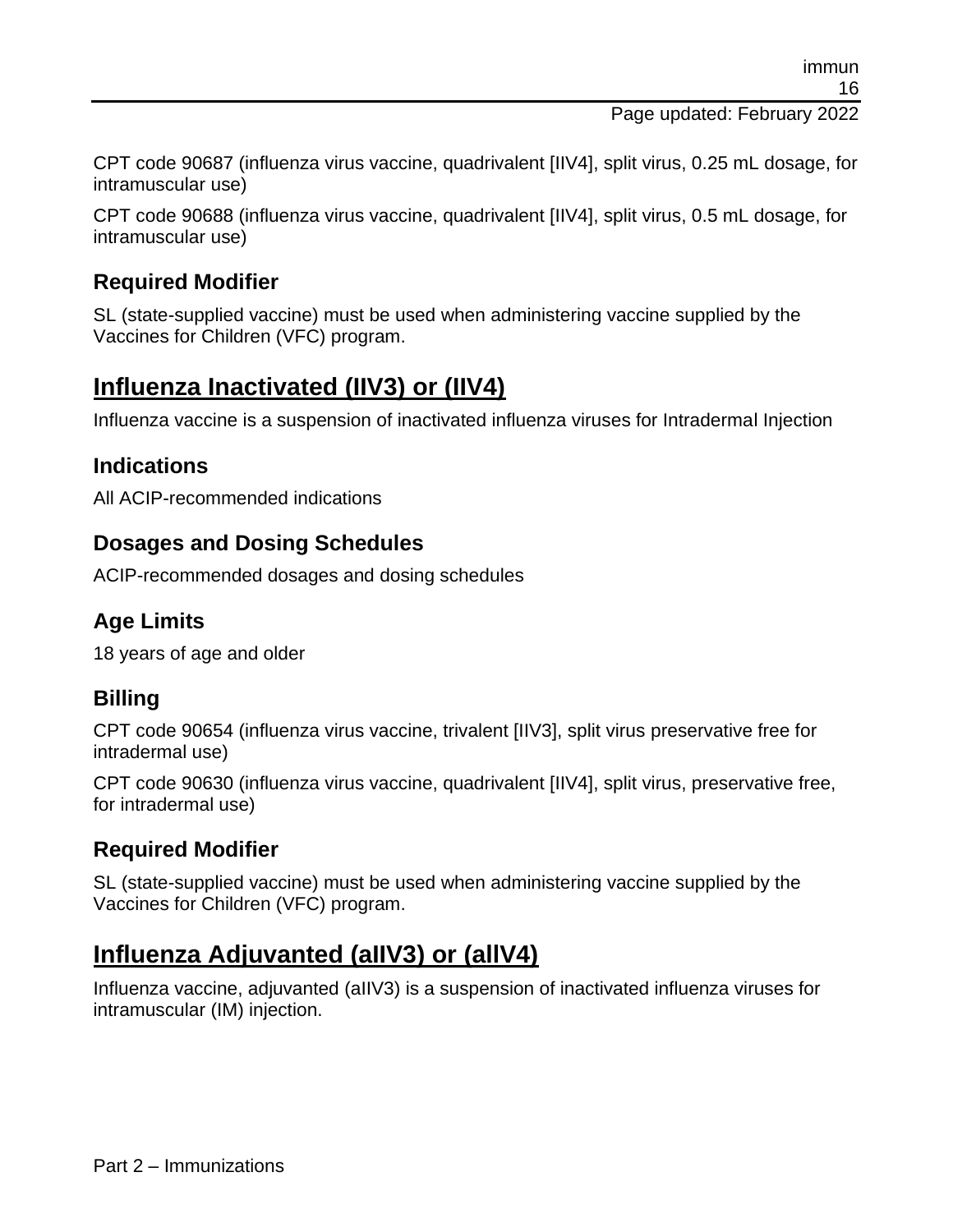#### **Indications**

All ACIP-recommended indications

#### **Dosages and Dosing Schedules**

ACIP-recommended dosages and dosing schedules

### **Age Limits**

65 years of age and older

#### **Billing**

CPT code 90653 (influenza vaccine, inactivated [IIV], subunit, adjuvanted, for intramuscular use)

CPT code 90694 (influenza virus vaccine, quadrivalent [aIIV4], inactivated, adjuvanted, preservative free, 0.5 mL dosage, for intramuscular use)

# **Influenza High Dose (IIV3-HD)**

Influenza vaccine, high dose (IIV3-HD), is a suspension of inactivated influenza viruses for intramuscular (IM) injection.

#### **Indications**

All ACIP-recommended indications

### **Dosages and Dosing Schedules**

ACIP-recommended dosages and dosing schedules

### **Age Limits**

65 years of age and older

#### **Billing**

CPT code 90662 (influenza virus vaccine [IIV], split virus, preservative free, enhanced immunogenicity via increased antigen content, for intramuscular use)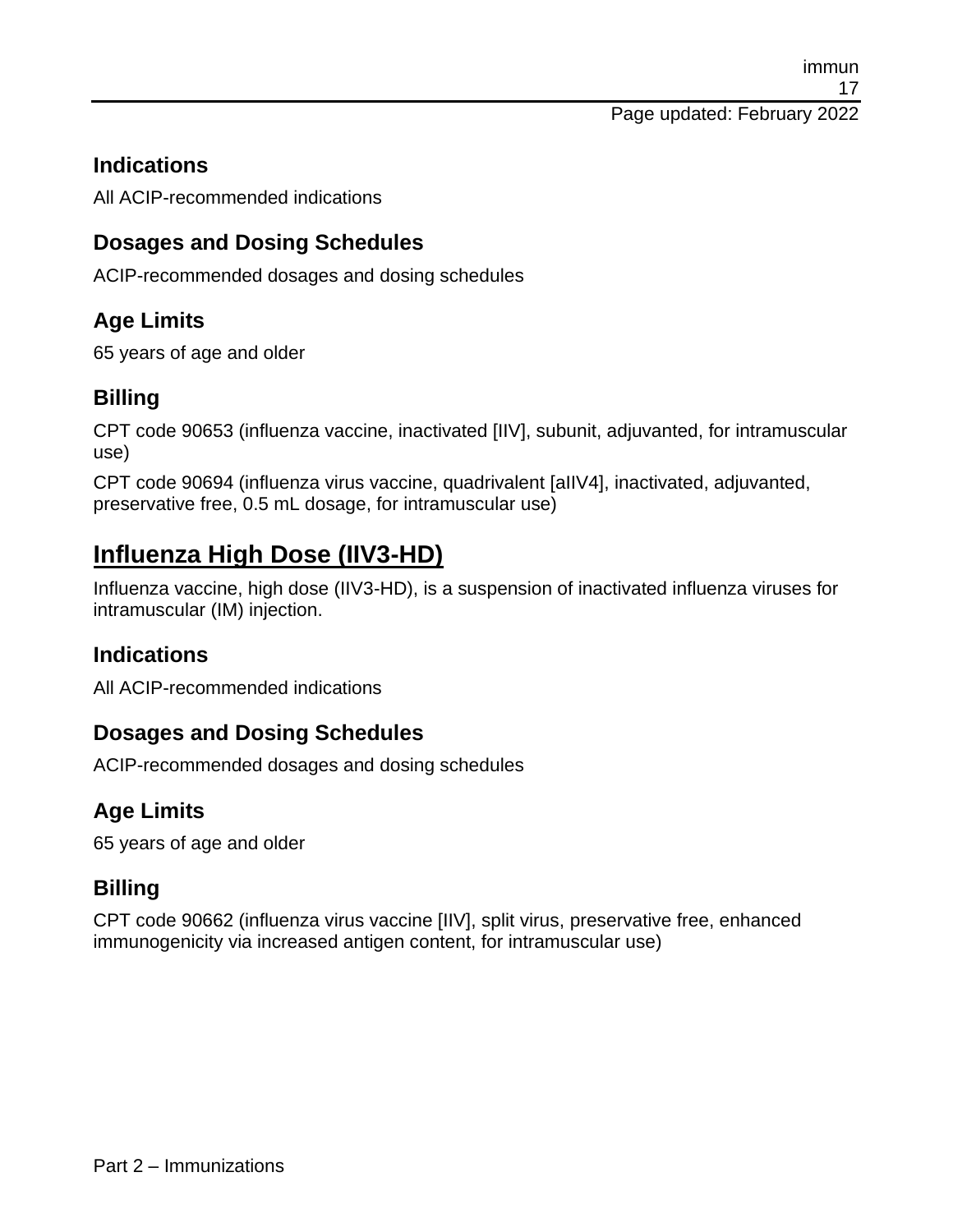# **Influenza Live (LAIV3) or (LAIV4)**

Influenza Vaccine Live (LAIV3) or (LAIV4) is a suspension of live, attenuated influenza subtypes A and type B viruses for intranasal (IN) administration.

#### **Indications**

All ACIP-recommended indications

#### **Dosages and Dosing Schedules**

ACIP-recommended dosages and dosing schedules

### **Age Limits**

2 through 49 years of age

#### **[‹‹B](#page-59-0)illing**

CPT code 90672 (influenza virus vaccine, quadrivalent, live, [LAIV4], for intranasal use[\)››](#page-59-1)

#### **Required Modifier**

SL (state-supplied vaccine) must be used when administering vaccine supplied by the Vaccines for Children (VFC) program.

# **Influenza Recombinant (RIV 3) or (RIV4)**

Influenza Vaccine Recombinant (RIV3) or (RIV4) is a suspension of recombinant HA proteins of influenza virus subtypes A and type B.

#### **Indications**

All ACIP-recommended indications

#### **Dosages and Dosing Schedules**

ACIP-recommended dosages and dosing schedules

### **Age Limits**

18 years of age and older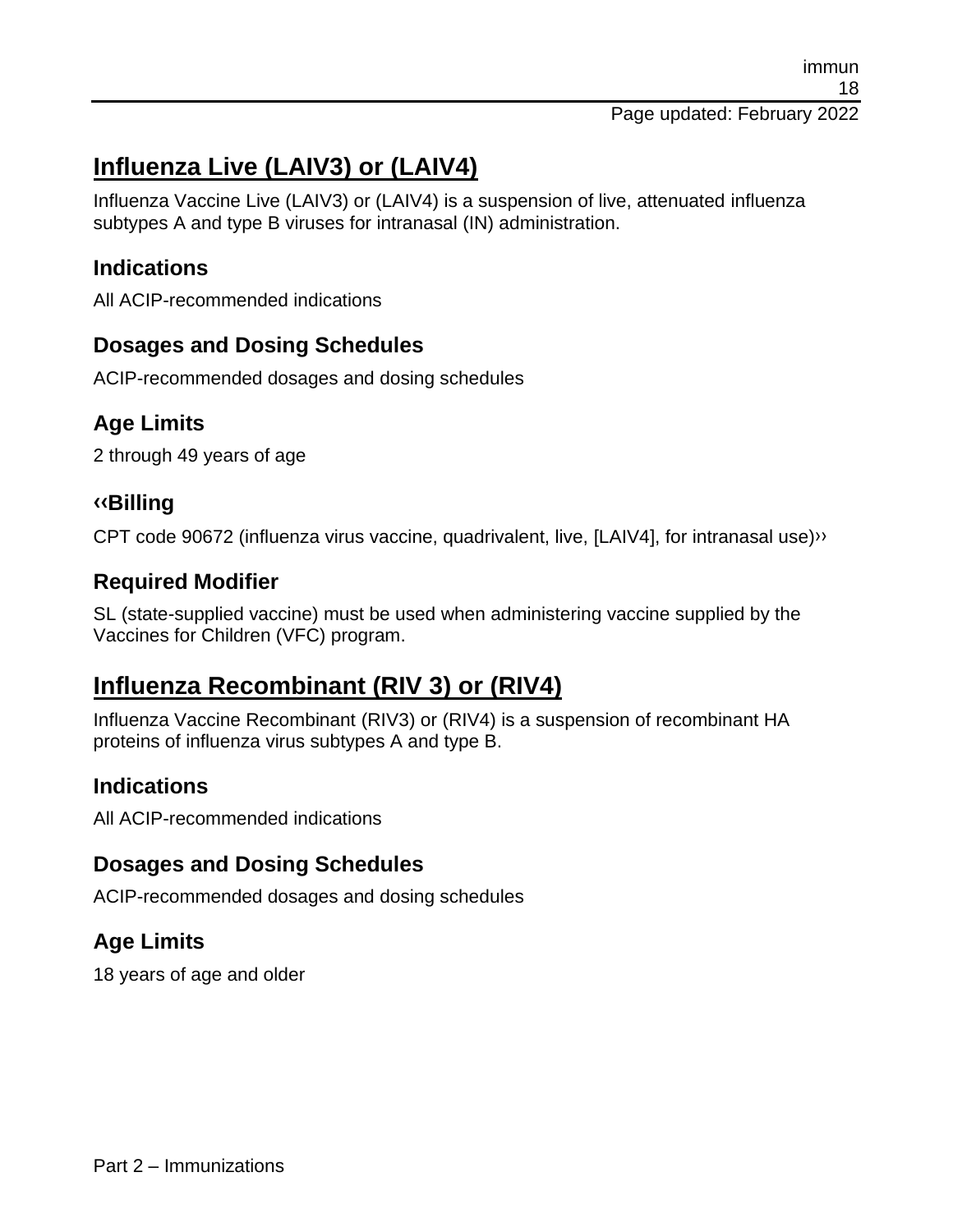## **Billing**

CPT code 90673 (influenza virus vaccine, trivalent [RIV3], derived from recombinant DNA, hemagglutinin (HA) protein only, preservative and antibiotic free, for intramuscular use)

CPT code 90682 (influenza virus vaccine, quadrivalent [RIV4], derived from recombinant DNA, hemagglutinin [HA] protein only, preservative and antibiotic free, for intramuscular use)

### **Required Modifier**

SL (state-supplied vaccine) must be used when administering vaccine supplied by the Vaccines for Children (VFC) program.

# **Influenza Vaccine (ccIIV4)**

Cell Culture Inactivated Influenza Vaccine, Quadrivalent (Cciiv4) is a suspension for Intramuscular Injection

#### **Indications**

All ACIP-recommended indications

#### **Dosages and Dosing Schedules**

ACIP-recommended dosages and dosing schedules

### **Age Limits**

[‹‹6](#page-59-0) month and olde[r››](#page-59-1)

#### **Billing**

CPT 90674 (influenza virus vaccine, quadrivalent [ccIIV4], derived from cell cultures, subunit, preservative and antibiotic free, 0.5 mL dosage, for intramuscular use)

CPT 90756 (influenza virus vaccine, quadrivalent [ccIIV4], derived from cell cultures, subunit, antibiotic free, 0.5 mL dosage, for intramuscular use)

### **Required Modifier**

SL (state-supplied vaccine) must be used when administering vaccine supplied by the Vaccines for Children (VFC) program.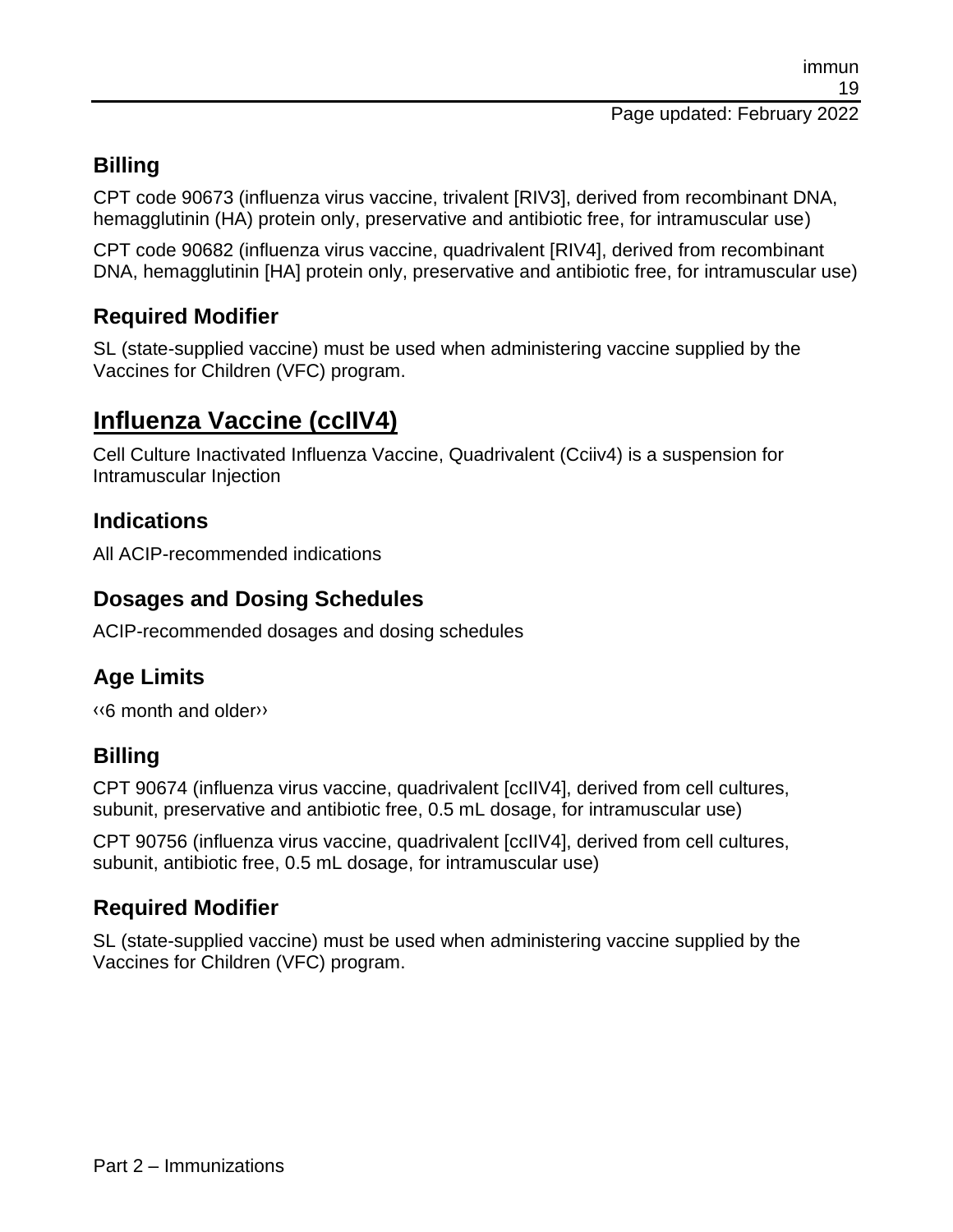# **Japanese Encephalitis**

Japanese encephalitis vaccine is a reconstituted suspension of inactivated Japanese encephalitis virus for intramuscular (IM) injection.

### **Indications**

All ACIP-recommended indications

### **Dosages and Dosing Schedules**

ACIP-recommended dosages and dosing schedules

## **Age Limits**

2 months and older

## **Billing**

CPT code 90738 (Japanese encephalitis virus vaccine, inactivated, for intramuscular use)

## **Required Modifier**

SK (member of a high-risk population)

# **[‹‹M](#page-59-0)eningococcal Conjugate (MenACWY-D and MenACWY-CRM[\)››](#page-59-1)**

Meningococcal (Groups A, C, Y, and W-135) conjugate vaccine is a suspension for intramuscular (IM) injection

## **Indications**

All ACIP-recommended indications

### **Dosages and Dosing Schedules**

ACIP-recommended dosages and dosing schedules

## **Age Limits**

2 months and older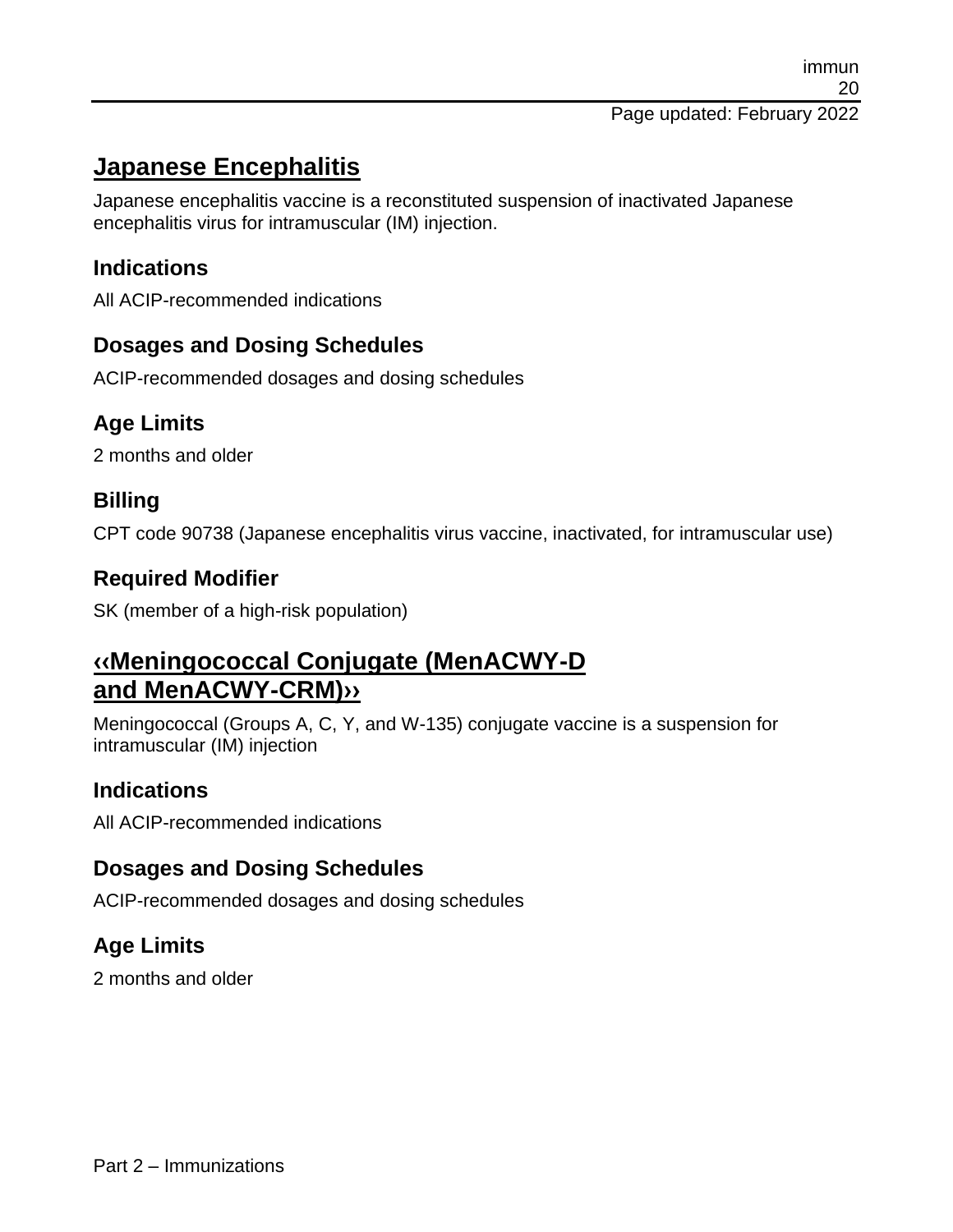## **Billing**

CPT code 90734 (meningococcal conjugate vaccine, serogroups A, C, W, Y, quadrivalent, diphtheria toxoid carrier [MenACWY-D] or CRM197 carrier [MenACWY-CRM], for intramuscular use)

### **Required Modifier**

SL (state-supplied vaccine) must be used when administering vaccine supplied by the Vaccines for Children (VFC) program.

# **[‹‹M](#page-59-0)eningococcal Conjugate (MenACWY-TT)**

Meningococcal (Groups A, C, Y, W) Conjugate vaccine is a solution for intramuscular (IM) injection.

#### **Indications**

All ACIP-recommended indications

## **Dosages and Dosing Schedules**

ACIP-recommended dosages and dosing schedules

## **Age Limits**

2 years of age and older

## **Billing**

CPT code 90619 (Meningococcal conjugate vaccine, serogroups A, C, W, Y, quadrivalent, tetanus toxoid carrier (MenACWY-TT), for intramuscular use).

#### **Required Modifier**

SK (member of a high-risk population).

SL (state-supplied vaccine) must be used when administering vaccine supplied by the Vaccines for Children (VFC) program[.››](#page-59-1)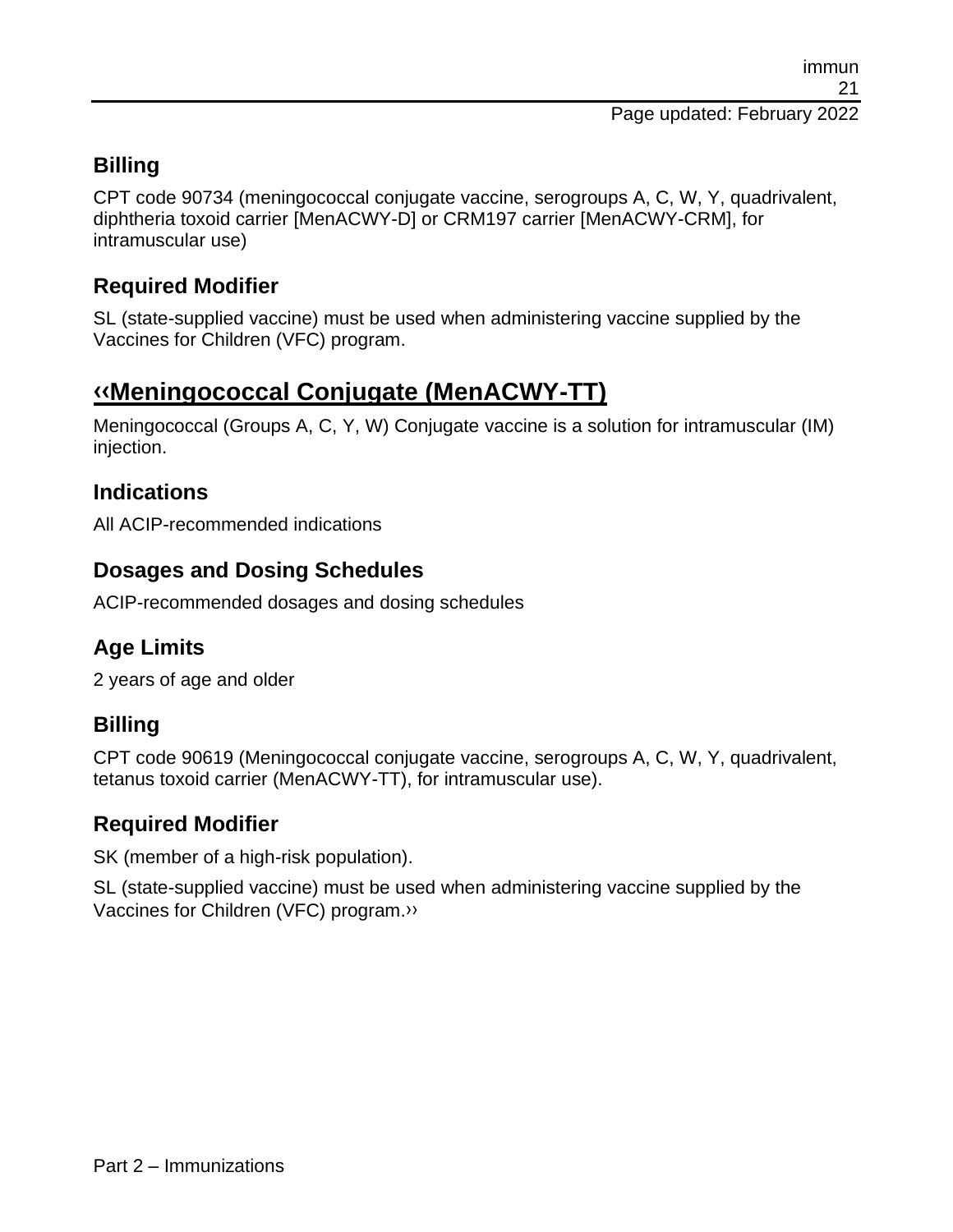# **Meningococcal Group B (MenB-4C)**

Meningococcal Group B Vaccine (MenB-4C) is a suspension for intramuscular (IM) injection

### **Indications**

All ACIP-recommended indications

### **Dosages and Dosing Schedules**

ACIP-recommended dosages and dosing schedules

## **Age Limits**

10 to 25 years of age

#### **Billing**

CPT code 90620 (meningococcal recombinant protein and outer membrane vesicle vaccine, serogroup B [MenB-4C], 2 dose schedule, for intramuscular use)

### **Required Modifier**

SK (member of a high-risk population)

SL (state-supplied vaccine) must be used when administering vaccine supplied by the Vaccines for Children (VFC) program.

# **Meningococcal Group B (MenB-FHbp)**

Meningococcal Group B Vaccine (MenB-FHbp) is a suspension for intramuscular (IM) injection

### **Indications**

All ACIP-recommended indications

### **Dosages and Dosing Schedules**

ACIP-recommended dosages and dosing schedules

## **Age Limits**

10 to 25 years of age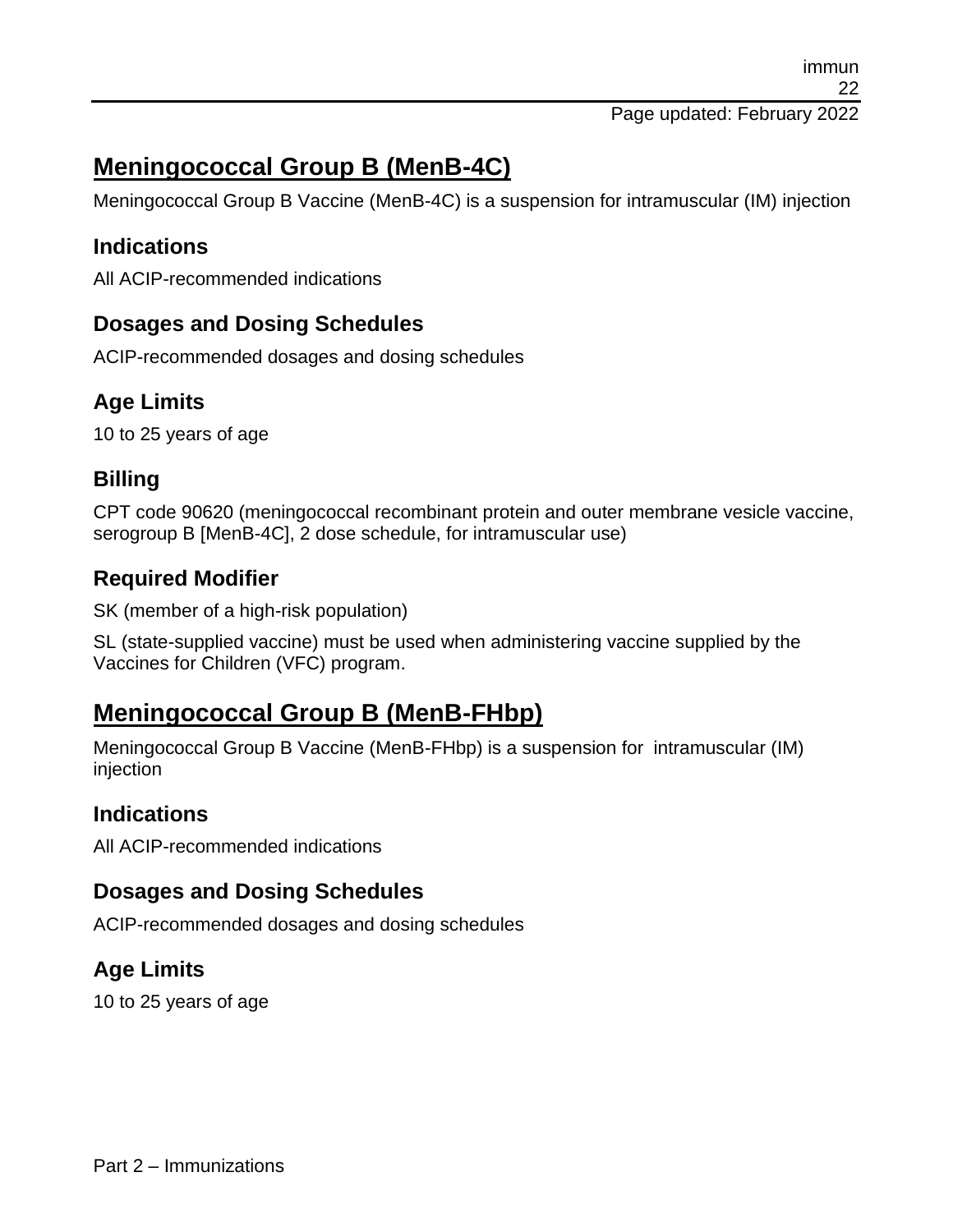### **Billing**

CPT code 90621 (meningococcal recombinant lipoprotein protein vaccine, serogroup B [MenB-FHbp], 2 or 3 dose schedule, for intramuscular use)

#### **Required Modifier**

SK (member of a high-risk population)

SL (state-supplied vaccine) must be used when administering vaccine supplied by the Vaccines for Children (VFC) program.

# **Measles, Mumps, and Rubella (MMR)**

Measles, Mumps, and Rubella Vaccine Live (MMR) is a reconstituted suspension for subcutaneous (SQ) administration.

#### **Indications**

All ACIP-recommended indications

#### **Dosages and Dosing Schedules**

ACIP-recommended dosages and dosing schedules

### **Age Limits**

12 months and older

#### **Billing**

CPT code 90707 (measles, mumps, and rubella virus vaccine [MMR], live, for subcutaneous use)

#### **Required Modifier**

[‹‹S](#page-59-0)K (member of high-risk population)[.››](#page-59-1)

SL (state-supplied vaccine) must be used when administering vaccine supplied by the Vaccines for Children (VFC) program.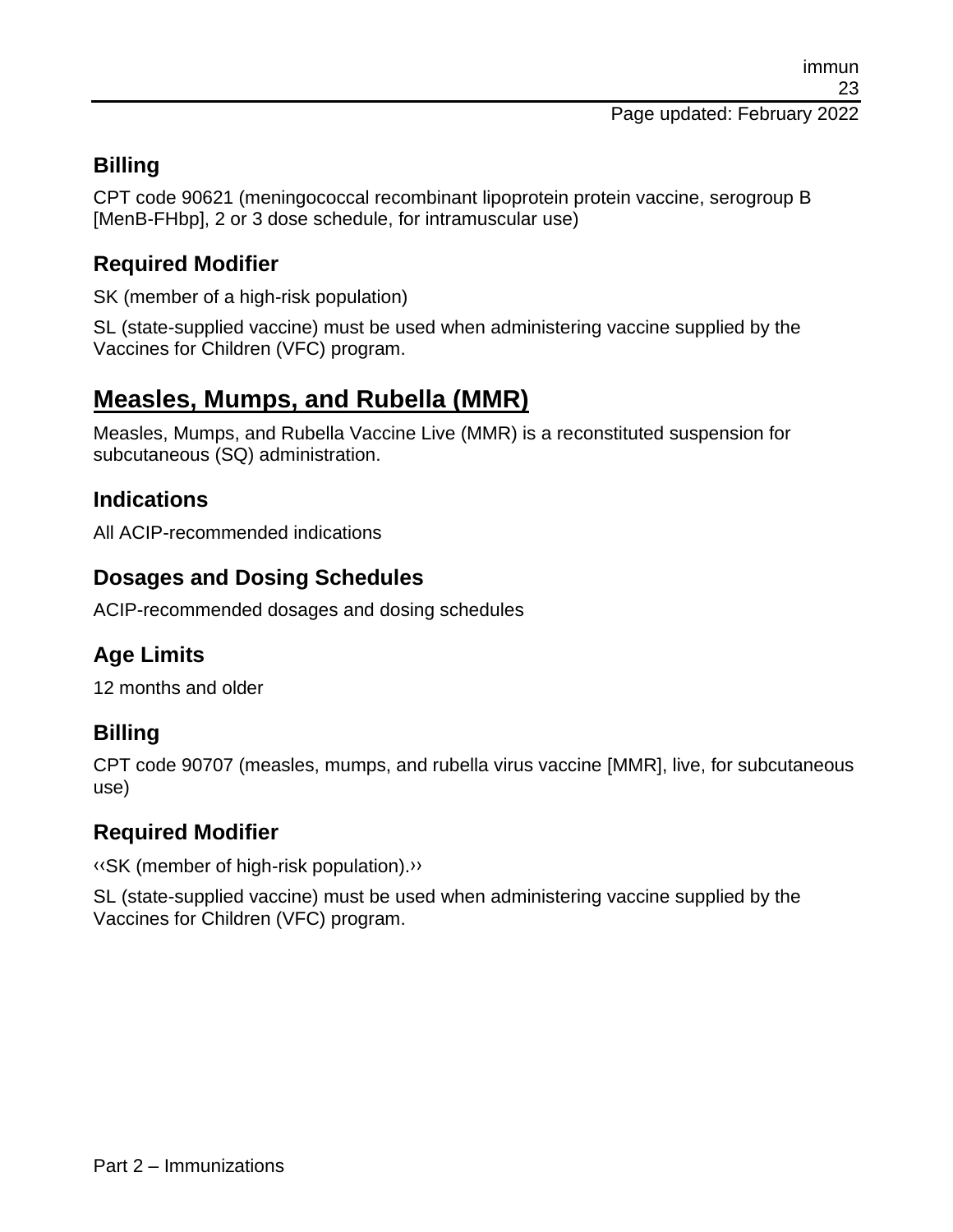# **Measles, Mumps, Rubella, and Varicella (MMRV)**

Measles, mumps, rubella, and varicella vaccine (MMRV), live, is a reconstituted suspension for subcutaneous (SQ) administration.

#### **Indications**

All ACIP-recommended indications

#### **Dosages and Dosing Schedules**

ACIP-recommended dosages and dosing schedules

### **Age Limits**

12 months through 12 years (before the 13th birthday)

#### **Billing**

CPT code 90710 (measles, mumps, rubella, and varicella vaccine [MMRV], live, for subcutaneous use)

### **Required Modifier**

SL (state-supplied vaccine) must be used when administering vaccine supplied by the Vaccines for Children (VFC) program.

# **Polio**

Poliovirus Vaccine Inactivated (IPV) is a suspension for intramuscular (IM) or subcutaneous (SQ) administration.

#### **Indications**

All ACIP-recommended indications

### **Dosages and Dosing Schedules**

ACIP-recommended dosages and dosing schedules

### **Age Limits**

6 weeks of age and older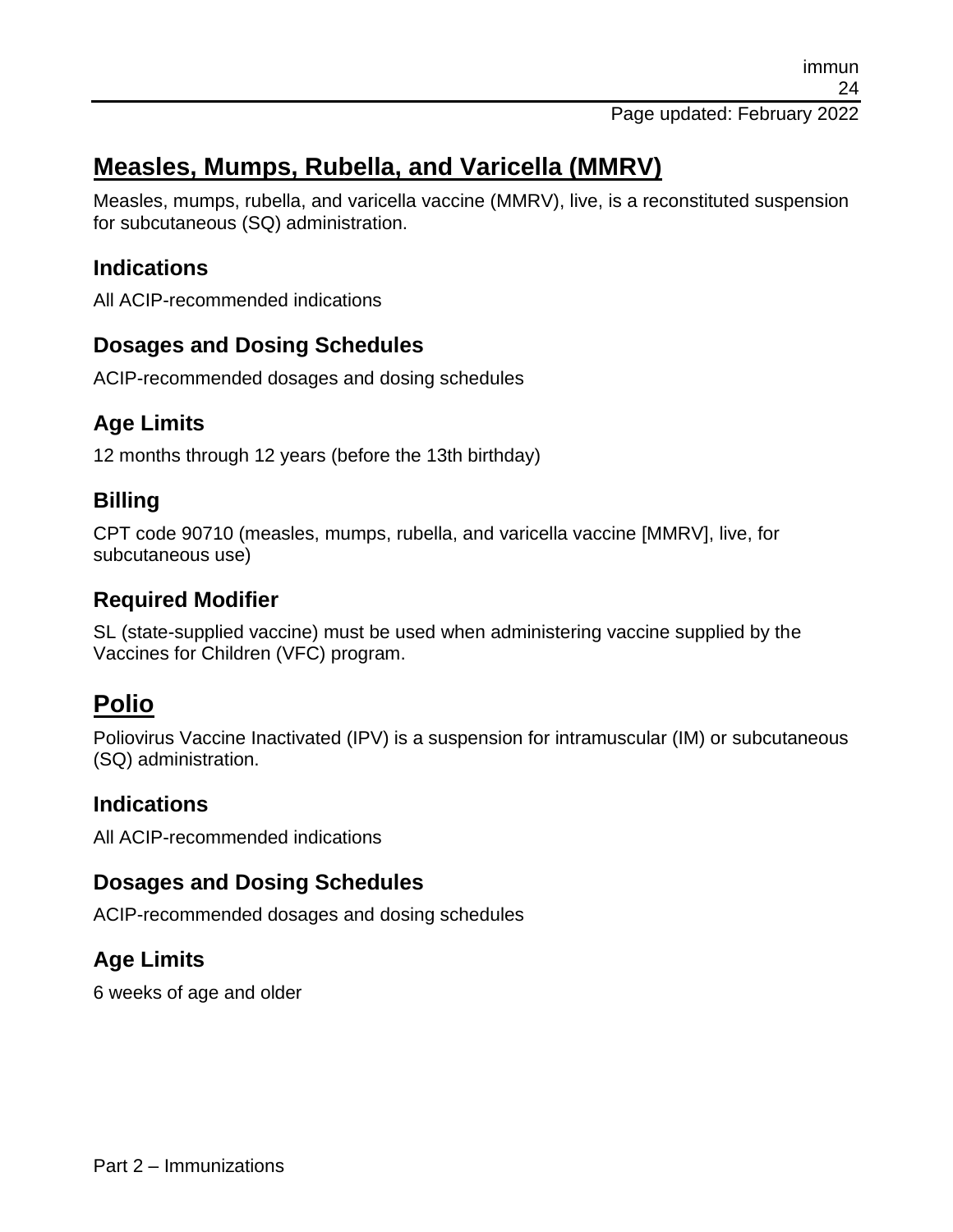#### **Billing**

CPT code 90713 (poliovirus vaccine, inactivated [IPV] for subcutaneous or intramuscular use)

### **Required Modifier**

SL (state-supplied vaccine) must be used when administering vaccine supplied by the Vaccines for Children (VFC) program.

# **Pneumococcal 13-Valent Conjugate (PCV13)**

Pneumococcal 13-valent Conjugate Vaccine (PCV13) is a suspension for intramuscular (IM) injection.

### **Indications**

All ACIP-recommended indications

### **Dosages and Dosing Schedules**

ACIP-recommended dosages and dosing schedules

### **Age Limits**

6 weeks of age and older

#### **Billing**

CPT code 90670 (pneumococcal conjugate vaccine, 13 valent [PCV13], intramuscular use)

### **Required Modifier**

SL (state-supplied vaccine) must be used when administering vaccine supplied by the Vaccines for Children (VFC) program.

# **[‹‹P](#page-59-0)neumococcal 15-Valent Conjugate (PCV15)**

Pneumococcal 15-valent Conjugate Vaccine (PCV15) is a suspension for intramuscular (IM) injection.

#### **Indications**

All ACIP-recommended indications[.››](#page-59-1)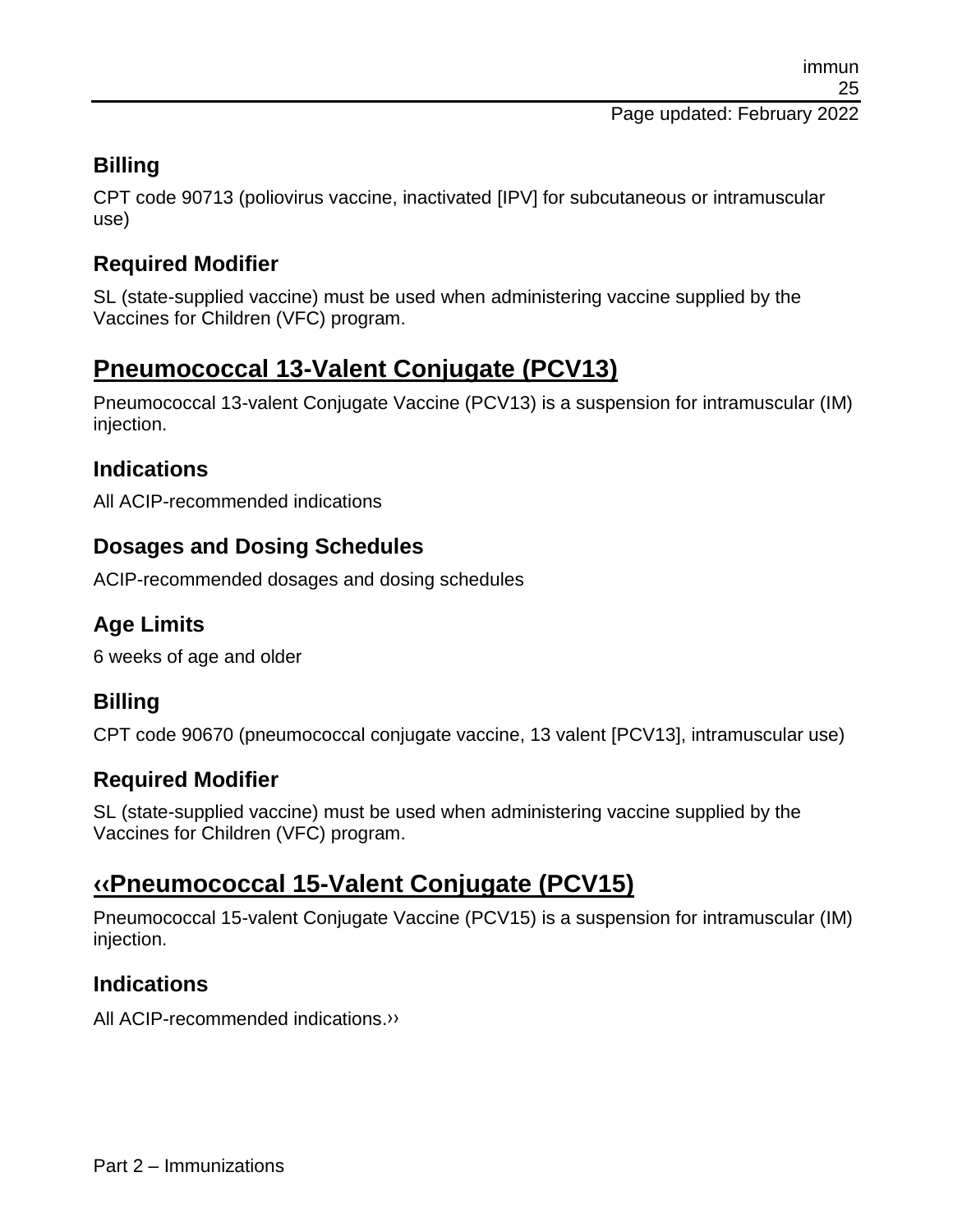immun 26 Page updated: February 2022

**[‹‹D](#page-59-0)osages and Dosing Schedules**

ACIP-recommended dosages and dosing schedules.

## **Age Limits**

18 years of age and older

## **Billing**

CPT code 90671 (Pneumococcal conjugate vaccine, 15 valent (PCV15), for intramuscular use).

# **Pneumococcal 20-Valent Conjugate (PCV20)**

Pneumococcal 20-valent Conjugate Vaccine (PCV20) is a suspension for intramuscular (IM) injection.

### **Indications**

All ACIP-recommended indications

#### **Dosages and Dosing Schedules**

ACIP-recommended dosages and dosing schedules

## **Age Limits**

18 years of age and older

### **Billing**

CPT code 90677 (Pneumococcal conjugate vaccine, 20 valent [PCV20], for intramuscular use)[.››](#page-59-1)

# **Pneumococcal Polysaccharide 23-Valent (PPSV23)**

Pneumococcal polysaccharide vaccine polyvalent (PPSV23) is a solution of purified capsular polysaccharides from 23 serotypes of Streptococcus pneumoniae for intramuscular (IM) or subcutaneous (SQ) injection.

### **Indications**

All ACIP-recommended indications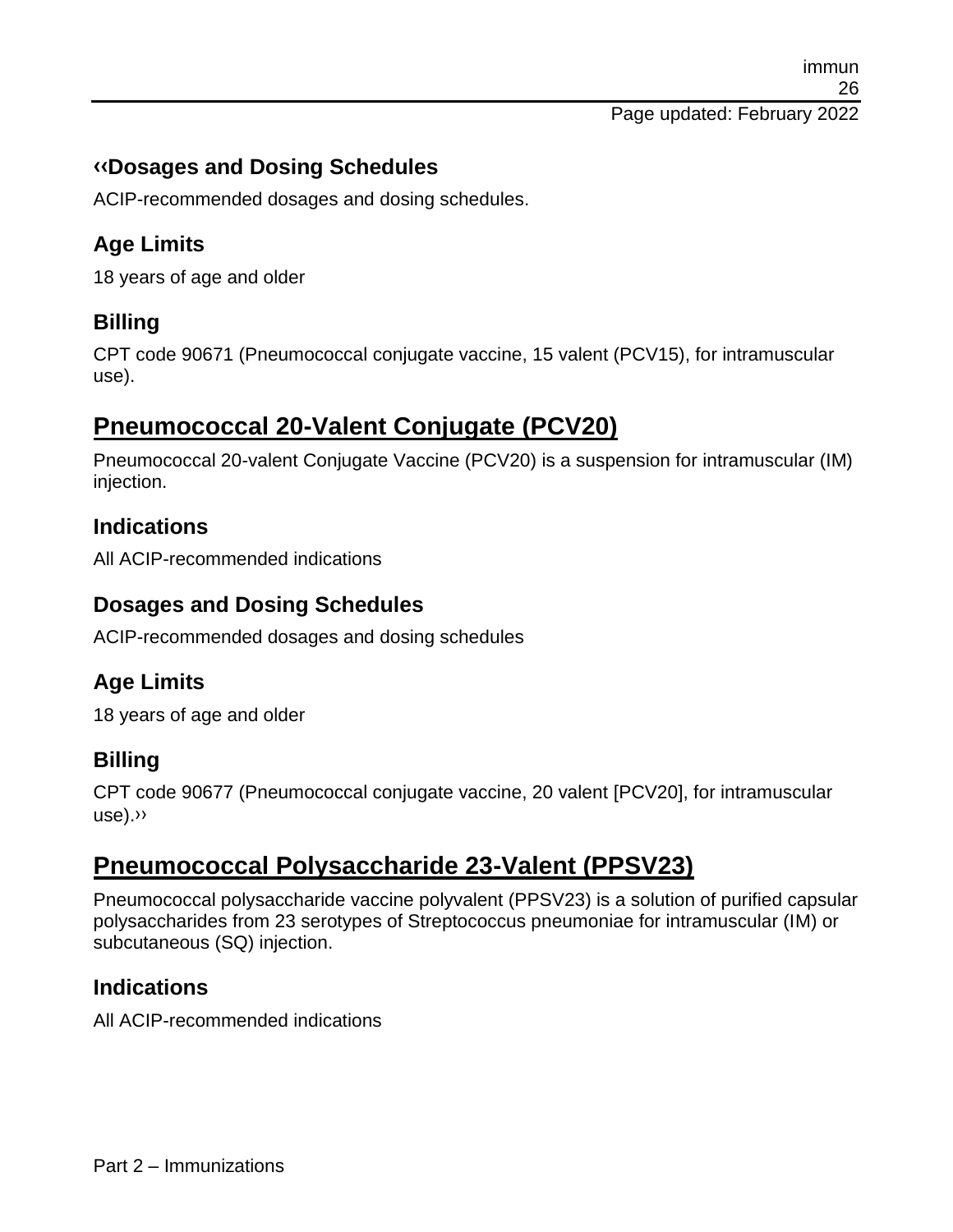immun 27 Page updated: February 2022

#### **Dosages and Dosing Schedules**

ACIP-recommended dosages and dosing schedules

#### **Age Limits**

2 years and older

#### **Billing**

CPT code 90732 (pneumococcal polysaccharide vaccine, 23-valent [PPSV23], adult or immunosuppressed patient dosage, when administered to individuals 2 years or older, for subcutaneous or intramuscular use)

#### **Required Modifier**

SL (state-supplied vaccine) must be used when administering vaccine supplied by the Vaccines for Children (VFC) program.

## **Rabies**

Rabies vaccine is a reconstituted suspension of inactivated rabies virus for intramuscular (IM) injection.

#### **Indications**

All ACIP-recommended indications

#### **Dosages and Dosing Schedules**

ACIP-recommended dosages and dosing schedules

#### **Age Limits**

All ages

#### **Billing**

CPT code 90675 (rabies vaccine, for intramuscular use)

#### **Required Modifier**

SK (member of a high-risk population)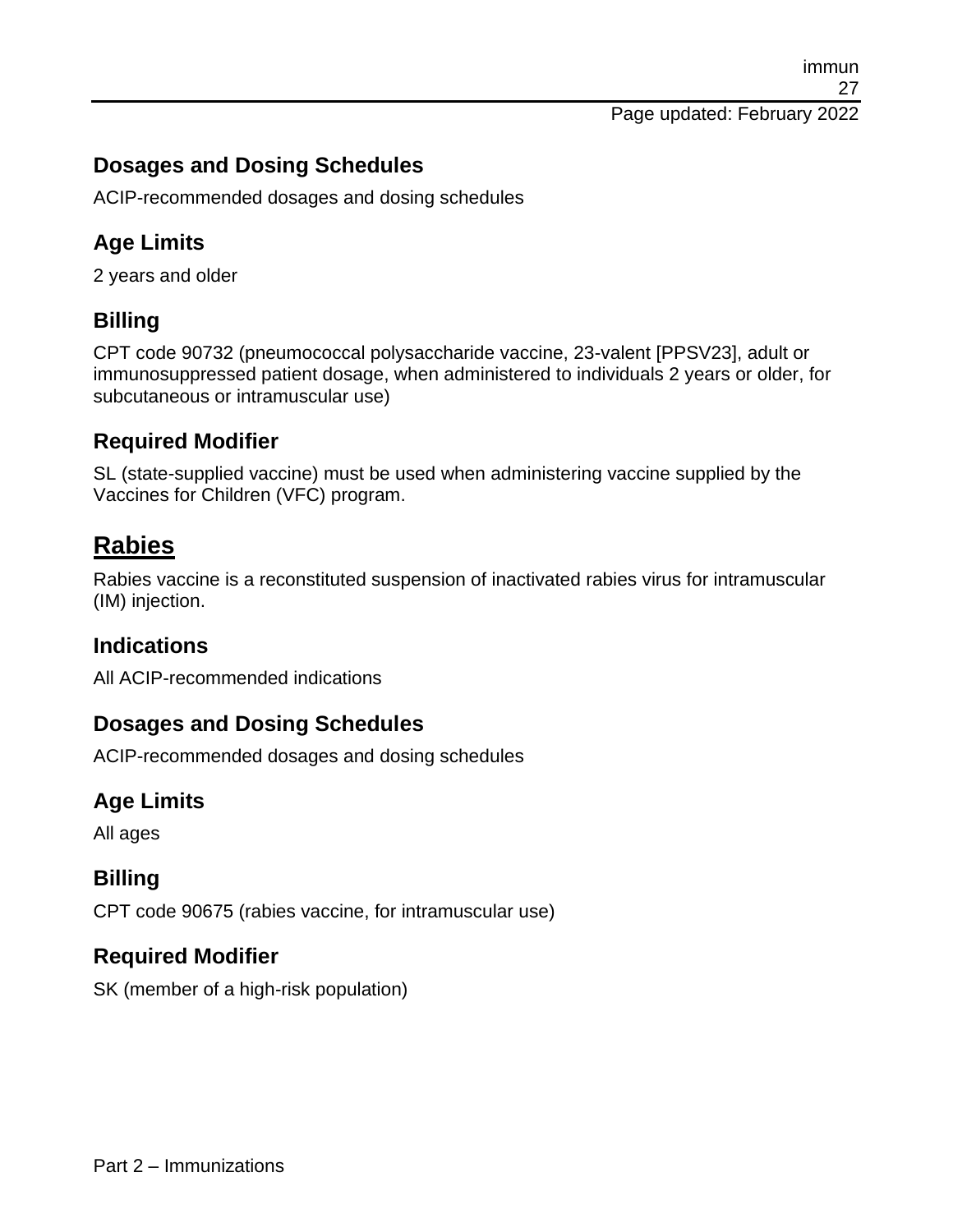# **Rotavirus (RV1)**

Rotavirus vaccine is a suspension of live, attenuated human (RV1) G1P [8] rotavirus for oral (PO) administration.

### **Indications**

All ACIP-recommended indications

#### **Dosages and Dosing Schedules**

ACIP-recommended dosages and dosing schedules

## **Age Limits**

6 to 24 weeks of age

#### **Billing**

CPT code 90681 (rotavirus vaccine, human, attenuated [RV1], 2 dose schedule, live, for oral use)

### **Required Modifier**

SL (state-supplied vaccine) must be used when administering vaccine supplied by the Vaccines for Children (VFC) program.

# **Rotavirus (RV5)**

Rotavirus vaccine (RV5) is a solution of five live human-bovine reassortant rotaviruses for oral (PO) administration.

#### **Indications**

All ACIP-recommended indications

### **Dosages and Dosing Schedules**

ACIP-recommended dosages and dosing schedules

### **Age Limits**

6 to 32 weeks of age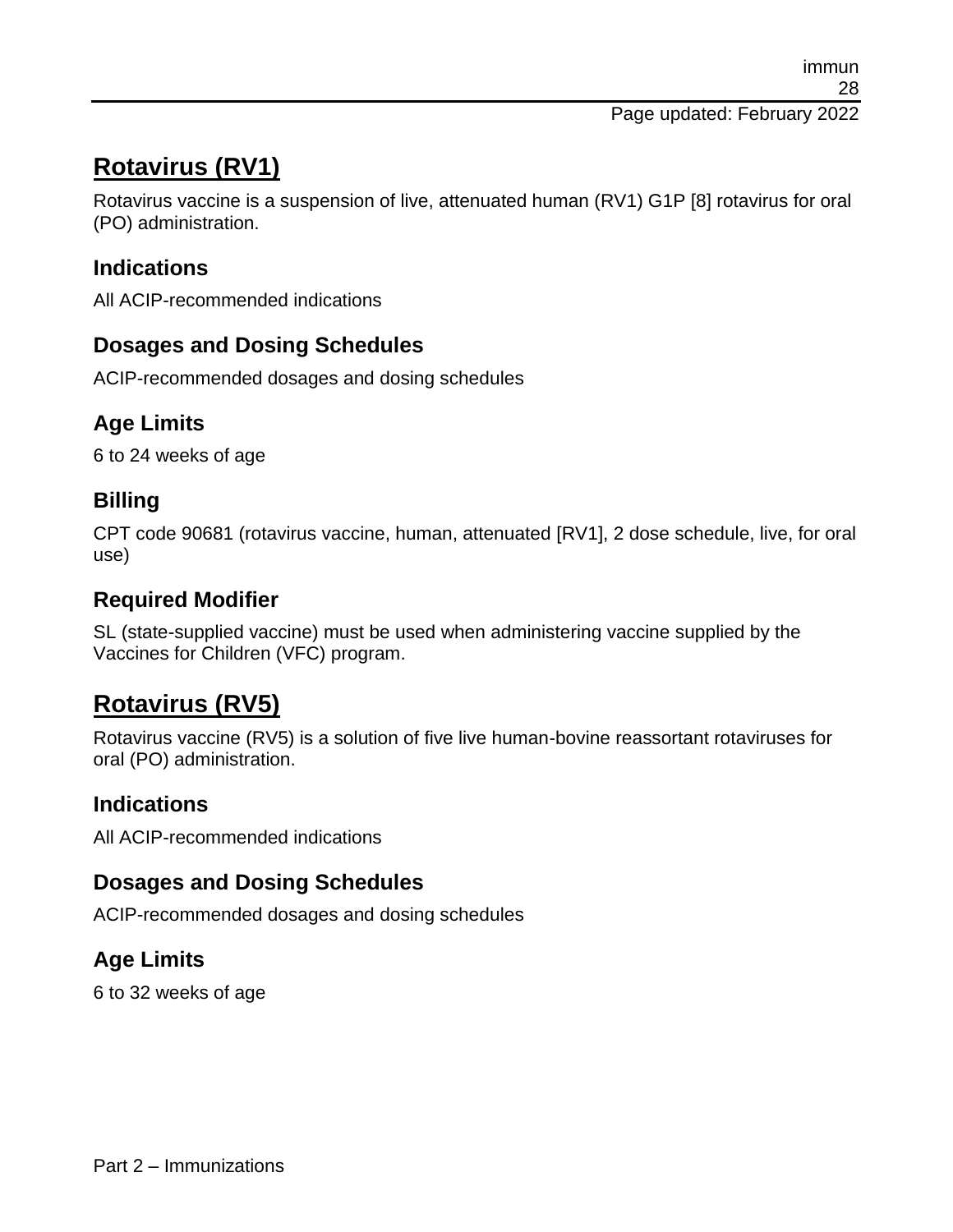Page updated: February 2022

## **Billing**

CPT code 90680 (rotavirus vaccine, pentavalent [RV5], 3 dose schedule, live, for oral use)

## **Required Modifier**

SL (state-supplied vaccine) must be used when administering vaccine supplied by the Vaccines for Children (VFC) program.

# **Tetanus and Diphtheria (Td)**

Tetanus and diphtheria toxoids adsorbed (Td) is a suspension for intramuscular (IM) administration

## **Indications**

All ACIP-recommended indications

## **Dosages and Dosing Schedules**

ACIP-recommended dosages and dosing schedules

## **Age Limits**

7 years and older

### **Billing**

CPT code 90714 (tetanus and diphtheria toxoids adsorbed [Td], preservative free, when administered to individuals 7 years or older, for intramuscular use)

## **Required Modifier**

SL (state-supplied vaccine) must be used when administering vaccine supplied by the Vaccines for Children (VFC) program.

# **Tetanus, Diphtheria, and Acellular Pertussis (Tdap)**

Tetanus Toxoid, Reduced Diphtheria Toxoid and Acellular Pertussis Vaccine Adsorbed (Tdap) is a suspension for intramuscular (IM) administration

### **Indications**

All ACIP-recommended indications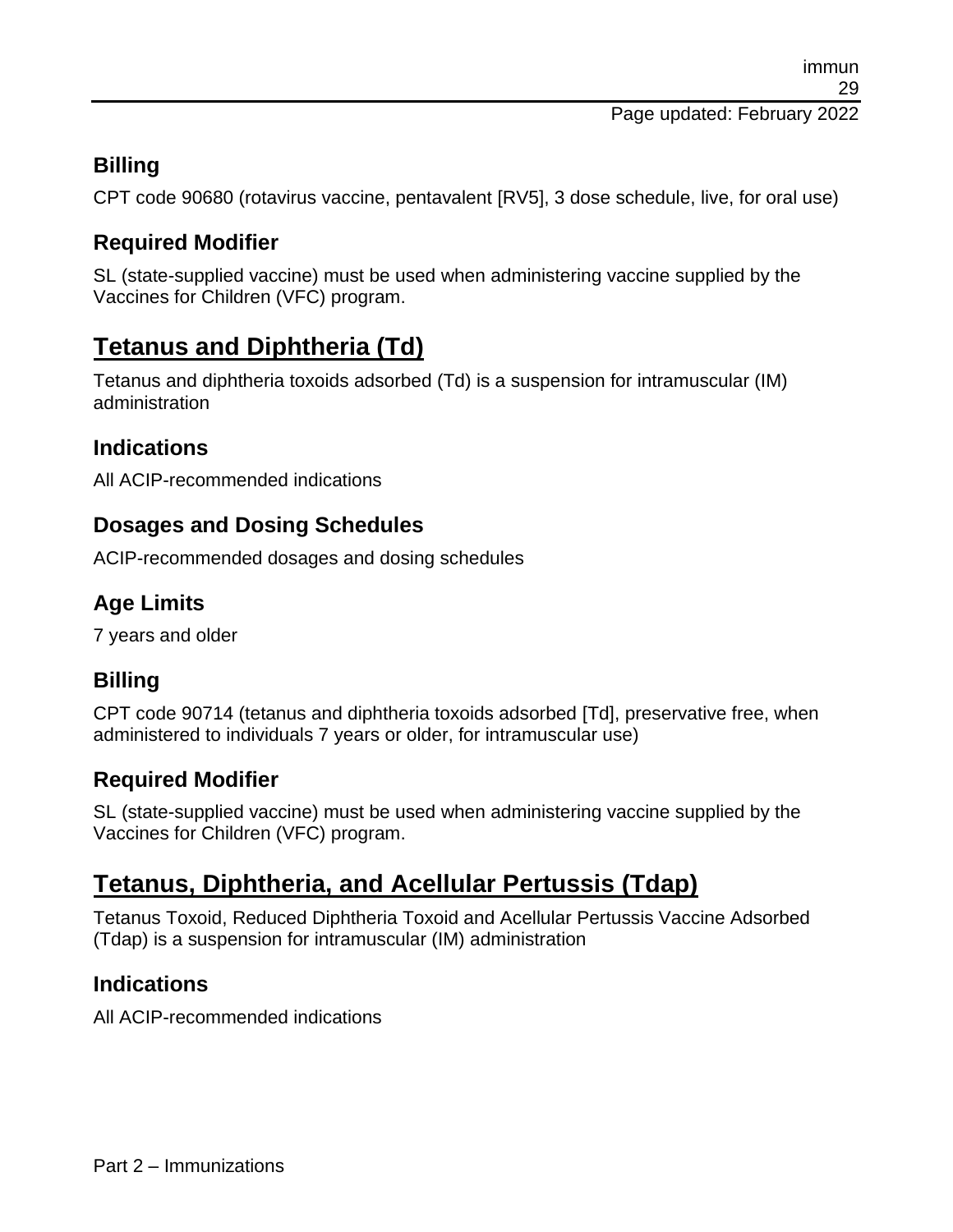immun 30 Page updated: February 2022

#### **Dosages and Dosing Schedules**

ACIP-recommended dosages and dosing schedules

#### **Age Limits**

7 years and older

#### **Billing**

CPT code 90715 (tetanus, diphtheria toxoids and acellular pertussis vaccine [Tdap], when administered to individuals 7 years or older, for intramuscular use)

#### **Required Modifier**

SL (state-supplied vaccine) must be used when administering vaccine supplied by the Vaccines for Children (VFC) program.

# **[‹‹T](#page-59-0)ick-Borne Encephalitis (TBE)**

Tick-Borne Encephalitis Vaccine (TBE) is a suspension for intramuscular (IM) administration.

#### **Indications**

All ACIP-recommended indications.

#### **Dosages and Dosing Schedules**

ACIP-recommended dosages and dosing schedules.

#### **Age Limits**

1 year of age and older.

#### **Billing**

CPT code 90626 (Tick-borne encephalitis virus vaccine, inactivated; 0.25 mL dosage, for intramuscular use).

CPT code 90627 (Tick-borne encephalitis virus vaccine, inactivated; 0.5 mL dosage, for intramuscular use).

#### **Required Modifier**

SK (member of high-risk population)[.››](#page-59-1)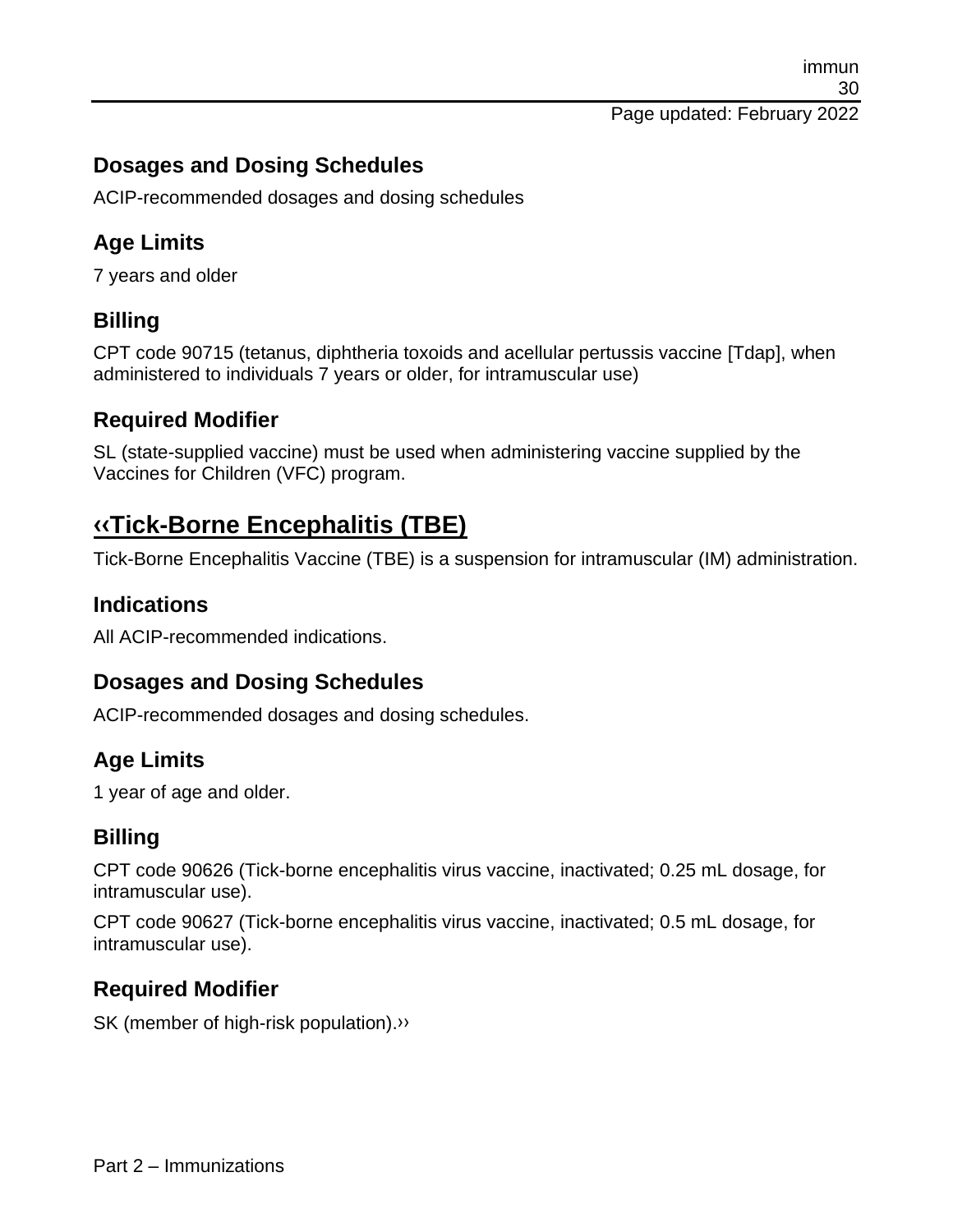# **Typhoid polysaccharide (ViCPs)**

Typhoid Vi capsular polysaccharide vaccine (ViCPs) is a solution containing the cell surface Vi polysaccharide extracted from *Salmonella enterica serovar Typhi, S typhi* Ty2 strain for intramuscular (IM) administration.

#### **Indications**

All ACIP-recommended indications

## **Dosages and Dosing Schedules**

ACIP-recommended dosages and dosing schedules

### **Age Limits**

2 years and older

### **Billing**

CPT code 90691 (typhoid vaccine, Vi capsular polysaccharide (ViCPs), for intramuscular use)

## **Required Modifier**

SK (member of high-risk population)

# **Typhoid Live Oral (Ty21a)**

Typhoid vaccine live oral (Ty21a) is a live, attenuated vaccine for oral administration. The vaccine contains the attenuated strain of serovar *Salmonella typhi* Ty21a.

### **Indications**

All ACIP-recommended indications

### **Dosages and Dosing Schedules**

ACIP-recommended dosages and dosing schedules

## **Age Limits**

6 years and older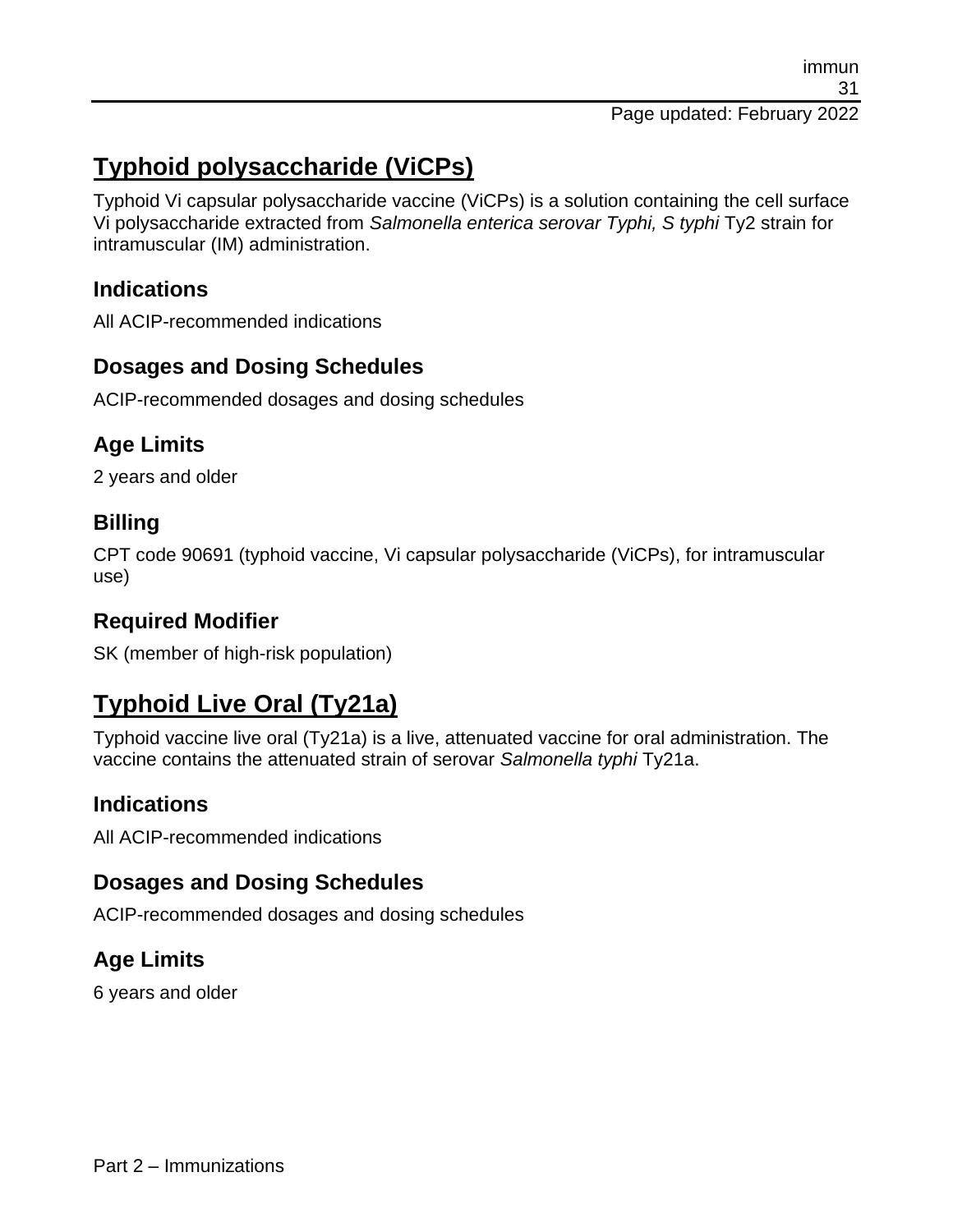### **Billing**

CPT code 90690 (typhoid vaccine, live, oral)

## **Required Modifier**

SK (member of high-risk population)

# **Varicella (VAR)**

Varicella Virus Vaccine Live (VAR) is a reconstituted suspension for subcutaneous (SQ) administration.

### **Indications**

All ACIP-recommended indications

#### **Dosages and Dosing Schedules**

ACIP-recommended dosages and dosing schedules

### **Age Limits**

12 months and older

### **Billing**

CPT code 90716 (varicella virus vaccine [VAR], live, for subcutaneous use)

#### **Required Modifier**

SL (state-supplied vaccine) must be used when administering vaccine supplied by the Vaccines for Children (VFC) program.

# **Yellow Fever**

Yellow fever vaccine is a reconstituted suspension of live yellow fever virus for subcutaneous (SC) injection.

#### **Indications**

All ACIP-recommended indications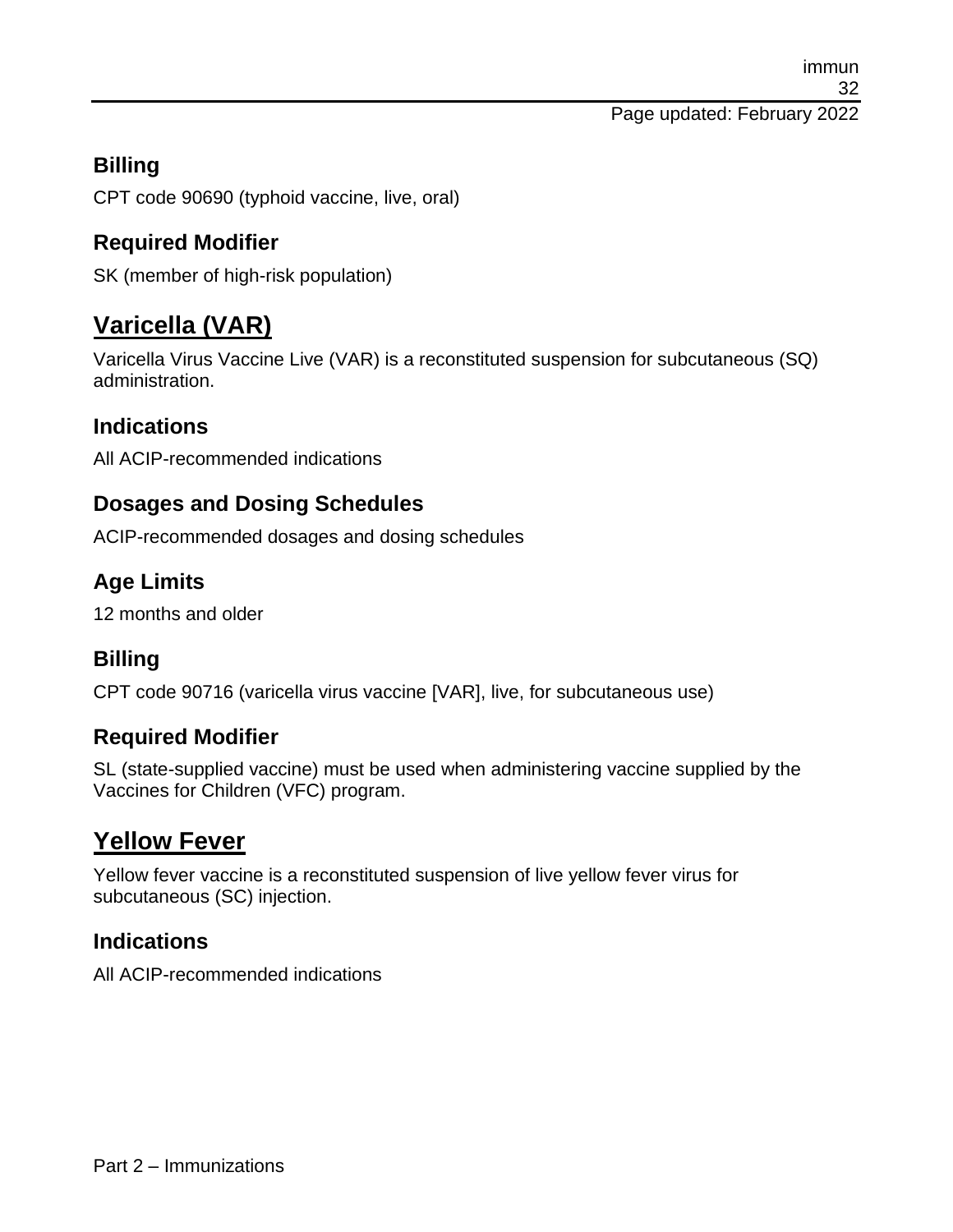immun 33 Page updated: February 2022

#### **Dosages and Dosing Schedules**

ACIP-recommended dosages and dosing schedules

#### **Age Limits**

9 months and older

#### **Billing**

CPT code 90717 (yellow fever vaccine, live, for subcutaneous use)

#### **Required Modifier**

SK (member of a high-risk population)

# **Zoster Live (ZVL)**

Zoster Vaccine Live (ZVL) is a reconstituted suspension for subcutaneous (SQ) injection.

#### **Indications**

All ACIP-recommended indications

#### **Dosages and Dosing Schedules**

ACIP-recommended dosages and dosing schedules

#### **Age Limits**

50 years and older

#### **Billing**

CPT code 90736 (zoster [shingles] vaccine [HZV], live, for subcutaneous injection)

## **Zoster Recombinant (RZV)**

Zoster Vaccine Recombinant, Adjuvanted (RZV) is a reconstituted suspension for intramuscular (IM) administration.

#### **Indications**

All ACIP-recommended indications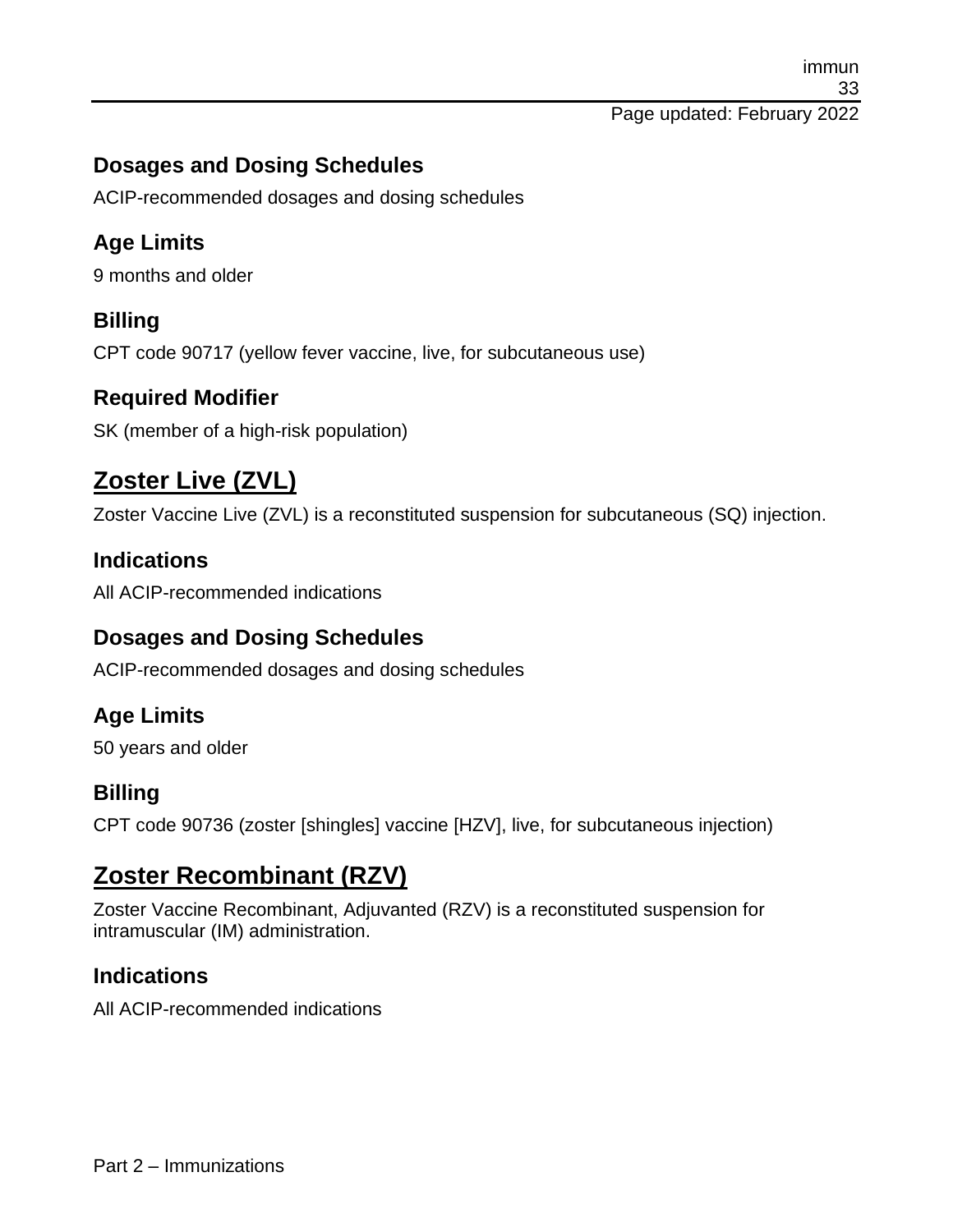immun 34 Page updated: February 2022

#### **Dosages and Dosing Schedules**

ACIP-recommended dosages and dosing schedules

#### **Age Limits**

[‹‹1](#page-59-0)8 years and olde[r››](#page-59-1)

#### **Billing**

CPT code 90750 (zoster (shingles) vaccine (HZV), recombinant, subunit, adjuvanted, for intramuscular use)

#### **[‹‹R](#page-59-0)equired Modifier (Ages less than 50)**

SK (member of a high-risk population[\)››](#page-59-1)

## **Immune Globulins, Serum, Or Recombinant Products**

#### **Hepatitis B Immune Globulin (HBIg)**

Hepatitis B Immune Globulin (HBIg) is a solution for intramuscular (IM) or intravenous (IV) administration.

**Indications** 

All ACIP-recommended indications

Dosages and Dosing Schedules

ACIP-recommended dosages and dosing schedules

Age Limits

All ages

**Billing** 

CPT code 90371 (hepatitis B immune globulin [HBIg], human, for intramuscular use)

HCPCS code J1571 (injection, hepatitis B immune globulin [HepaGam B], intramuscular, 0.5 ml)

HCPCS code J1573 (injection, hepatitis B immune globulin [HepaGam B], intravenous, 0.5 ml)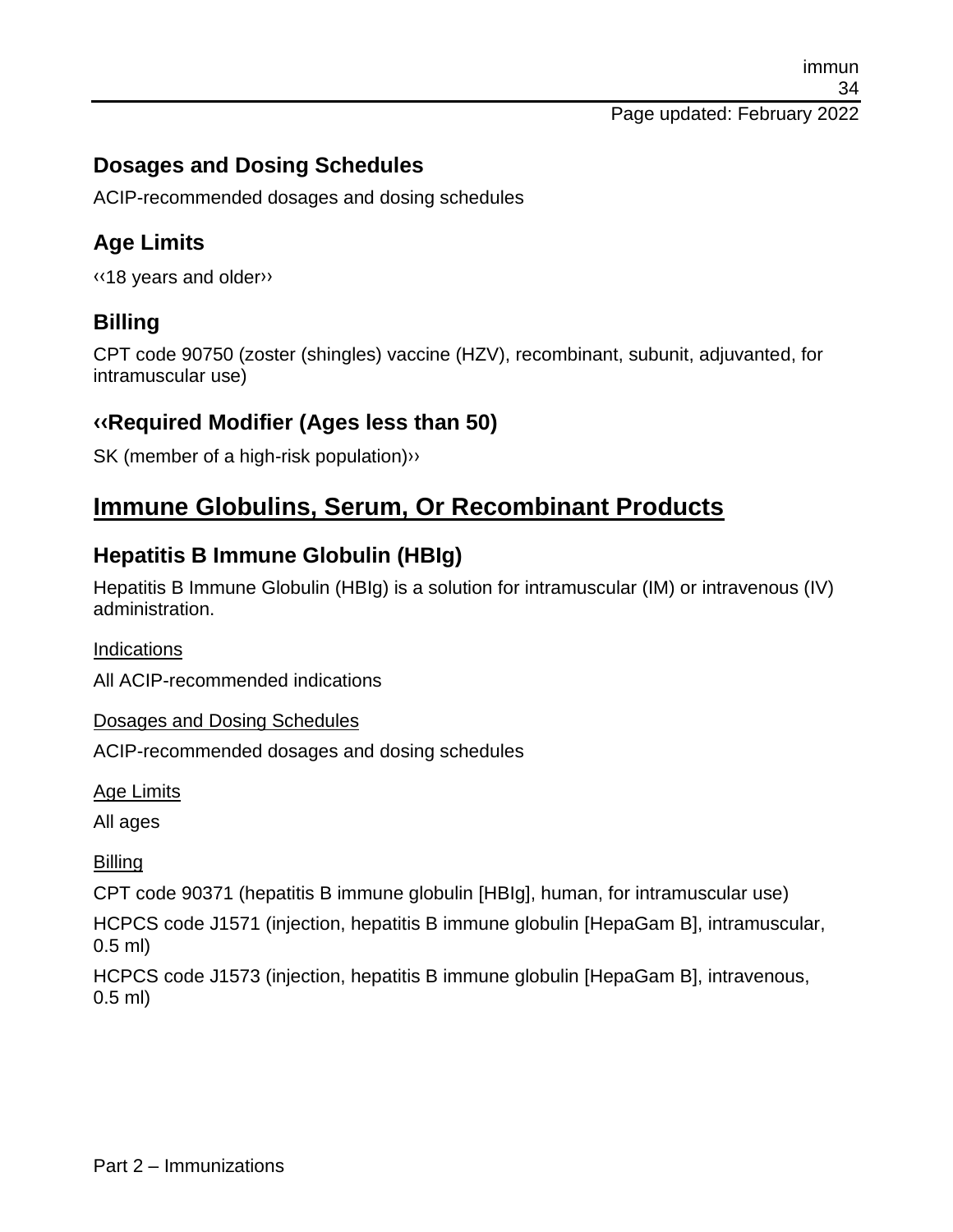#### **Immune Globulin (Human)**

Immune Globulin (Human) is a solution for intramuscular (IM) administration.

#### Indications

All ACIP and FDA-recommended indications

#### Dosages and Dosing Schedules

ACIP and FDA-recommended dosages and dosing schedules

Age Limits

All ages

#### Billing

HCPCS code J1460 (injection, Gamma Globulin, Intramuscular, 1 CC) or J1560 (injection, Gamma Globulin, Intramuscular, Over 10 CC)

Do not report claims with CPT code 90281 (immune globulin [Ig], human, for intramuscular use)

#### **Palivizumab**

Palivizumab 50 mg, CPT code 90378 is reimbursable for passive immunization of certain infants as described below.

The following coverage policy was updated after the publication of the article titled, "Updated Guidance for Palivizumab Prophylaxis Among Infants and Young Children at Increased Risk of Hospitalization for Respiratory Syncytial Virus Infection" by American Academy of Pediatrics (AAP) in 2014.

Five monthly doses of palivizumab will provide more than six months (24 weeks) of protective serum antibody concentration. For children meeting the policy described below, up to five doses may be authorized for use between November and the following March. If prophylaxis is initiated in December, the fifth and final dose should be administered in April.

For the current RSV season only (2021 thru 2022), due to increased activity of RSV in California according to Center for Disease Control and Prevention's (CDC) National Respiratory and Enteric Virus Surveillance System, providers may administer more than five doses. For the current apparent RSV season only, effective August 19, 2021, providers may administer a maximum of 9 doses per child, in the event that the child receives the first dose in August and monthly doses from August through April, providing protection through May.

A maximum of five doses of palivizumab may be authorized during a typical RSV season, and 9 doses during the current RSV season only (2021 thru 2022).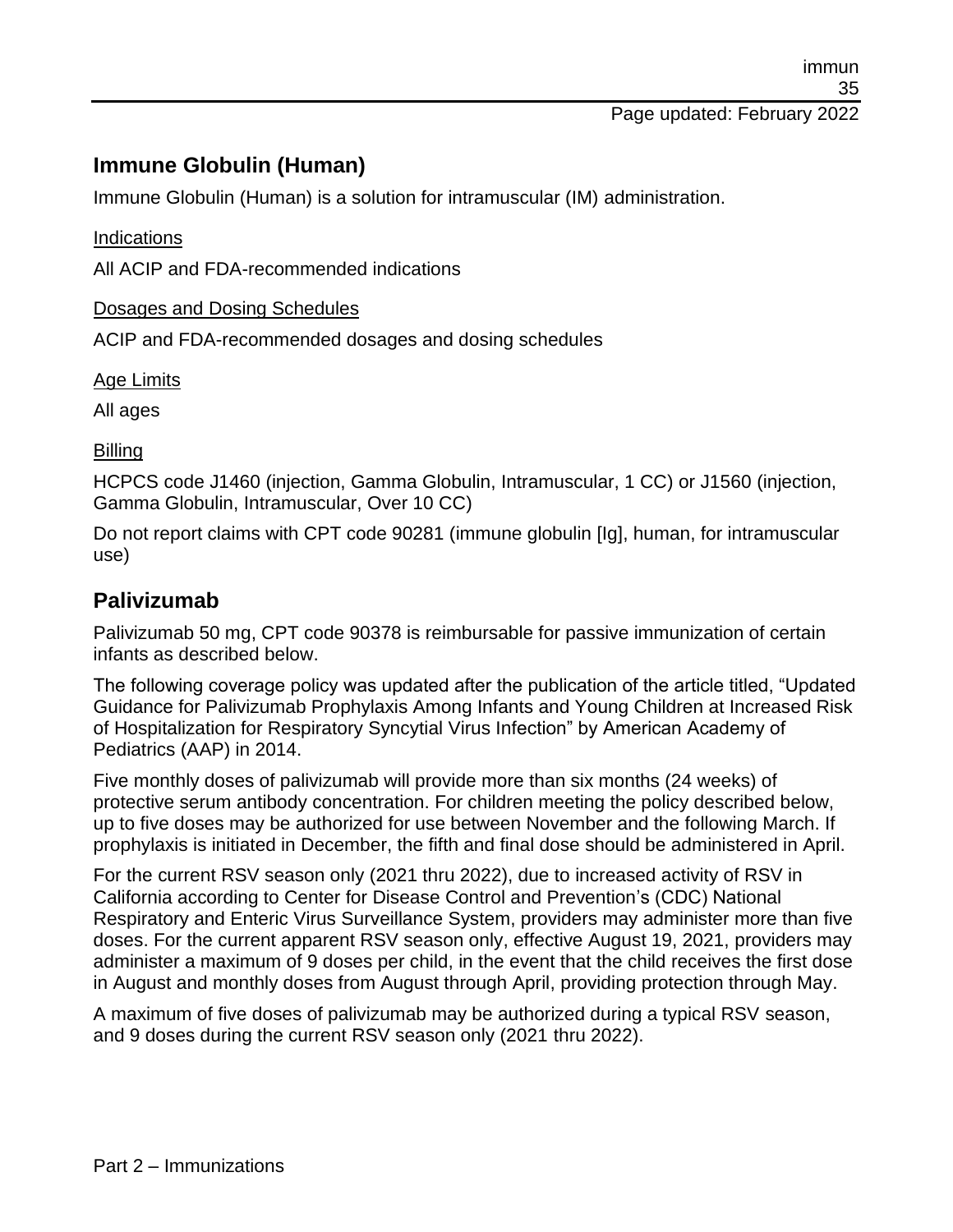#### Page updated: February 2022

The TAR criteria is as follows:

- Infants born before 29 weeks, 0 days gestation who are less than 12 months of age at the start of the RSV season
- During the first year of life for preterm infants who develop chronic lung disease (CLD) of prematurity defined as gestational age less than 32 weeks, 0 days and a requirement for greater than 21 percent oxygen for at least the first 28 days after birth
- During the second year of life for preterm infants who develop chronic lung disease (CLD) of prematurity as defined above and continue to require medical support (chronic corticosteroid therapy, diuretic therapy, or supplemental oxygen) during the six-month period before the start of the second RSV season
- Infants who are 12 months or younger with acyanotic heart disease who are receiving medication to control congestive heart failure and will require cardiac surgical procedures and infants with moderate to severe pulmonary hypertension
- Infants with cyanotic heart defects in the first year of life may receive palivizumab prophylaxis if deemed warranted by the infant's pediatric cardiologist
- Children younger than two years who undergo cardiac transplantation during the RSV season
- An infant younger than 24 months receiving prophylaxis who undergoes cardiopulmonary bypass or extracorporeal membrane oxygenation and continues to require prophylaxis post-operatively may receive a post-operative dose of palivizumab (15 mg/kg)
- During the first year of life, infants with neuromuscular disease or congenital anomaly that impairs the ability to clear secretions from the upper airway because of ineffective cough
- Children younger than 24 months of age who are profoundly immunocompromised during the RSV season, as assessed by a qualified pediatric Infectious Disease or Immunologic specialist
- During the first year of life, infant with cystic fibrosis with clinical evidence of CLD and/or nutritional compromise
- During the second year of life, infants with cystic fibrosis and manifestations of severe lung disease (previous hospitalization for pulmonary exacerbation in the first year of life or abnormalities on chest radiography or chest computed tomography that persist when stable) or weight for length less than the 10th percentile
- **Note:** Qualifying infants born during the RSV season may require fewer doses. For example, infants born in January would receive their last dose in March.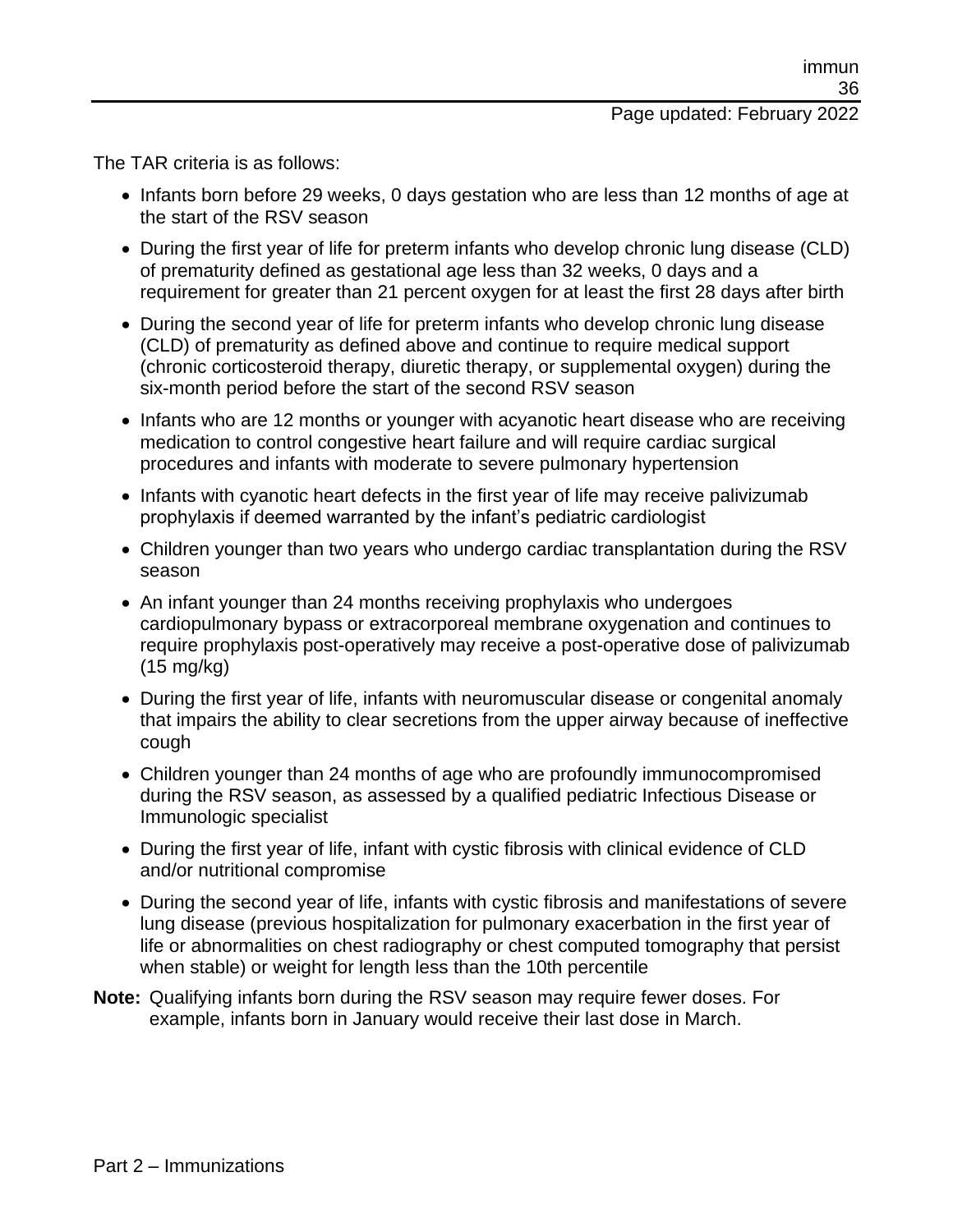#### Authorization Required

Palivizumab is given by intramuscular injection on a monthly basis during the RSV season. A TAR is required. Providers may request the amount of palivizumab needed for the entire RSV season on one TAR. The usual dosage is 15 mg/kg per injection. One unit equals 50 mg for Medi-Cal billing purposes. Providers may bill for one unit even if only part of the unit was given to the recipient and the remainder of the drug was discarded. It is reimbursable once in a 25-day period.

#### Resources:

- [RSV PCR for CA \(3 week average\)](https://www.cdc.gov/surveillance/nrevss/images/rsvstate/RSV4PPCent3AVG_StateCA.htm)
- [RSV Antigen for CA \(3 week average\)](https://www.cdc.gov/surveillance/nrevss/images/rsvstate/RSV1PPCent3AVG_StateCA.htm)
- Interim Guidance for Use of Palivizumab Prophylaxis to Prevent Hospitalization from [Severe Respiratory Syncytial Virus Infection During the Current Atypical Interseasonal](https://www.aap.org/en/pages/2019-novel-coronavirus-covid-19-infections/clinical-guidance/interim-guidance-for-use-of-palivizumab-prophylaxis-to-prevent-hospitalization/)  [RSV Spread](https://www.aap.org/en/pages/2019-novel-coronavirus-covid-19-infections/clinical-guidance/interim-guidance-for-use-of-palivizumab-prophylaxis-to-prevent-hospitalization/)
- [Updated Guidance for Palivizumab Prophylaxis Among Infants and Young Children at](https://pediatrics.aappublications.org/content/134/2/415)  [Increased Risk of Hospitalization for Respiratory Syncytial Virus Infection](https://pediatrics.aappublications.org/content/134/2/415)

#### **Rabies Immune Globulins**

Rabies immune globulin is a solution of globulins dried from the plasma or serum of selected adult human donors who have been immunized with rabies vaccine and have developed high titers of rabies antibody.

Indications

All ACIP-recommended indications

Dosages and Dosing Schedules

ACIP-recommended dosages and dosing schedules

Age Limits

All ages

Required ICD-10 Diagnosis Codes

Z20.3 is a required DX and not a modifier for CPT codes 90375 and 90376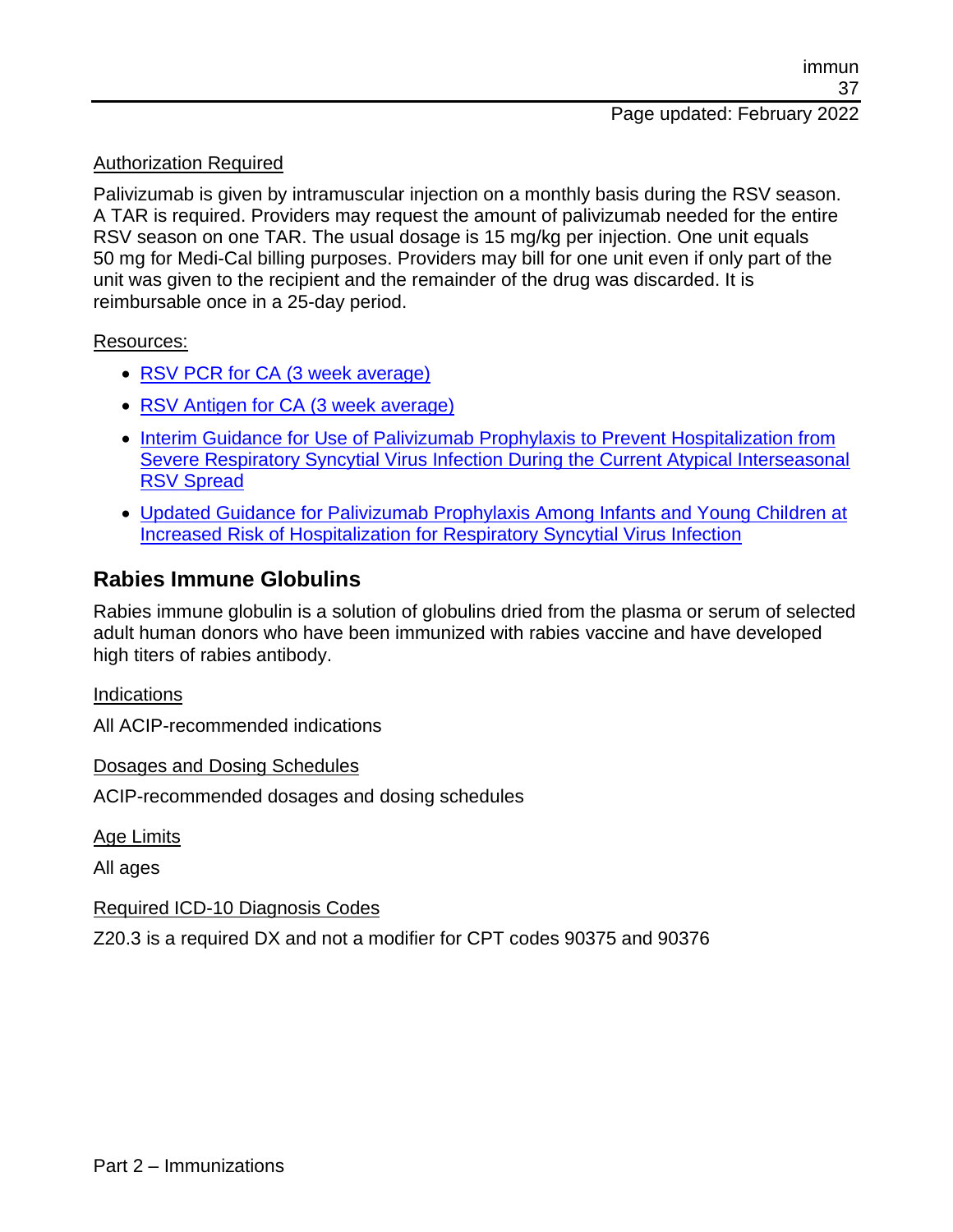#### Page updated: February 2022

**Billing** 

CPT code 90375 (rabies immune globulin [Rig], human, for intramuscular use)

CPT code 90376 (rabies immune globulin, heat-treated [Rig-HT], human, for intramuscular and/or subcutaneous use)

CPT code 90377 (rabies immune globulin, heat – and solvent/detergent – treated [Rig-HT S/D], human, for intramuscular and/or subcutaneous use)

## **Tetanus Immune Globulin (TIg)**

Tetanus immune globulin, human (TIg), is solution for intramuscular (IM) administration.

Indications

All ACIP-recommended indications

Dosages and Dosing Schedules

ACIP-recommended dosages and dosing schedules

Age Limits

All ages

**Billing** 

HCPCS code J1670 (injection, tetanus immune globulin, human, up to 250 units)

## **Varicella Zoster Immune Globulin**

Varicella Zoster immune globulin is a solution for intramuscular (IM) administration.

Indications

All ACIP-recommended indications

Dosages and Dosing Schedules

ACIP-recommended dosages and dosing schedules

Age Limits

All ages

**Billing** 

CPT code 90396 (Varicella-zoster immune globulin, human, for intramuscular use)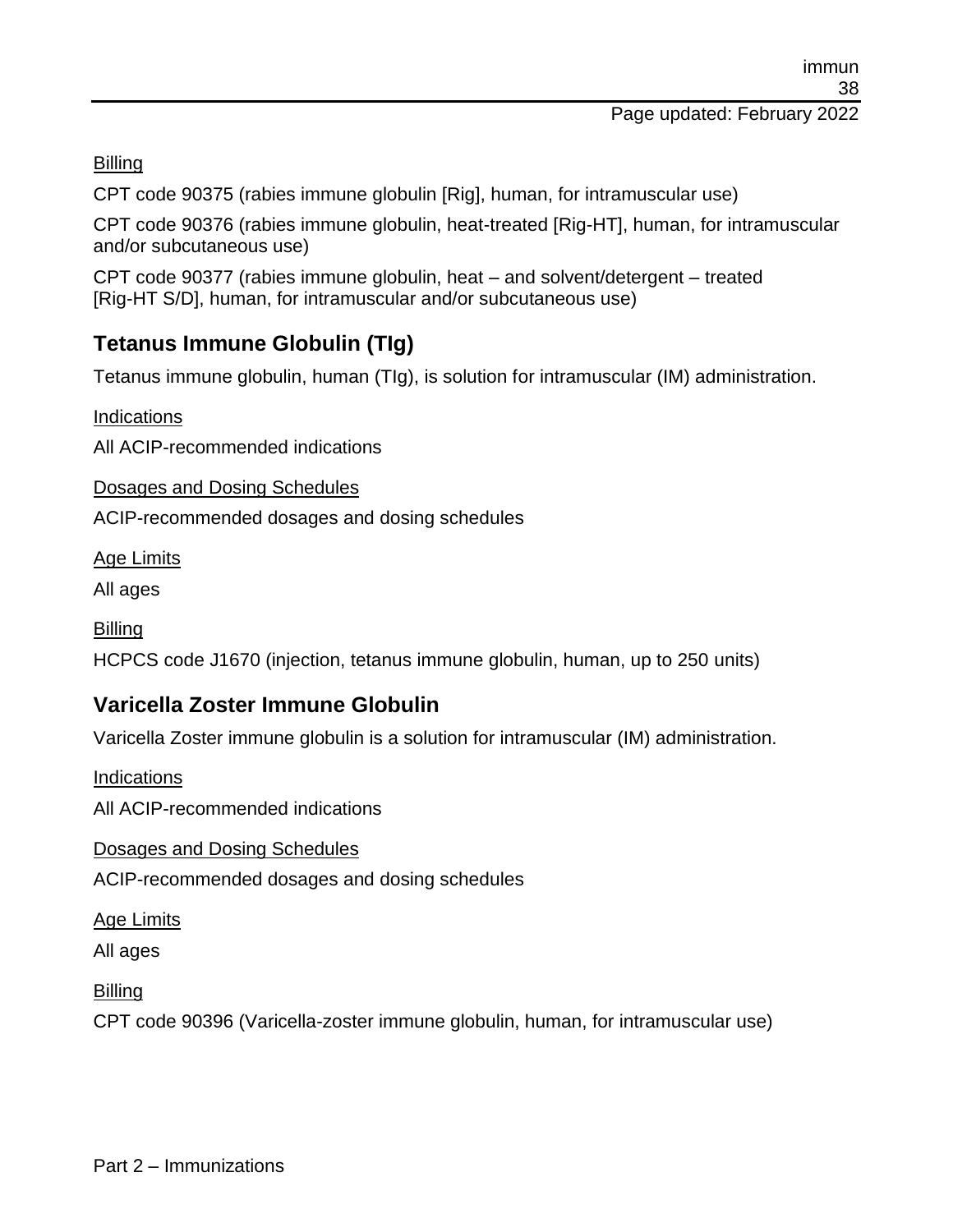## **Coronavirus Disease 2019 (COVID-19) Therapeutics (Vaccines and Monoclonal Antibodies)**

#### **Comirnaty® COVID-19 Vaccine, mRNA/Pfizer-BioNTech COVID-19 Vaccine**

Comirnaty (COVID-19 Vaccine, mRNA) COVID-19 vaccine is approved by the U.S. Food and Drug Administration (FDA) and is made by Pfizer for BioNTech. It is indicated for active immunization to prevent COVID-19 in individuals 16 years of age and older.

The FDA also issued an Emergency Use Authorization (EUA) to permit the emergency use of the unapproved product, Pfizer-BioNTech COVID-19 Vaccine, for active immunization to prevent COVID-19 in individuals 5 through 11 years of age and 12 through 15 years of age.

Comirnaty/Pfizer-BioNTech COVID-19 vaccine may be prescribed through two methods:

- 1. FDA-approved Comirnaty for use as a two-dose primary series for the prevention of COVID-19 in individuals 16 years of age and older.
- 2. EUA-authorized Pfizer-BioNTech COVID-19 vaccine for active immunization to prevent COVID-19 caused by severe acute respiratory syndrome SARS-CoV-2 in individuals 5 through 11 years of age and 12 through 15 years of age.

The FDA-approved Comirnaty (COVID-19 Vaccine, mRNA) and the EUA-authorized Pfizer-BioNTech COVID-19 Vaccine have the same formulation and can be used interchangeably to provide the COVID-19 vaccination series for ages 12 and older.

**Note:** Pfizer-BioNTech COVID-19 vaccine supplied in a multiple dose vial with an orange cap and a label with an orange border is authorized for use to provide a two-dose primary series to individuals 5 through 11 years of age. It should not be used in individuals 12 years of age and older.

#### 1. Comirnaty FDA-Approved Usage

Comirnaty (COVID-19 Vaccine, mRNA) is indicated for active immunization to prevent COVID-19 in individuals 16 years of age and older. It is approved for use as a two-dose primary series for the prevention of COVID-19 in individuals 16 years of age and older.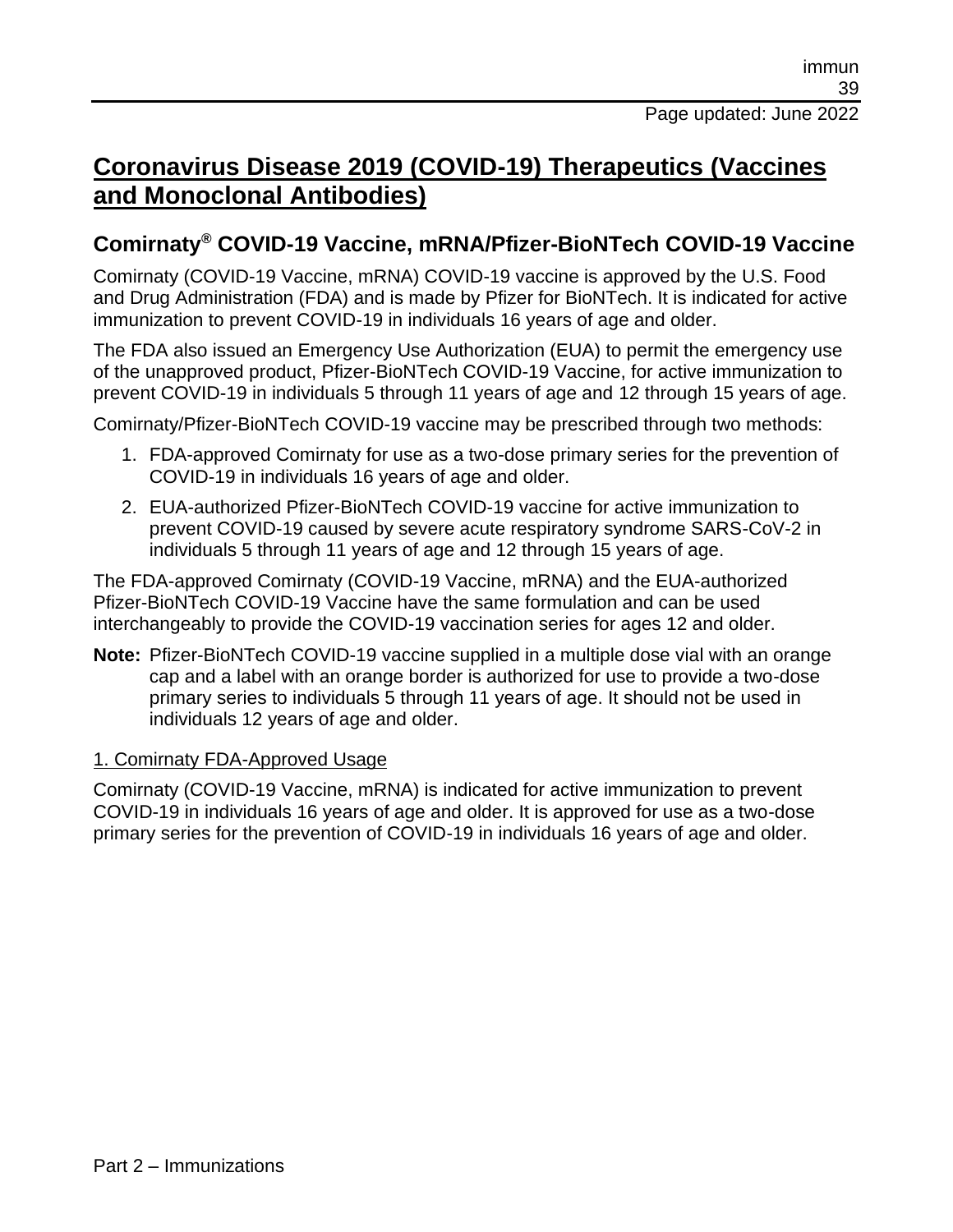## **FDA-Approved Dosage**

#### Primary Series:

A two-dose primary series in individuals 16 years of age and older.

Comirnaty is administered intramuscularly as a series of two doses (0.3 mL each) 3 weeks apart.

#### 2. Pfizer-BioNTech COVID-19 Vaccine Authorized EUA Usage

Pfizer-BioNTech COVID-19 Vaccine is EUA authorized for active immunization to prevent COVID-19 in individuals 5 through 11 years of age and 12 through 15 years of age.

#### **EUA-Authorized Dosage**

#### Primary Series:

- Pediatric Use (Ages 5 through 11 years of age)
	- Two doses (0.2 mL each) administered intramuscularly 3 weeks apart to individuals 5 through 11 years of age
		- ❖Each vial must be diluted before administration. For dilution and preparation instructions, see the [Fact Sheet for Healthcare Providers Administering](https://www.fda.gov/media/153714/download)  [Vaccine For 5 Through 11 Years of Age](https://www.fda.gov/media/153714/download)
- Ages 12 years of age and older:
	- Two doses (0.3 mL each) administered intramuscularly 3 weeks apart to individuals 12 years of age or older.

#### **Additional Dose**

A third primary series dose of Pfizer-BioNTech COVID-19 Vaccine given at least 28 days following the second dose to individuals 5 years of age and older who have been determined to be moderately to severely immunocompromised.

People are considered to be moderately or severely immunocompromised if they have:

- Been receiving active cancer treatment for tumors or cancers of the blood
- Received an organ transplant and are taking medicine to suppress the immune system
- Received a stem cell transplant within the last 2 years or are taking medicine to suppress the immune system
- Moderate or severe primary immunodeficiency (such as DiGeorge syndrome, Wiskott-Aldrich syndrome)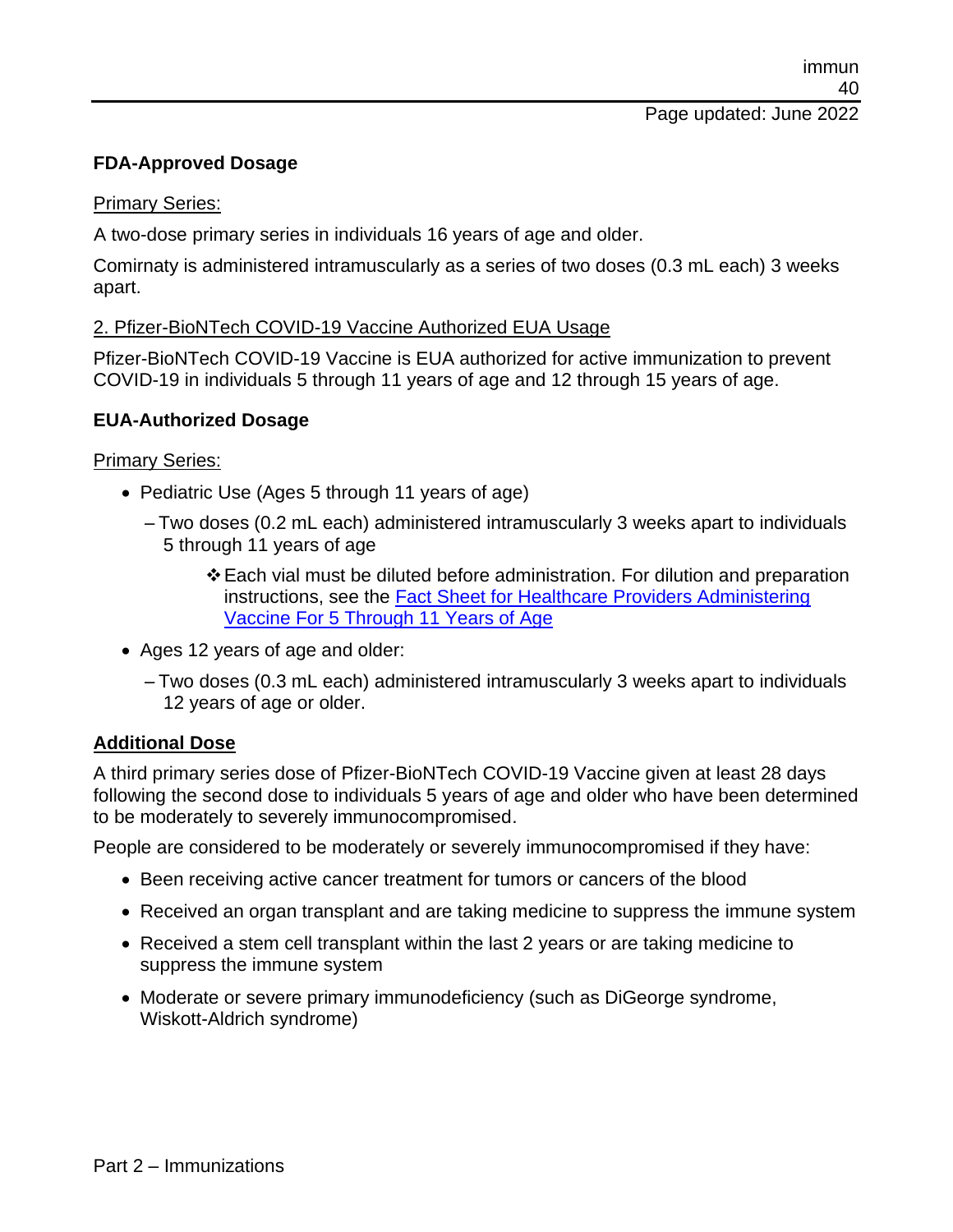- Advanced or untreated HIV infection
- Active treatment with high-dose corticosteroids or other drugs that may suppress your immune response
- If recommended by a healthcare provider for an individual's specific medical condition

#### [‹‹B](#page-59-0)ooster Doses

#### **First Booster Dos[e››](#page-59-1)**

At least **five months** after completing the primary series with Pfizer-BioNTech vaccine, a booster dose of the appropriate FDA-authorized or approved COVID-19 vaccine may be administered to eligible individuals 12 years and older.

- [‹‹A](#page-59-0) booster dose of Pfizer-BioNTech or Moderna (mRNA COVID-19 vaccines) are preferred in most situation[s››](#page-59-1)
- Only Pfizer-BioNTech Vaccine can be used as a booster in individuals 12 through 17 years of age

The following people **should** receive a booster:

• Everyone 12 years and older.

#### **[‹‹S](#page-59-0)econd Booster Dose**

At least **four months** after receiving an initial booster of the appropriate FDA-authorized or approved COVID-19 vaccine, a secondary booster dose of the Pfizer-BioNTech vaccine may be administered to eligible individuals. The second booster **must** be an mRNA COVID-19 vaccine.

The following people **may choose** to receive a second booster:

- Adults 50 years and older who are not moderately or severely immunocompromised
- Individuals 12 years and older who are moderately immunocompromised, have undergone solid organ transplantation or who are living with conditions that are considered to have an equivalent level of immunocompromise.
	- Children and teens who are moderately or severely immunocompromised may receive a 2nd booster of only **Pfizer-BioNTech COVID-19** vaccine
- Adults 18 years and older who are not moderately or severely immunocompromised and who received 2 doses of J&J/Janssen vaccine[.››](#page-59-1)

#### **Choosing the COVID-19 Booster Shot**

A booster dose may be administered as a heterologous (mix and match) dose after the completion of primary vaccination with another COVID-19 vaccine.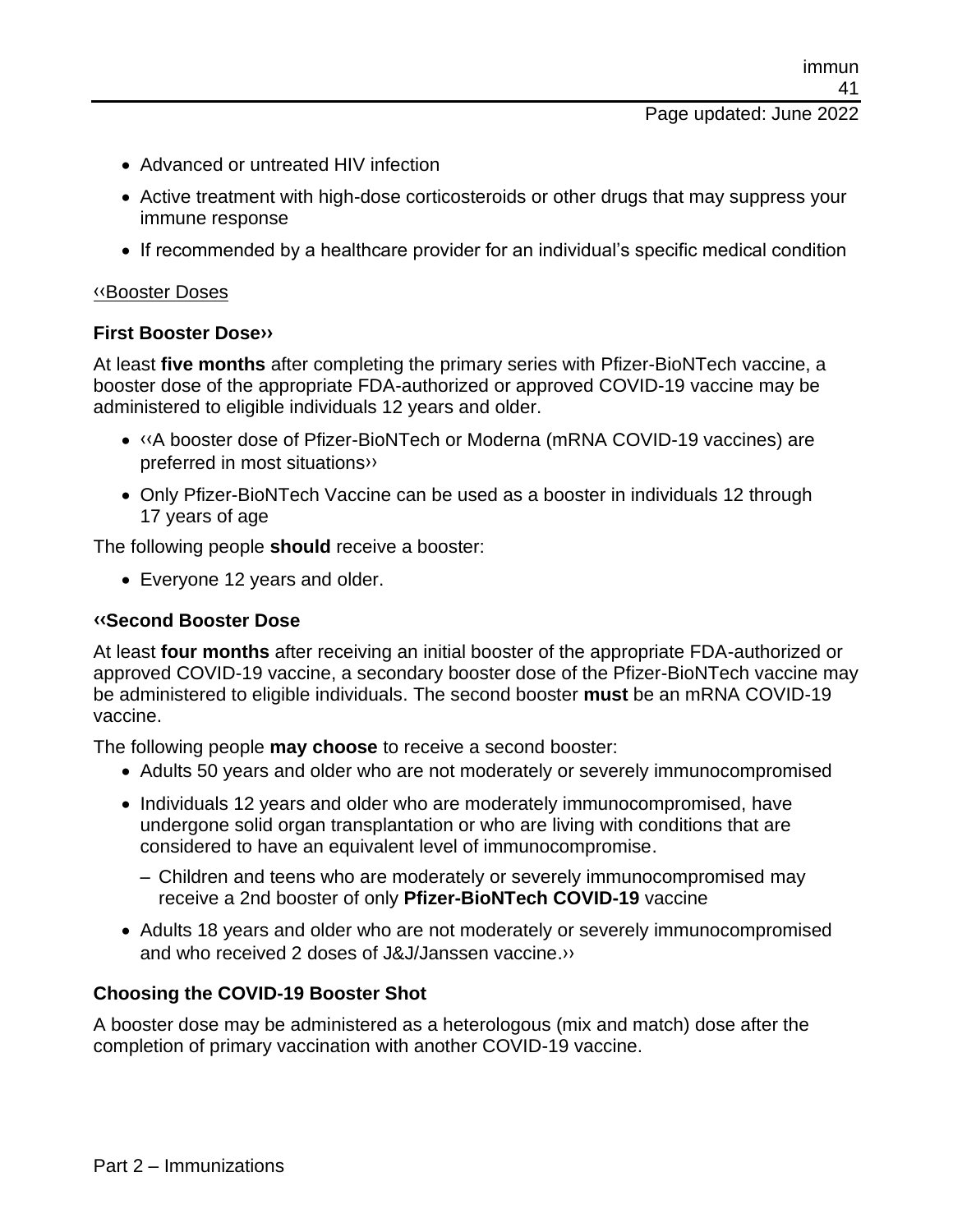For instructions on preparation, administration and the Requirements and Instructions for Reporting Adverse Events and Vaccine Administration Errors, see [Fact Sheet for Healthcare](https://www.fda.gov/media/144413/download)  [Providers Administering Vaccine](https://www.fda.gov/media/144413/download) or [Fact Sheet for Healthcare Providers Administering](https://www.fda.gov/media/153714/download)  [Vaccine For 5 Through 11 Years of Age.](https://www.fda.gov/media/153714/download)

For the most recent Fact Sheets, visit the [Pfizer/BioNTech COVID Vaccine](http://www.cvdvaccine.com/) website.

#### **Age Limits**

Must be 5 years of age or older [‹‹f](#page-59-0)or the first dose and 12 years of age or older for second booster dos[e››](#page-59-1)

#### **Billing**

Vaccine codes:

- 91300 (severe acute respiratory syndrome coronavirus 2 [SARS-CoV-2] [Coronavirus disease (COVID-19)] vaccine, mRNA-LNP, spike protein, preservative free, 30 mcg/0.3ml dosage, diluent reconstituted, for intramuscular use)
- 91307 Severe acute respiratory syndrome coronavirus 2 (SARS-CoV-2) (Coronavirus disease [COVID-19]) vaccine, mRNA-LNP, spike protein, preservative free, 10 mcg/0.2 mL dosage, diluent reconstituted, tris-sucrose formulation, for intramuscular use

Administration codes:

- [‹‹0](#page-59-0)001A (Pfizer-BioNTech COVID-19 Vaccine [Purple Cap] Administration First Dose)
- 0002A (Pfizer-BioNTech COVID-19 Vaccine [Purple Cap] Administration Second Dose)
- 0003A (Pfizer-BioNTech COVID-19 Vaccine [Purple Cap] Administration Third Dose)
- 0004A (Pfizer-BioNTech COVID-19 Vaccine [Purple Cap] Administration Booster)
- 0051A (Pfizer-BioNTech COVID-19 Vaccine Pre-Diluted [Gray Cap] Administration First Dose)
- 0052A (Pfizer-BioNTech COVID-19 Vaccine Pre-Diluted [Gray Cap] Administration Second Dose)
- 0053A (Pfizer-BioNTech COVID-19 Vaccine Pre-Diluted [Gray Cap] Administration Third Dose)
- 0054A (Pfizer-BioNTech COVID-19 Vaccine Pre-Diluted [Gray Cap] Administration Booster)
- 0071A (Pfizer-BioNTech COVID-19 Pediatric Vaccine [Orange Cap] Administration First dose)
- 0072A (Pfizer-BioNTech COVID-19 Pediatric Vaccine [Orange Cap] Administration Second dos[e››](#page-59-1)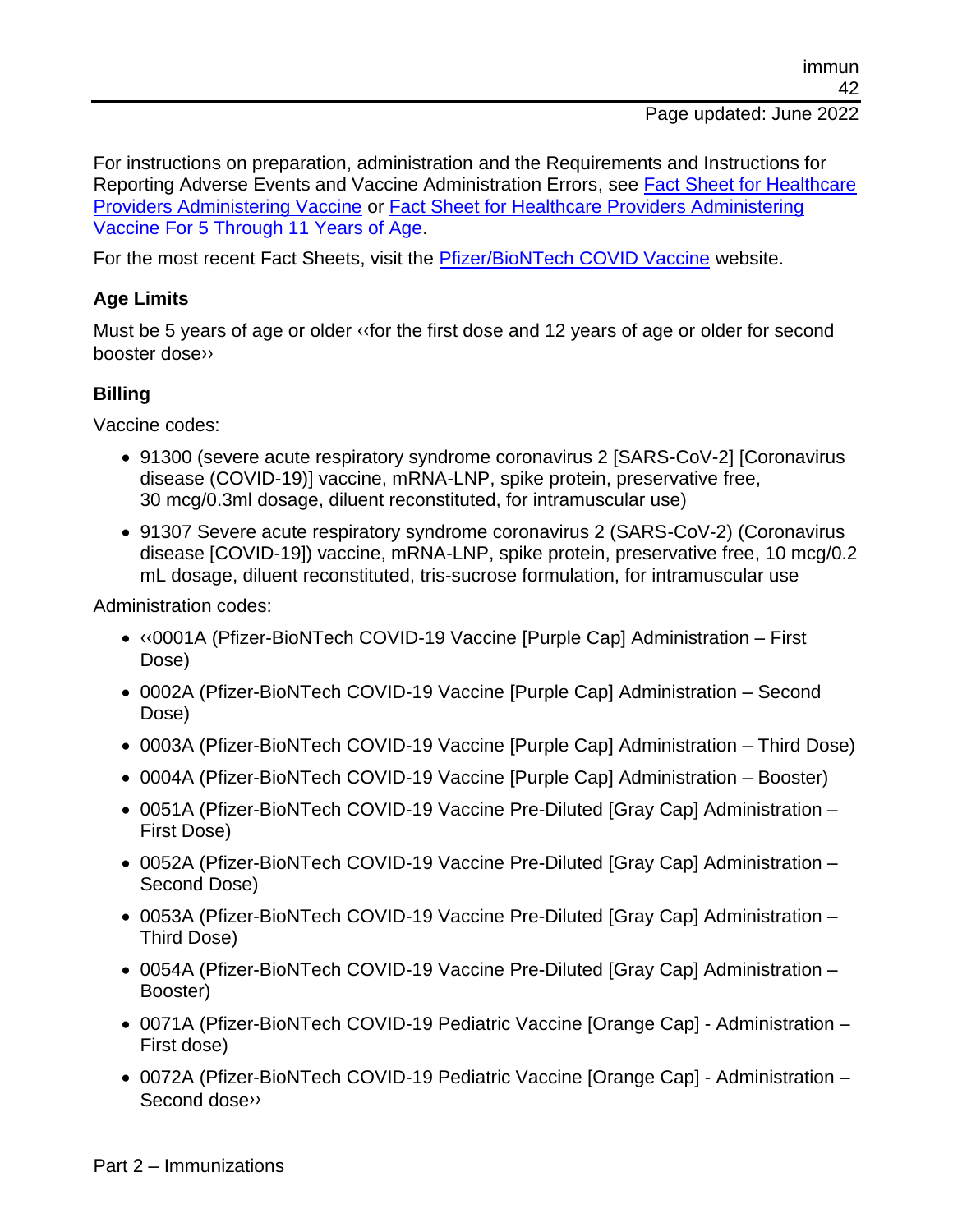- [‹‹0](#page-59-0)073A (Pfizer-BioNTech COVID-19 Pediatric Vaccine [Orange Cap] Administration – Third Dose[\)››](#page-59-1)
- M0201 (COVID-19 vaccine administration inside a patient's home; reported only once per individual home, per date of service, when only COVID-19 vaccine administration is performed at the patient's home)

Important Billing Instructions:

- DHCS will follow CMS guidelines for the reimbursement of COVID-19 vaccines when administered in accordance with FDA EUA
- Since the initial supply of vaccines are purchased by the federal government and distributed free to providers, providers must not bill 91300 or 91307 for the cost of the vaccine
- DHCS is currently reimbursing for the vaccine administration. Providers must submit the appropriate vaccine administration codes for billing the first, second, third or booster vaccine dose as applicable
- M0201 is for an additional \$35 payment for administering the COVID-19 vaccine to certain patients in their homes who meet the defined criteria and are unable to travel to a vaccination site and should be reported in addition to the appropriate vaccine and dose-specific administration. For policy details regarding billing with M0201, see "Home Administration of COVID-19 Vaccine" on one of the pages below
- DHCS will provide future guidance for the billing and reimbursement of provider purchased vaccines at the appropriate time
- Providers must meet storage and recordkeeping requirements, including recording the administration of the vaccine to patients in their own systems within 24 hours and to the California Immunization Registry (CAIR2) within 24 hours
- Providers must administer the vaccine in accordance with the CDC and Advisory Committee on Immunization Practices (ACIP) requirement
- It is important to provide vaccine recipients with the EUA fact sheet for patients/caregivers and vaccination cards identifying the brand of vaccine administered and the date of their next vaccination (if applicable)

#### **Resources**

- [Fact Sheet for Healthcare Providers](https://www.fda.gov/media/153713/download) [For 12 Years of Age And Older](https://www.fda.gov/media/153713/download)
- [Fact Sheet for Recipients And Caregivers 12 Years of Age And Older](https://www.fda.gov/media/153716/download)
- [Fact Sheet for Healthcare Providers For 5-11 Years of Age](https://www.fda.gov/media/153714/download)
- [Fact Sheet for Recipients And Caregivers 5-11 Years of Age](https://www.fda.gov/media/153717/download)
- [CDC Recommendations on COVID-19 Vaccine Booster Shot](https://www.cdc.gov/coronavirus/2019-ncov/vaccines/booster-shot.html)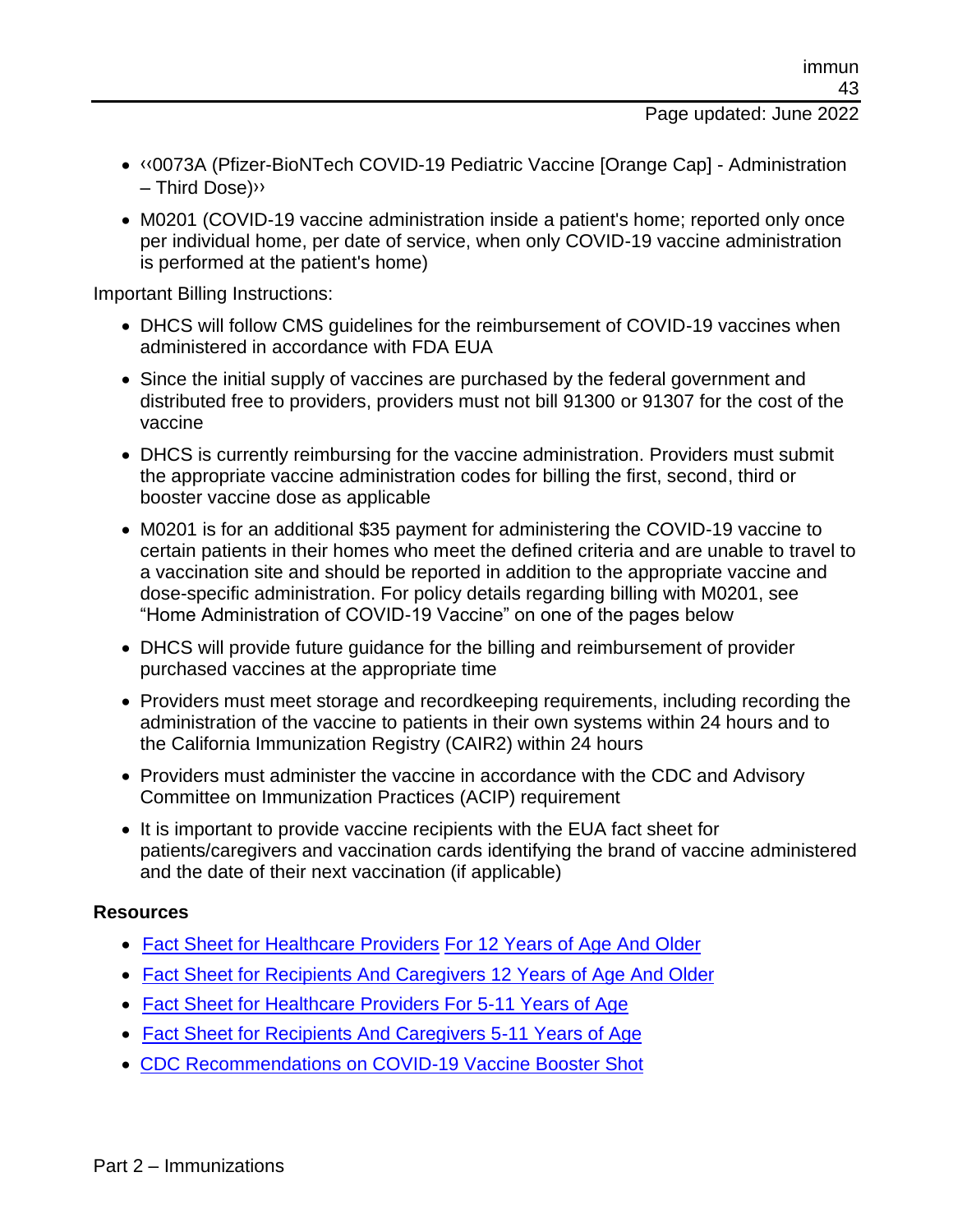#### **[‹‹S](#page-59-0)PIKEVAX (COVID-19 Vaccine, mRNA)/Moderna COVID-19 Vaccine**

Spikevax COVID-19 vaccine is approved by the U.S. Food and Drug Administration (FDA) and is made by Moderna. It is indicated for active immunization to prevent coronavirus disease 2019 (COVID-19) caused by severe acute respiratory syndrome coronavirus 2 (SARS-CoV-2) in individuals 18 years of age and older[.››](#page-59-1)

#### Authorized Use

[‹‹A](#page-59-0)dditionally, the FDA issued an Emergency Use Authorization (EUA) to permit the emergency use of the unapproved product Moderna COVID-19 Vaccine for active immunization to prevent COVID-19 caused by severe acute respiratory syndrome coronavirus 2 (SARS-CoV-2) in individuals 18 years of age and older.

Spikevax and Moderna COVID-19 Vaccine may be prescribed through two methods:

- Spikevax is FDA-approved for use as a two-dose primary series for the prevention of COVID-19 in individuals 18 years of age and older. It is also authorized for the same use as the Moderna COVID-19 Vaccine.
- Moderna COVID-19 Vaccine is EUA-authorized for use as a two-dose primary series to individuals 18 years of age and older; a third primary series dose to individuals 18 years of age and older who are moderately to severely immunocompromised; a single booster dose to individuals 18 years of age and older who have completed a primary series with Moderna COVID-19 Vaccine or Spikevax (COVID-19 Vaccine, mRNA); and a single booster dose to individuals 18 years of age and older who have completed primary vaccination with another authorized or approved COVID-19 vaccine. The dosing interval for the heterologous booster dose is the same as that authorized for a booster dose of the vaccine used for primary vaccination

FDA-approved Spikevax and the EUA-authorized Moderna COVID-19 Vaccine have the same formulation and can be used interchangeably without presenting any safety or effectiveness concerns*.*

Providers should note Moderna COVID-19 Vaccine has two types of packaging:

- Multiple-dose vial of Moderna COVID-19 Vaccine with a red cap and label with a light blue border which can be used for primary series doses and for a booster dose
- Multiple-dose vial of Moderna COVID-19 Vaccine with a dark blue cap and label with a purple border which can be used only for a booster dose

#### FDA-Approved/EUA-Authorized Dosage

Spikevax and Moderna COVID-19 Vaccine are administered intramuscularly as a series of two doses (0.5 mL each) one month apart[.››](#page-59-1)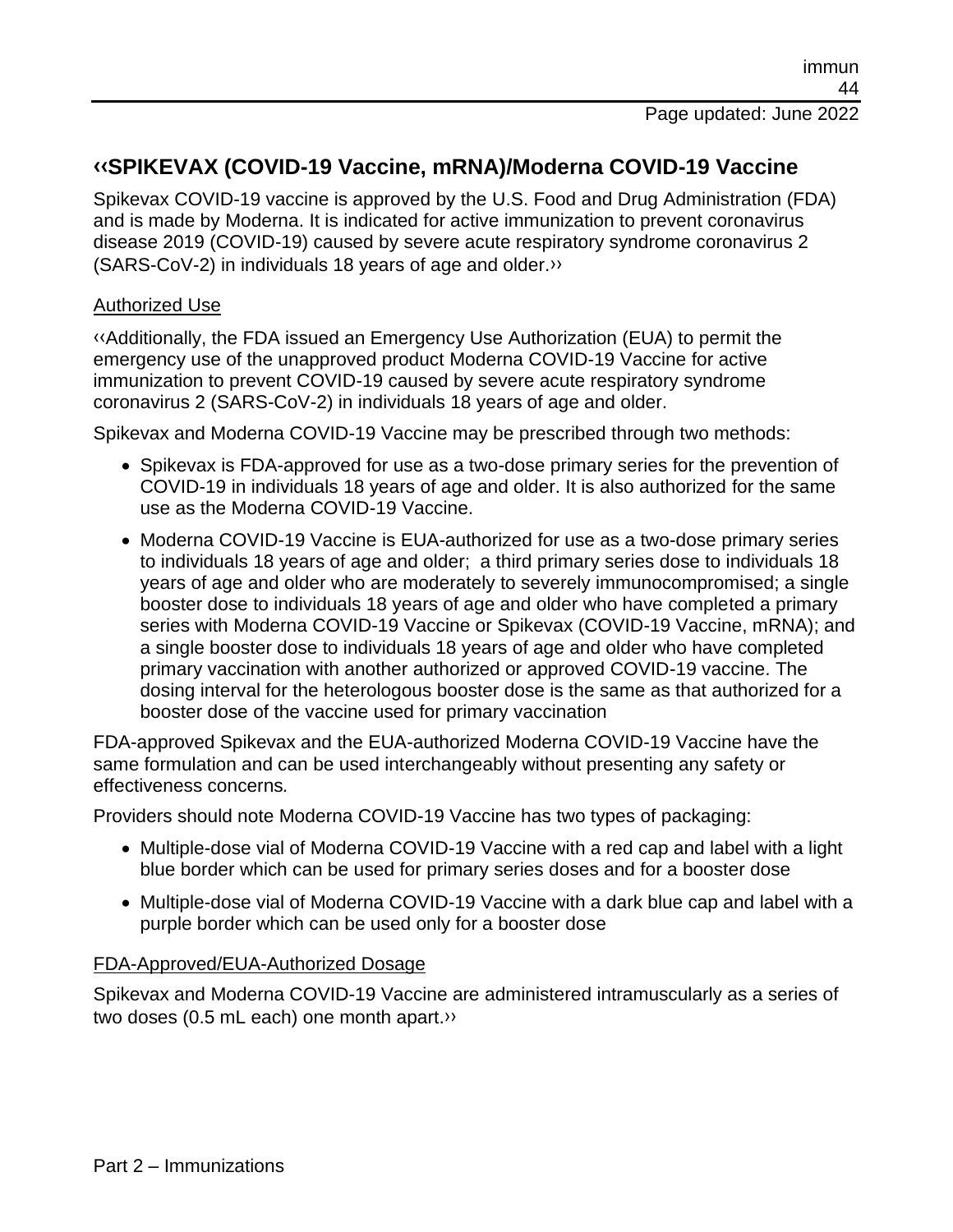#### **Additional Dose**

[‹‹A](#page-59-0) third primary series dose of Spikevax or Moderna COVID-19 Vaccine (0.5 mL) administered at least 28 days following the second dose of the vaccine is authorized for administration to individuals 18 years of age or older who are moderately or severely immunocompromised[.››](#page-59-1)

People are considered to be moderately or severely immunocompromised if they have:

- Been receiving active cancer treatment for tumors or cancers of the blood
- Received an organ transplant and are taking medicine to suppress the immune system
- Received a stem cell transplant within the last 2 years or are taking medicine to suppress the immune system
- Moderate or severe primary immunodeficiency (such as DiGeorge syndrome, Wiskott-Aldrich syndrome)
- Advanced or untreated HIV infection
- Active treatment with high-dose corticosteroids or other drugs that may suppress your immune response
- If recommended by a healthcare provider for an individual's specific medical condition.

#### [‹‹B](#page-59-0)ooster Dose

#### **First Booster Dos[e››](#page-59-1)**

The booster dose of the Moderna COVID-19 Vaccine is 0.25 mL

[‹‹A](#page-59-0)t least **five months** after completing primary series with Spikevax or Moderna COVID-19 Vaccine, a booster dose of any FDA-authorized or approved COVID-19 vaccine may be administered to adults 18 years and older.

• A booster dose of Pfizer-BioNTech or Moderna (mRNA COVID-19 vaccines) are preferred in most situation[s››](#page-59-1)

The following people **should** receive a booster:

• Everyone 18 years and older

#### **[‹‹S](#page-59-0)econd Booster Dose**

At least **four months** after getting the first booster shot receiving the first booster with appropriate FDA-authorized or approved COVID-19 vaccine, a secondary booster dose of the Moderna COVID-19 vaccine may be administered to eligible individuals 18 years and older. The second booster **must** be an mRNA COVID-19 vaccine[.››](#page-59-1)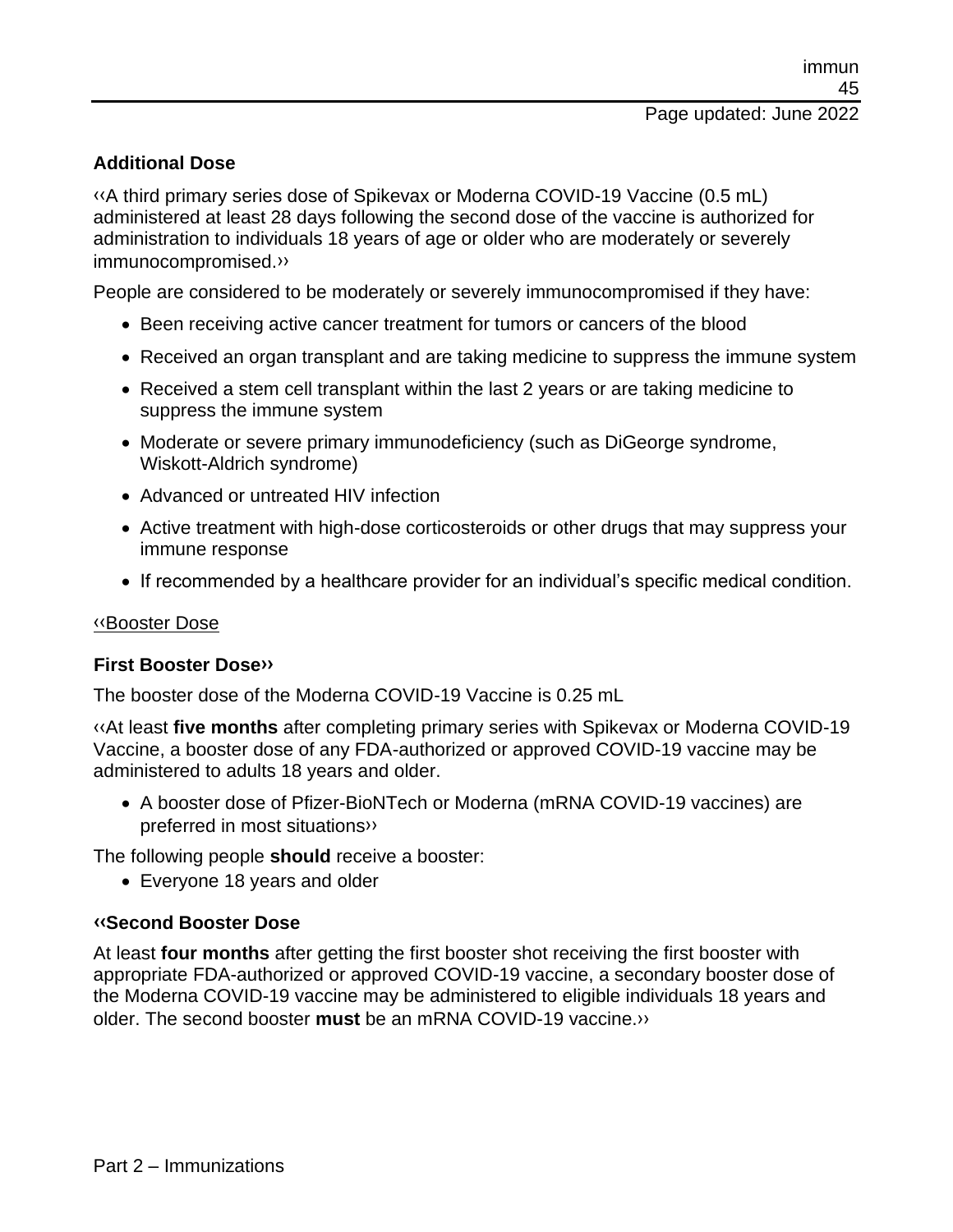[‹‹T](#page-59-0)he following people **may choose** to receive a second booster:

- Adults 50 years and older who are not moderately or severely immunocompromised
- Adults 18 years and older who are moderately immunocompromised, have undergone solid organ transplantation or who are living with conditions that are considered to have an equivalent level of immunocompromise
- Adults 18 years and older who are not moderately or severely immunocompromised and who received 2 doses of J&J/Janssen vaccin[e››](#page-59-1)

#### Choosing the COVID-19 Booster Shot

A booster dose may be administered as a heterologous (mix and match) dose after the completion of primary vaccination with another COVID-19 vaccine.

Providers may refer to the [Fact Sheet for Healthcare Providers Administrating Vaccine](https://www.fda.gov/media/144637/download) for information on dose preparation, administration, storage and handling. For the most recent Fact Sheet, see [Vaccine Recipient Fact Sheet | EUA | Moderna COVID-19 Vaccine.](https://www.modernatx.com/covid19vaccine-eua/)

For a summary of instructions to COVID-19 vaccination providers and mandatory requirements for the Moderna COVID-19 Vaccine Administration under EUA, refer to the [Fact Sheet for Healthcare Providers Administering Vaccine.](https://www.fda.gov/media/144637/download)

#### **[‹‹A](#page-59-0)ge Limits**

Must be 18 years of age or olde[r››](#page-59-1)

#### Billing

#### **Vaccine codes:**

- 91301 (severe acute respiratory syndrome coronavirus 2 [SARS-CoV-2] [Coronavirus disease (COVID-19)] vaccine, mRNA-LNP, spike protein, preservative free, 100 mcg/0.5ml dosage, for intramuscular use)
- 91306 (severe acute respiratory syndrome coronavirus 2 [SARS-CoV-2] [Coronavirus disease (COVID-19)] vaccine, mRNA-LNP, spike protein, preservative free, 50 mcg/0.25 mL dosage, for intramuscular use)
- [‹‹9](#page-59-0)1309 Severe acute respiratory syndrome coronavirus 2 (SARSCoV-2) (coronavirus disease [COVID-19]) vaccine, mRNALNP, spike protein, preservative free, 50 mcg/0.5 mL dosage, for intramuscular us[e››](#page-59-1)

#### **Administration codes:**

- [‹‹0](#page-59-0)011A (Moderna COVID-19 Vaccine [Red Cap] Administration First Dose)
- 0012A (Moderna COVID-19 Vaccine [Red Cap] Administration Second Dose)
- 0013A (Moderna COVID-19 Vaccine [Red Cap] Administration Third Dose)<sup>>></sup>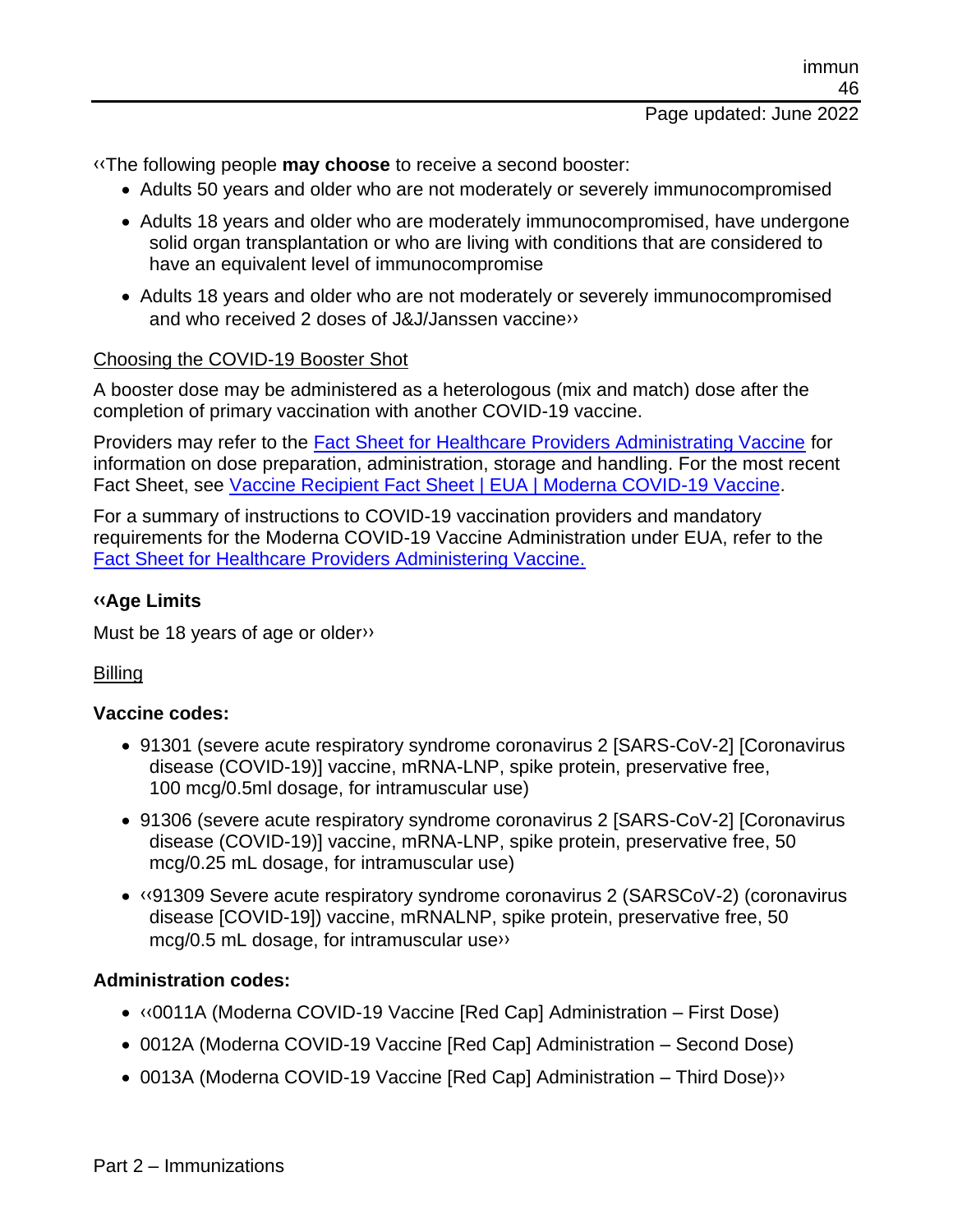- [‹‹0](#page-59-0)064A (Moderna COVID-19 Vaccine [Red Cap] [Low Dose] 50 mcg/0.25mL dosage Administration – Booster)
- 0094A (Moderna COVID-19 Vaccine [Blue Cap] 50mcg/0.5mL Administration Booster[\)››](#page-59-1)
- M0201 (COVID-19 vaccine administration inside a patient's home; reported only once per individual per date of service when only COVID-19 vaccine administration is performed at the patient's home)

#### **Important Billing Instructions:**

- DHCS will follow CMS guidelines for the reimbursement of COVID-19 vaccines when administered in accordance with FDA EUA
- Since the initial supply of vaccines are purchased by the federal government and distributed free to providers, providers must not bill 91301, 91306 [‹‹o](#page-59-0)r 9130[9››](#page-59-1) for the cost of the vaccine
- DHCS is currently reimbursing for the vaccine administration. Providers must submit the appropriate vaccine administration codes for billing the first, second, third or booster vaccine dose as applicable
- M0201 is for an additional \$35 payment for administering the COVID-19 vaccine to certain patients in their homes who meet the defined criteria and are unable to travel to a vaccination site and should be reported in addition to the appropriate vaccine and dose-specific administration. For policy details regarding billing with M0201, see "*Home Administration of COVID-19 Vaccine"* on one of the pages below
- DHCS will provide future guidance for the billing and reimbursement of provider purchased vaccines at the appropriate time
- Providers must meet storage and recordkeeping requirements, including recording the administration of the vaccine to patients in their own systems within 24 hours and to the California Immunization Registry (CAIR2) within 24 hours
- Providers must administer the vaccine in accordance with the CDC and Advisory Committee on Immunization Practices (ACIP) requirements
- It is important to provide vaccine recipients the EUA fact sheet for patients/caregivers and vaccination cards identifying the brand of vaccine administered and the date of their next vaccination (if applicable)

#### Resources

- [‹‹](#page-59-0)[Healthcare Providers–](https://www.fda.gov/media/157232/download) labels with purple borders
- [Healthcare Providers–](https://www.fda.gov/media/157233/download) labels with light blue borders»
- [Fact Sheet for Healthcare Providers Administering Vaccine](https://www.fda.gov/media/144637/download)
- [Fact Sheet for Recipients and Caregivers](https://www.fda.gov/media/144638/download)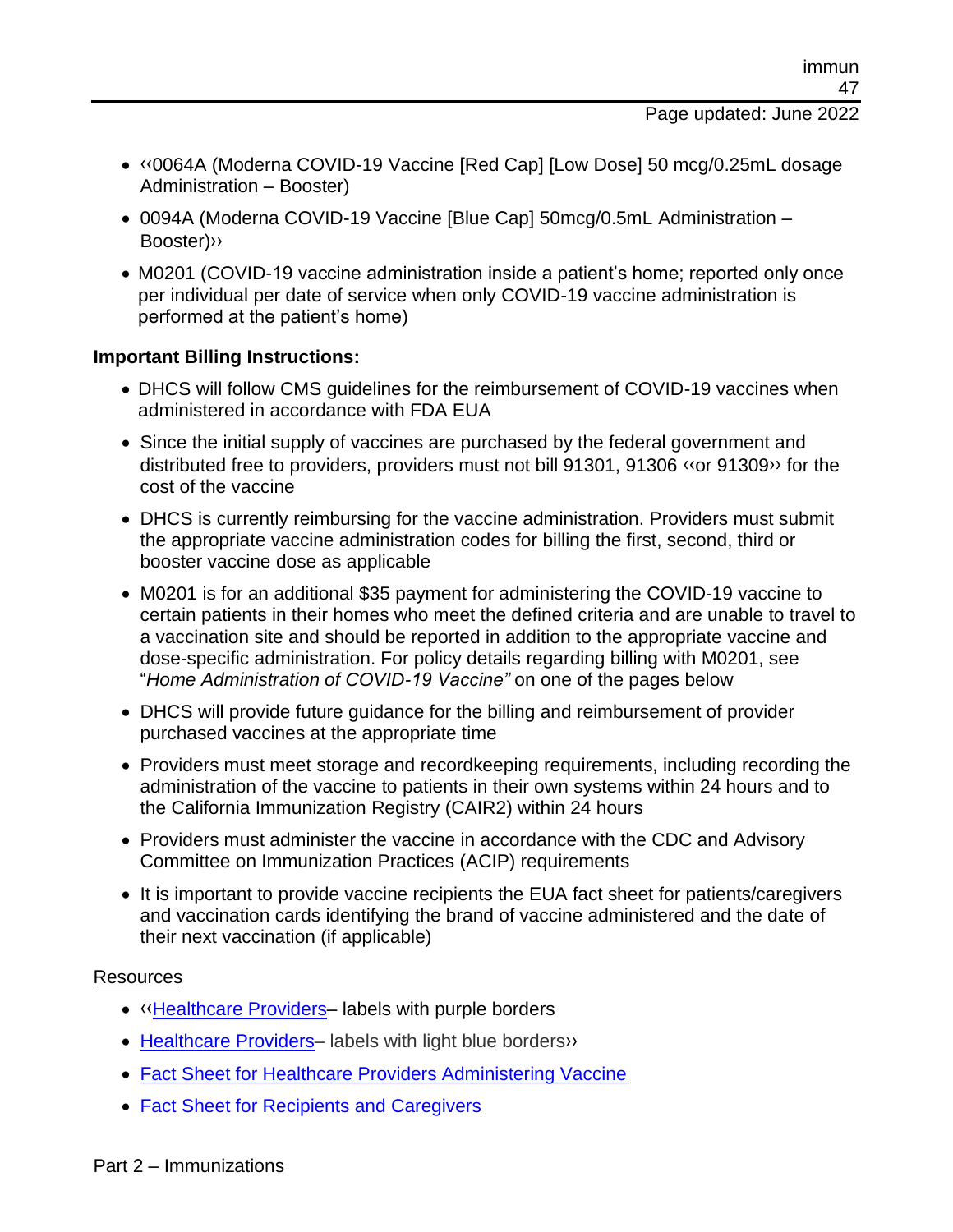• [CDC Recommendations on COVID-19 Vaccine Booster Shot](https://www.cdc.gov/coronavirus/2019-ncov/vaccines/booster-shot.html)

#### **Janssen COVID-19 Vaccine**

[‹‹T](#page-59-0)he Janssen COVID-19 Vaccine is authorized for use under an EUA for active immunization to prevent COVID-19 caused by severe acute respiratory syndrome Coronavirus 2 (SARS-CoV-2) in individuals 18 years of age and older[.››](#page-59-1)

#### EUA-Authorized Dosage

The primary vaccination regimen for the Janssen COVID-19 Vaccine is a single-dose (0.5 mL) administered to individuals 18 years of age and older.

#### **Additional Dose**

No additional primary dose is recommended at this time

#### **First Booster Dose**

A single Janssen COVID-19 Vaccine booster dose is 0.5 mL.

At least **2 months** after primary vaccination with the Janssen COVID-19 Vaccine, a single dose of another FDA-authorized or approved COVID-19 vaccine may be administered to [‹‹a](#page-59-0)dult[s››](#page-59-1) 18 years of age and older. (for a total of two shots).

• [‹‹A](#page-59-0) booster dose of Pfizer-BioNTech or Moderna (mRNA COVID-19 vaccines) are preferred in most situation[s››](#page-59-1)

The following people **should** receive a booster:

• [‹‹A](#page-59-0)dult[s››](#page-59-1) 18 years and older

#### **[‹‹S](#page-59-0)econd Booster Dose**

A second booster shot may be administered at least **four months** after getting the first booster shot.

• The second booster must be either Pfizer-BioNTech or Moderna COVID-19 vaccine

The following people **may choose** to receive a second booster:

- Adults 50 years and older who are **not** moderately or severely immunocompromised
- Adults 18 years and older who are moderately or severely immunocompromised
- Adults 18 years and older who are **not** moderately or severely immunocompromised and who received two doses of J&J/Janssen vaccin[e››](#page-59-1)

See the [Fact Sheet for Healthcare Providers Administering Vaccine](https://www.fda.gov/media/146304/download) for information on dose preparation, administration, storage and handling. For the most recent Fact Sheet, refer to the [Janssen COVID-19 Vaccine website.](http://www.janssencovid19vaccine.com/)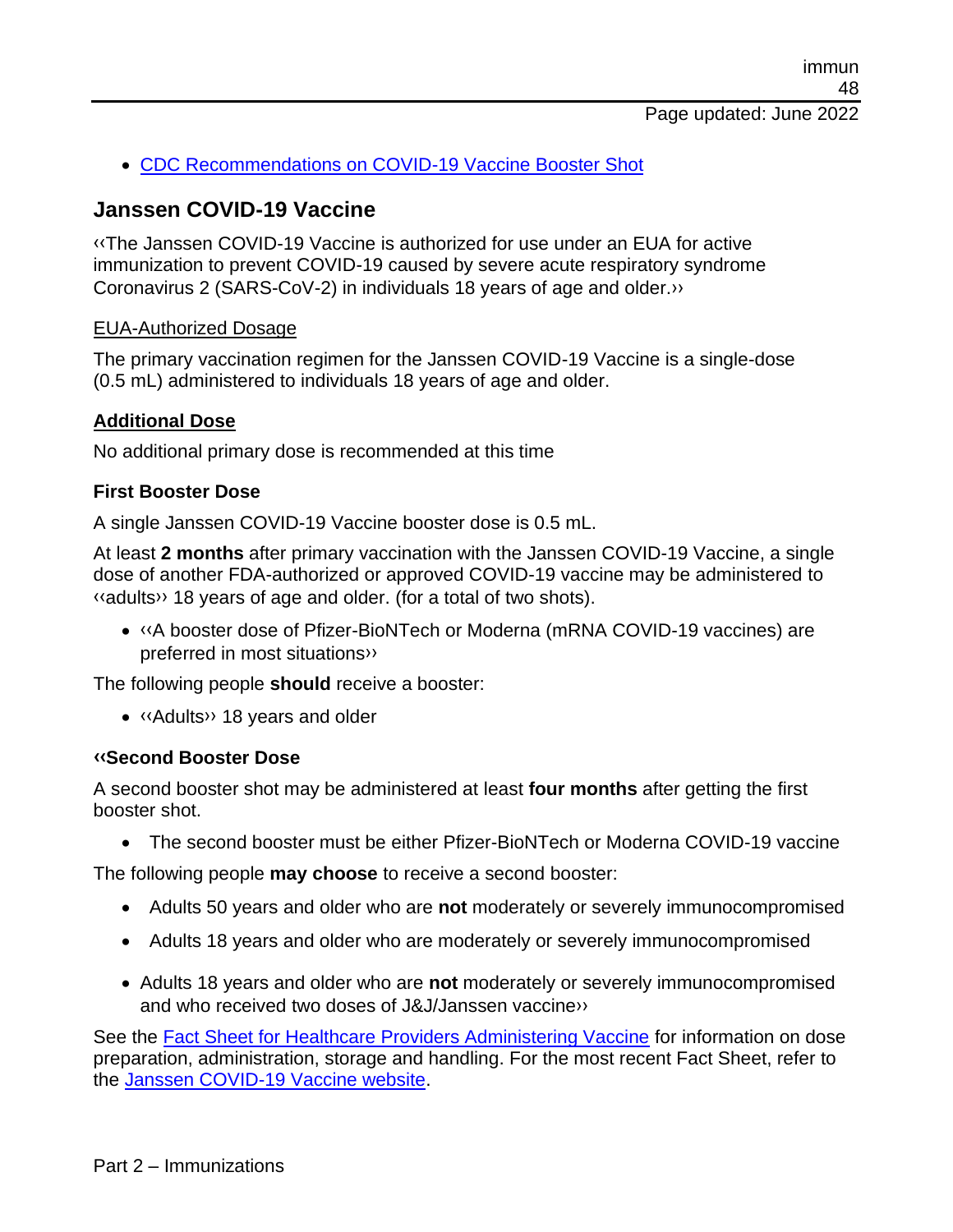For a summary of instructions to COVID-19 vaccination providers, warnings and mandatory requirements for the Janssen COVID-19 vaccine administration under Emergency Use Authorization (EUA), refer to the [Fact Sheet for Healthcare Providers Administering Vaccine.](https://www.fda.gov/media/146304/download)

#### Age Limits

Must be 18 years of age or older

#### **Billing**

#### **Vaccine Code:**

• 91303 (severe acute respiratory syndrome coronavirus 2 [SARS-CoV-2] [Coronavirus disease (COVID-19)] vaccine, DNA, spike protein, adenovirus type 26 [Ad26] vector, preservative free, 5x10<sup>10</sup> viral particles/0.5ml dosage, for intramuscular use)

#### **Administration Codes:**

- [‹‹0](#page-59-0)031A (Janssen Covid-19 Vaccine Administration First Dose)
- 0034A (Janssen Covid-19 Vaccine Administration Booster) »
- M0201 (COVID-19 vaccine administration inside a patient's home; reported only once per individual home, per date of service, when only COVID-19 vaccine administration is performed at the patient's home)

#### **Important Billing Instructions:**

- DHCS will follow CMS guidelines for the reimbursement of COVID-19 vaccines when administered in accordance with FDA EUA.
- Since the initial supply of vaccines are purchased by the federal government and distributed free to providers, providers must not bill 91303 for the cost of the vaccine.
- DHCS is currently reimbursing for the vaccine administration billed with 0031A or 0034A for the primary or booster dose
- M0201 is for an additional \$35 payment for administering the COVID-19 vaccine to certain patients in their homes who meet the defined criteria and are unable to travel to a vaccination site and should be reported in addition to the appropriate vaccine and dose-specific administration. For policy details regarding billing with M0201, see "Home Administration of COVID-19 Vaccine" on one of the pages below
- DHCS will provide future guidance for the billing and reimbursement of provider purchased vaccines at the appropriate time
- Providers must meet storage and recordkeeping requirements, including recording the administration of the vaccine to patients in their own systems within 24 hours and to the California Immunization Registry (CAIR2) within 24 hours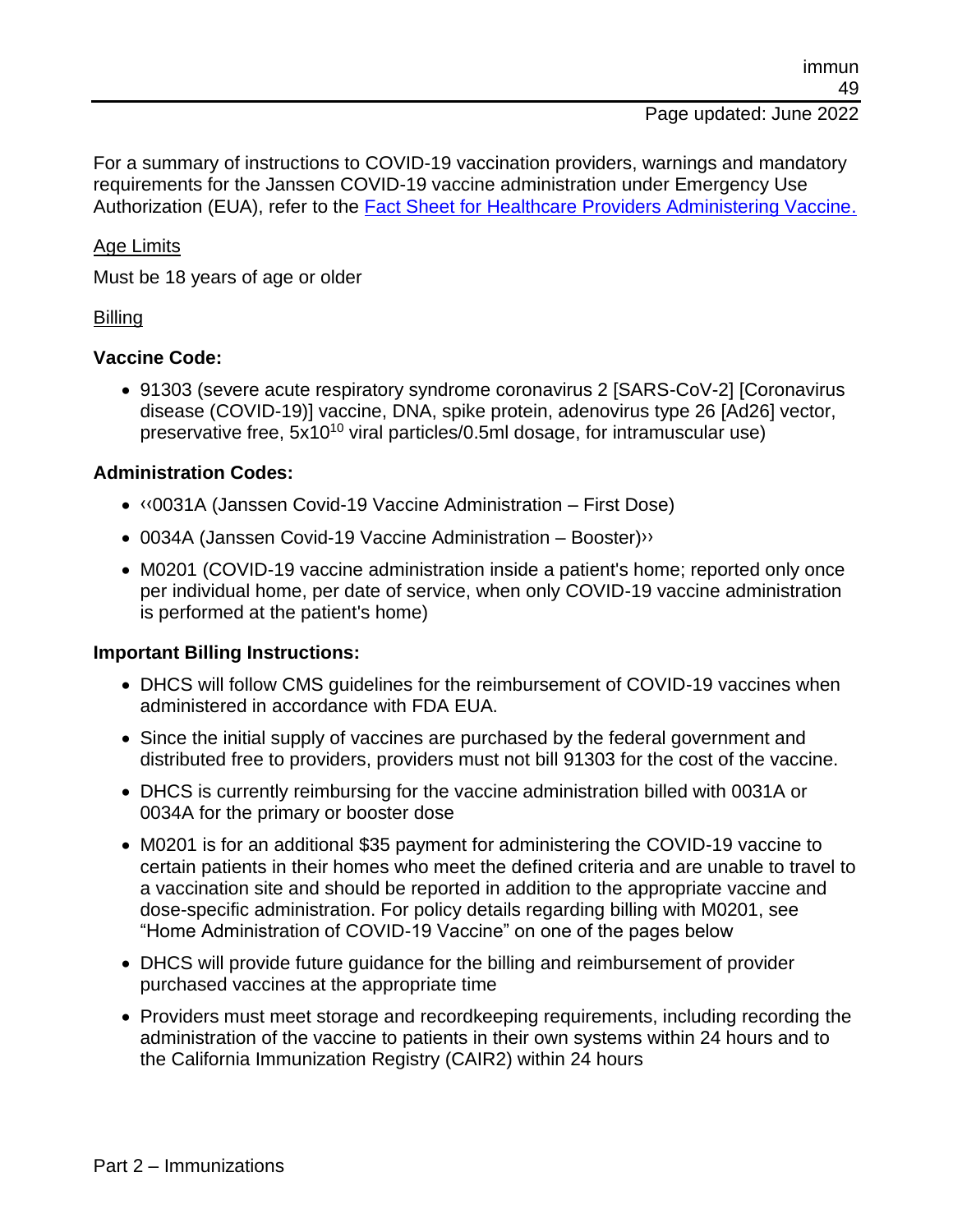- Providers must administer the vaccine in accordance with the CDC and Advisory Committee on Immunization Practices (ACIP) requirements
- It is important to provide vaccine recipients the EUA Fact Sheet for Recipients and Caregivers and vaccination cards identifying the brand of vaccine administered and the date of their next vaccination (if applicable)

#### Resources:

- [Fact Sheet for Healthcare Providers Administering Vaccine](https://www.fda.gov/media/146304/download)
- [Fact Sheet for Recipients and Caregivers](https://www.fda.gov/media/146305/download)
- [CDC Recommendations on COVID-19 Vaccine](https://www.cdc.gov/coronavirus/2019-ncov/vaccines/booster-shot.html) Booster Shot

#### **Home Administration of COVID-19 Vaccine**

In addition to billing for the administration of a COVID-19 vaccine, providers may also bill for the administration of a COVID-19 vaccine at a beneficiary's home, so long as the beneficiary is unable to travel to a vaccination site themselves.

However, administering at the beneficiary's home is only reimbursable if the sole purpose of the visit is to administer a COVID-19 vaccine. In the instance of another service being a part of the visit, Medi-Cal will only reimburse the COVID-19 vaccine administration, and, if applicable, the other service; it will not reimburse for home administration.

The supplemental home administration fee is designed to target Medi-Cal beneficiaries that have difficulty leaving the home to get the vaccine, which could mean any of these:

- They have a condition, due to an illness or injury that restricts their ability to leave home without a supportive device or help from a paid or unpaid caregiver
- They have a condition that makes them more susceptible to contracting a pandemic disease like COVID-19
- They are generally unable to leave the home, and if they do leave home it requires a considerable and taxing effort
- The patient is hard-to-reach because they have a disability or face clinical, socioeconomic or geographical barriers to getting a COVID-19 vaccine in settings other than their home.

#### Definition of 'Home'

Locations that can qualify as a patient's home for the additional in-home payment amount, includes, but is not limited to, the following:

- A private residence
- Temporary lodging (for example, a hotel or motel, campground, hostel, or homeless shelter)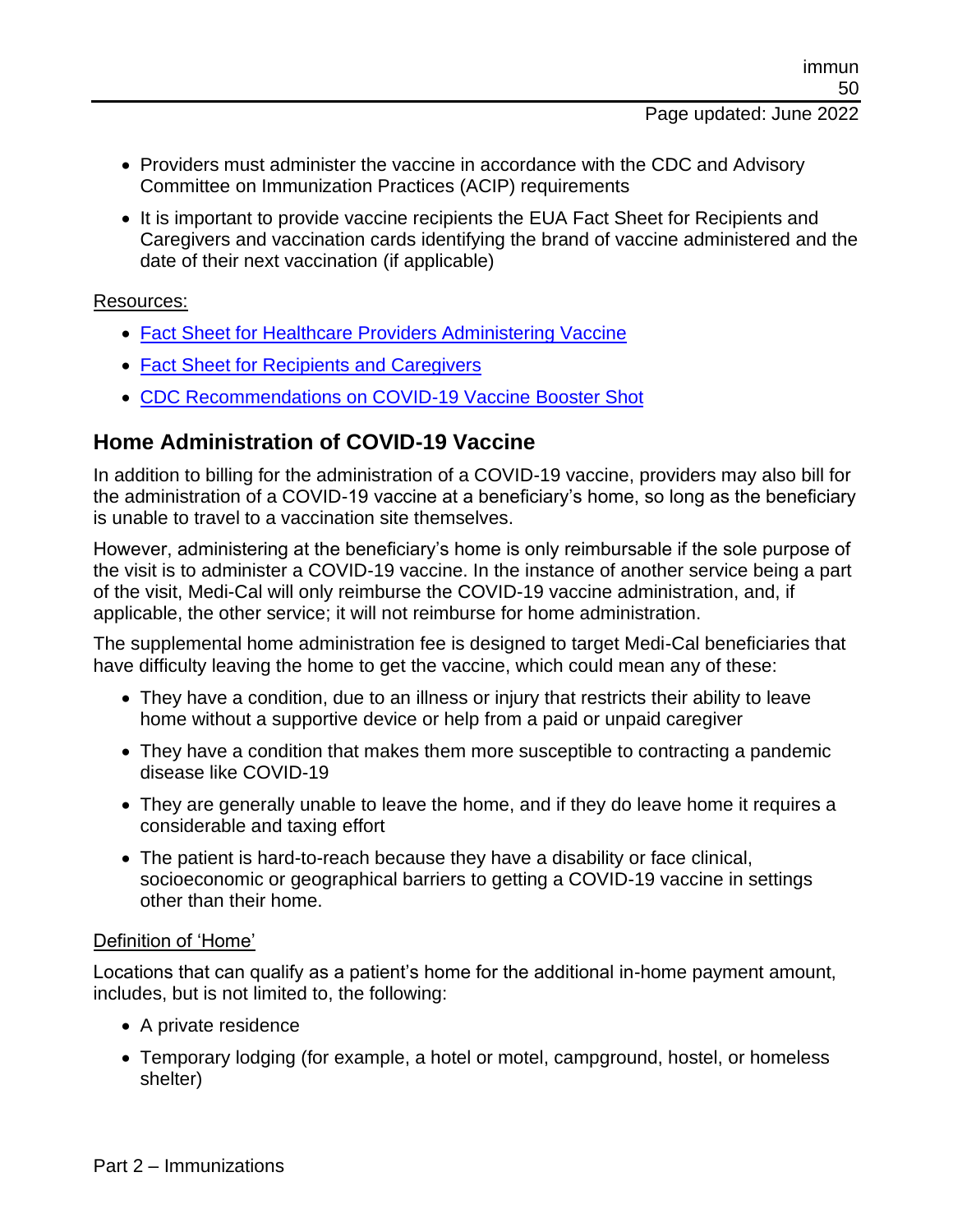- An apartment in an apartment complex or a unit in an assisted living facility or group home
- When the Medicare patient's home has been made provider-based to a hospital during the COVID-19 Public Health Emergency (PHE)

However, the following locations are not considered "homes" that can qualify for the additional payment amount:

- Communal spaces of a multi-unit living arrangement
- Hospitals (except when the Medicare patient's home has been made provider-based to a hospital during the COVID-19 PHE)
- Skilled nursing facilities (SNFs), regardless of whether they are the patient's permanent residence
- Assisted living facilities participating in the CDC's Pharmacy Partnership for Long-Term Care Program when their residents are vaccinated through this program

#### Frequency Restrictions

If a provider administers a single dose vaccine to fewer than ten Medi-Cal beneficiaries on the same day residing in the same home, Medi-Cal will reimburse the supplemental payment up to a maximum of five times when Medi-Cal patients are vaccinated in the same home.

For example, if a provider administers six vaccines to Medi-Cal patients in the same home, Medi-Cal will reimburse five payments of \$35.00 for the in-home vaccine administration rate, plus \$40.00 for each dose of the COVID-19 vaccine administered. For a total reimbursement of \$415.00.

#### **Billing**

Providers using a *CMS-1500* or *UB-04* (or similar electronic transaction), should use HCPCS code M0201 (COVID-19 vaccine administration inside a patient's home; reported only once per individual per date of service when only COVID-19 vaccine administration is performed at the patient's home) to specify that a COVID-19 vaccine was administered in a home setting.

Pharmacy providers should use NDC 99999999995 in either a 30-1 or similar electronic transaction, to specify that a COVID-19 vaccine was administered in a home setting.

# **Coronavirus 2019 Monoclonal Antibodies**

#### **Bebtelovimab, Monoclonal Anitbodies**

Bebtelovimab is a recombinant neutralizing human IgG1κ monoclonal antibody (mAb) to the spike protein of SARS-CoV-2 and is unmodified in the Fc region. Bebtelovimab binds the spike protein with a dissociation constant KD equals 0.046 to 0.075 nM and blocks spike protein attachment to the human ACE2 receptor with an IC50 value of 0.39 nM (0.056 mcg/mL).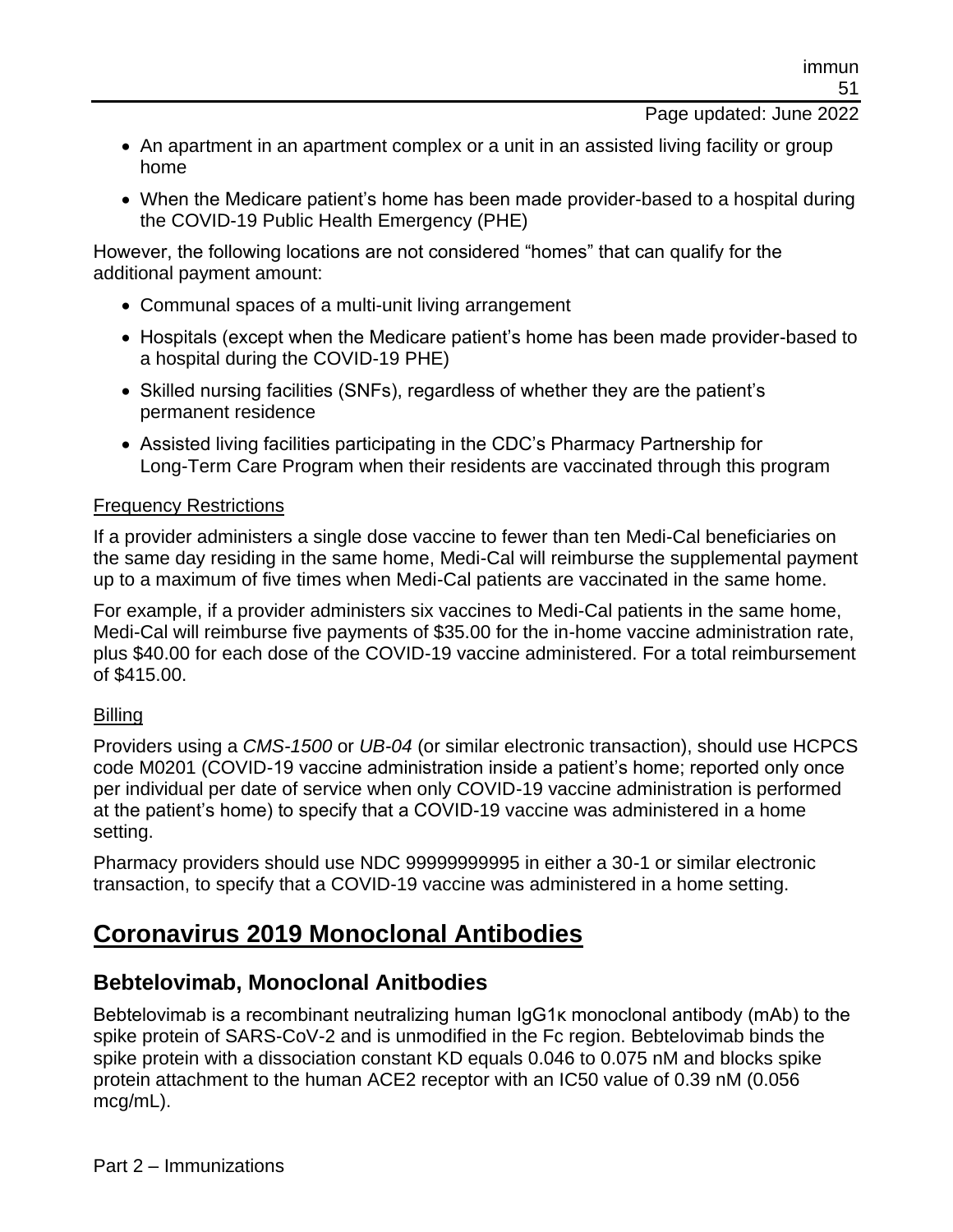#### Authorized Use

The U.S. Food and Drug Administration (FDA) has issued an Emergency Use Authorization (EUA) for the emergency use of bebtelovimab for the treatment of mild-to-moderate coronavirus disease 2019 (COVID-19) in adults and pediatric patients (12 years of age and older weighing at least 40 kg):

- with positive results of direct SARS-CoV-2 viral testing, and
- who are at high risk for progression to severe COVID-19, including hospitalization or death, and
- for whom alternative COVID-19 treatment options approved or authorized by FDA are not accessible or clinically appropriate

Bebtelovimab may only be administered in settings in which healthcare providers have immediate access to medications to treat a severe infusion reaction, such as anaphylaxis, and the ability to activate the emergency medical system (EMS), as necessary.

#### **Limitations of Authorized Use**

Bebtelovimab is not authorized for treatment of mild-to-moderate COVID-19 in geographic regions where infection is likely to have been caused by a non-susceptible SARS-CoV-2 variant based on available information including variant susceptibility to this drug and regional variant frequency.

• FDA's determination and any updates will be available on the Emergency Use [Authorization](https://www.fda.gov/emergency-preparedness-and-response/mcm-legal-regulatory-and-policy-framework/emergency-use-authorization#coviddrugs) page on the FDA's website

Bebtelovimab is not authorized for use in patients, who:

- are hospitalized due to COVID-19, or
- require oxygen therapy and/or respiratory support due to COVID-19, or
- require an increase in baseline oxygen flow rate and/or respiratory support due to COVID-19 and are on chronic oxygen therapy and/or respiratory support due to underlying non-COVID-19 related comorbidity

Bebtelovimab is not FDA-approved for any use, including for use as treatment of COVID-19.

#### Dosage and Administration

#### **Dosage**

- The dosage in adults (18 years and older) and pediatric patients (12 years of age and older weighing at least 40 kg) 175 mg of bebtelovimab.
- Administer bebtelovimab as soon as possible after positive results of direct SARS-CoV-2 viral testing and within seven days of symptom onset.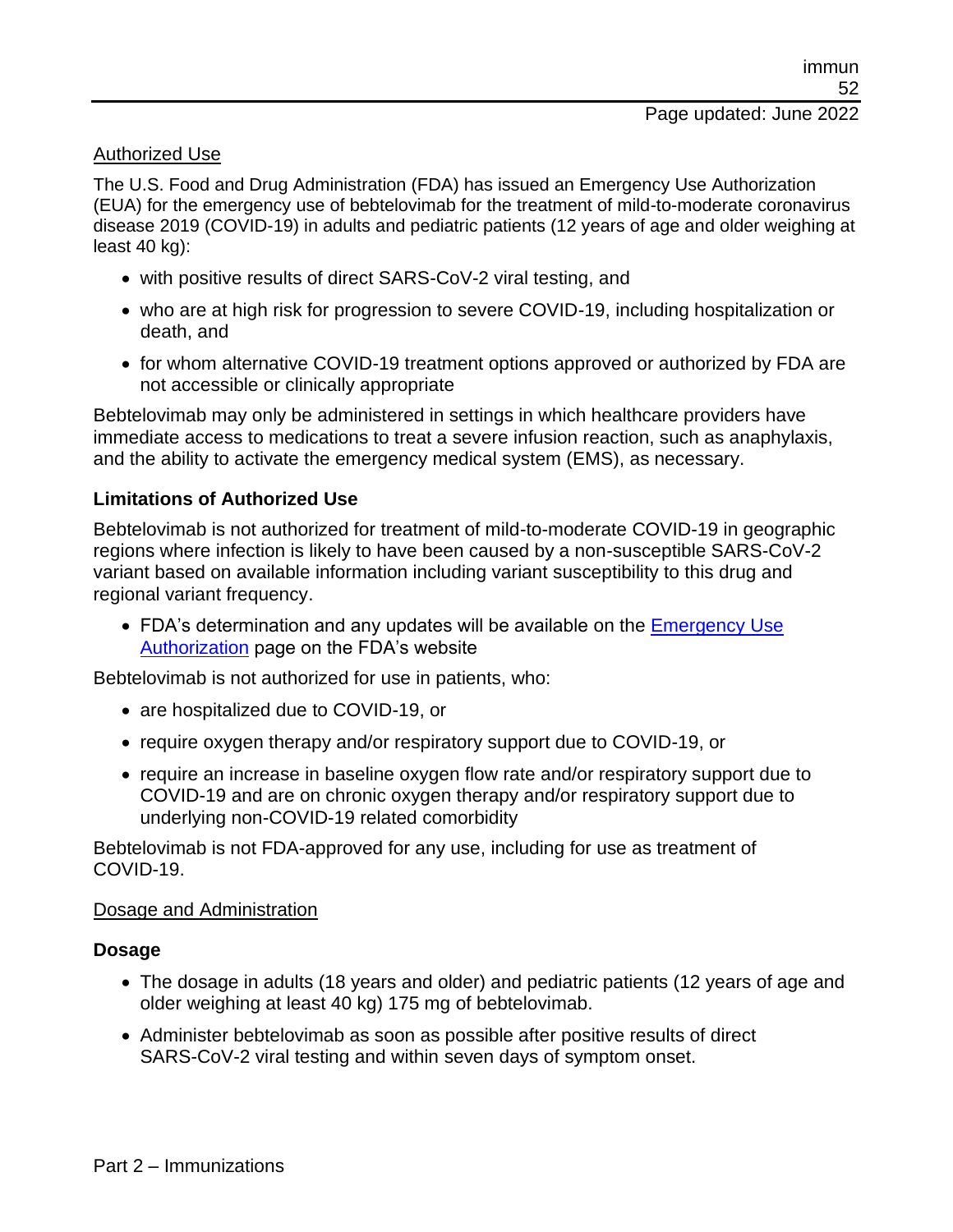• Bebtelovimab must be administered as a single intravenous injection over at least 30 seconds.

For Dose Preparation and Administration, Contraindications, Warnings and Precautions, see the [Bebtelovimab Fact Sheet for Health Care Providers.](https://pi.lilly.com/eua/bebtelovimab-eua-factsheet-hcp.pdf)

#### **Patient Monitoring Recommendations**

Clinically monitor patients for possible infusion-related reactions during administration and observe patients for at least 1 hour after injection is complete

For Required Reporting for Serious Adverse Events and Medication Errors, see the [Bebtelovimab Fact Sheet for Health Care Providers.](https://pi.lilly.com/eua/bebtelovimab-eua-factsheet-hcp.pdf)

#### **Age Limits**

Must be 12 years of age or older

#### Billing

#### **HCPCS codes**

• Q0222, (injection, bebtelovimab, 175 mg)

#### **Administration codes**

- M0222 (intravenous injection, bebtelovimab, includes injection and post administration monitoring)
- M0223 (intravenous injection, bebtelovimab, includes injection and post administration monitoring in the home or residence; this includes a beneficiary's home that has been made provider-based to the hospital during the COVID-19 public health emergency

#### **Important billing instructions:**

- DHCS will follow CMS guidelines for the reimbursement of bebtelovimab when administered in accordance with the FDA EUA
- Since the initial supply of bebtelovimab is purchased by the federal government and distributed free to providers, providers must not bill code Q0222 for the cost of bebtelovimab
- DHCS will provide future guidance for the billing and reimbursement of provider purchased products at the appropriate time
- DHCS will reimburse for the cost of administration (infusion) when billed with the administration codes, M0222 or M0223
- Providers must maintain appropriate medical documentation that supports the medical necessity of the service, including documentation that supports that the terms of the EUAs are met. The documentation should also include the name of the provider who ordered or made the decision to administer the infusion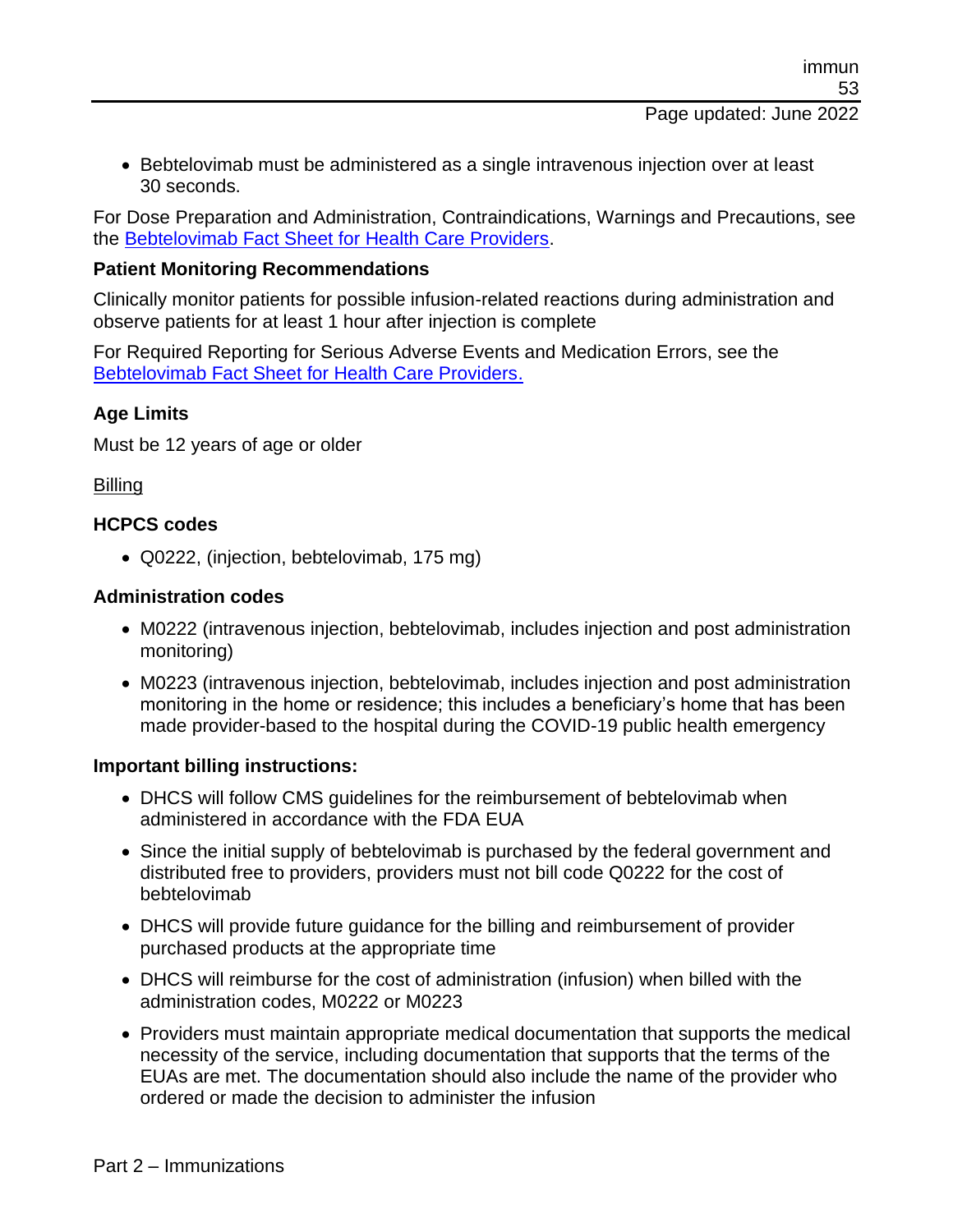- It is important to provide monoclonal antibody recipients with the EUA fact sheet for patients/caregivers for the applicable product
- DHCS allows a broad range of providers and suppliers to administer these treatments, including but not limited to:
	- Freestanding and hospital-based infusion centers.
	- Home health agencies.
	- Nursing homes.
	- Entities with whom nursing homes contract to administer treatment

#### **Resources**

[Bebtelovimab Fact Sheet for Health Care Providers](https://pi.lilly.com/eua/bebtelovimab-eua-factsheet-hcp.pdf) [Bebtelovimab Fact Sheet for Patients, Parents and Caregivers](https://www.fda.gov/media/156153/download)

#### **Product Distribution Information**

COVID-19 monoclonal antibodies are currently being distributed by the U.S. Department of Health and Human Services (HHS) in coordination with state and territorial health departments.

- Providers can find public locations that have received shipments via [COVID-19](https://covid-19-therapeutics-locator-dhhs.hub.arcgis.com/)  [Therapeutics Locator.](https://covid-19-therapeutics-locator-dhhs.hub.arcgis.com/)
- For California, see [Distribution and Ordering of Anti-SARS-CoV-2 Therapeutics](https://www.cdph.ca.gov/Programs/CID/DCDC/Pages/COVID-19/COVID-19-Treatments-Distribution-and-Ordering.aspx) in CDPH website.

#### **Tixagevimab Co-packaged with Cilgavimab (Evusheld) Monoclonal Antibodies**

Tixagevimab and cilgavimab are recombinant human IgG1κ monoclonal antibodies that bind to nonoverlapping epitopes of the spike protein receptor–binding domain of SARS-CoV-2, blocking attachment to the human ACE2 receptor. Tixagevimab and cilgavimab have amino acid substitutions to extend half-life, reduce antibody effector function, and minimize the potential risk of antibody-dependent disease enhancement.

#### Authorized Use

#### **Treatment**

The U.S. FDA has issued an EUA for the emergency use of the unapproved product Evusheld (tixagevimab co-packaged with cilgavimab), SARS-CoV-2 spike protein-directed attachment inhibitor, for the pre-exposure prophylaxis of COVID-19 in adults and pediatric individuals (12 years of age and older weighing at least 40 kg):

• Who are not currently infected with SARS-CoV-2 and who have not had a known recent exposure to an individual infected with SARS-CoV-2 and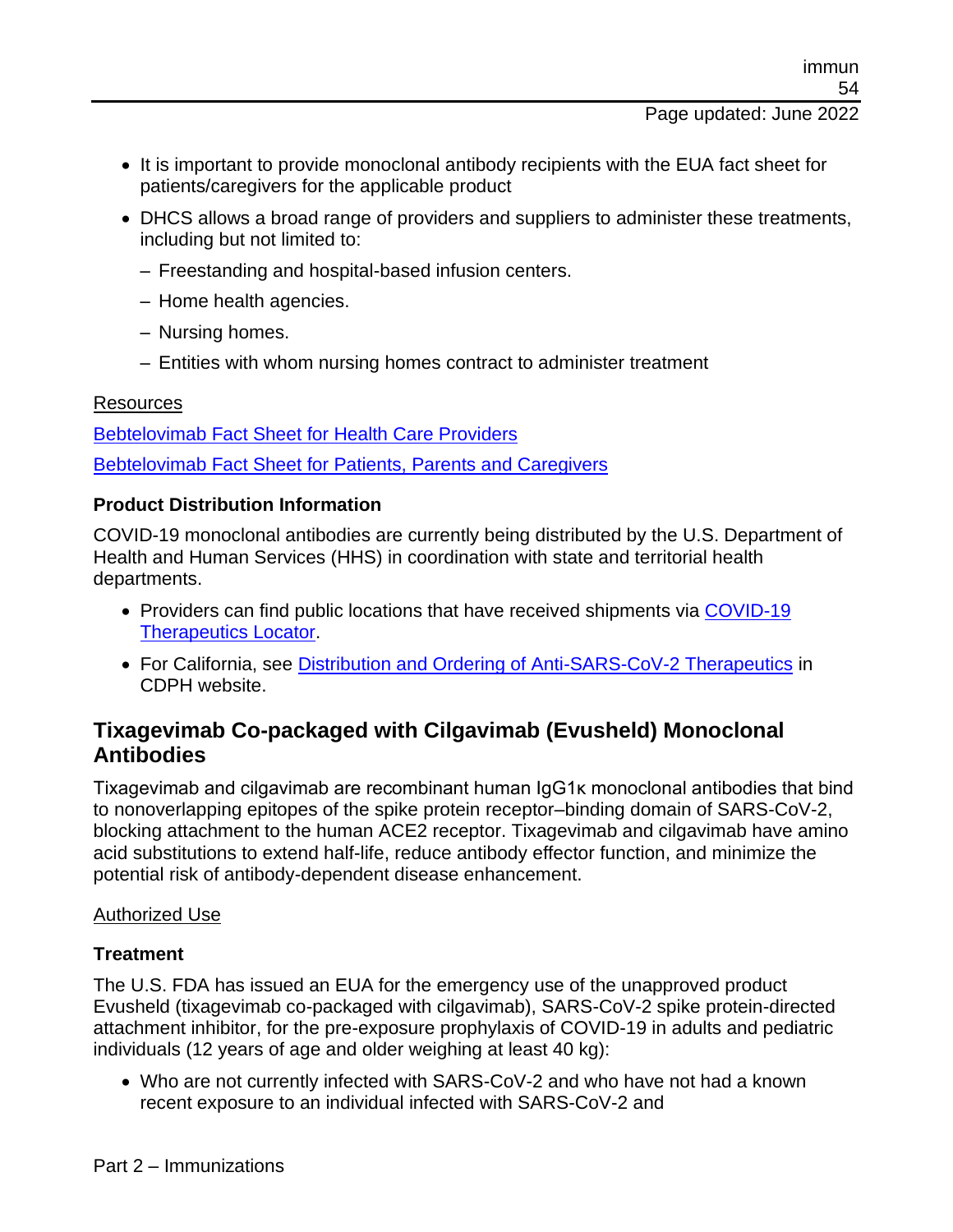- Who have moderate to severe immune compromise due to a medical condition or receipt of immunosuppressive medications or treatments and may not mount an adequate immune response to COVID-19 vaccination or,
- For whom vaccination with any available COVID-19 vaccine, according to the approved or authorized schedule, is not recommended due to a history of severe adverse reaction (e.g., severe allergic reaction) to a COVID-19 vaccine(s) and/or COVID-19 vaccine component(s)

Evusheld is not FDA-approved for any use, including use for pre-exposure prophylaxis of COVID-19.

#### **Medical conditions or treatments that may result in moderate to severe immune compromise and an inadequate immune response to COVID-19 vaccination include but are not limited to:**

- Active treatment for solid tumor and hematologic malignancies
- Receipt of solid-organ transplant and taking immunosuppressive therapy
- Receipt of chimeric antigen receptor (CAR)-T-cell or hematopoietic stem cell transplant (within 2 years of transplantation or taking immunosuppression therapy)
- Moderate or severe primary immunodeficiency (e.g., DiGeorge syndrome, Wiskott-Aldrich syndrome)
- Advanced or untreated HIV infection (people with HIV and CD4 cell counts less than 200/mm3, history of an AIDS-defining illness without immune reconstitution, or clinical manifestations of symptomatic HIV)
- Active treatment with high-dose corticosteroids (i.e., greater than or equal to 20 mg prednisone or equivalent per day when administered for greater than or equal to 2 weeks), alkylating agents, antimetabolites, transplant-related immunosuppressive drugs, cancer chemotherapeutic agents classified as severely immunosuppressive, tumor-necrosis (TNF) blockers, and other biologic agents that are immunosuppressive or immunomodulatory (e.g., B-cell depleting agents)

#### **Limitations of Authorized Use**

- Evusheld is not authorized for use in individuals:
	- For treatment of COVID-19, or
	- For post-exposure prophylaxis of COVID-19 in individuals who have been exposed to someone infected with SARS-CoV-2
- Pre-exposure prophylaxis with Evusheld is not a substitute for vaccination in individuals for whom COVID-19 vaccination is recommended. Individuals for whom COVID-19 vaccination is recommended, including individuals with moderate to severe immune compromise who may derive benefit from COVID-19 vaccination, should receive COVID-19 vaccination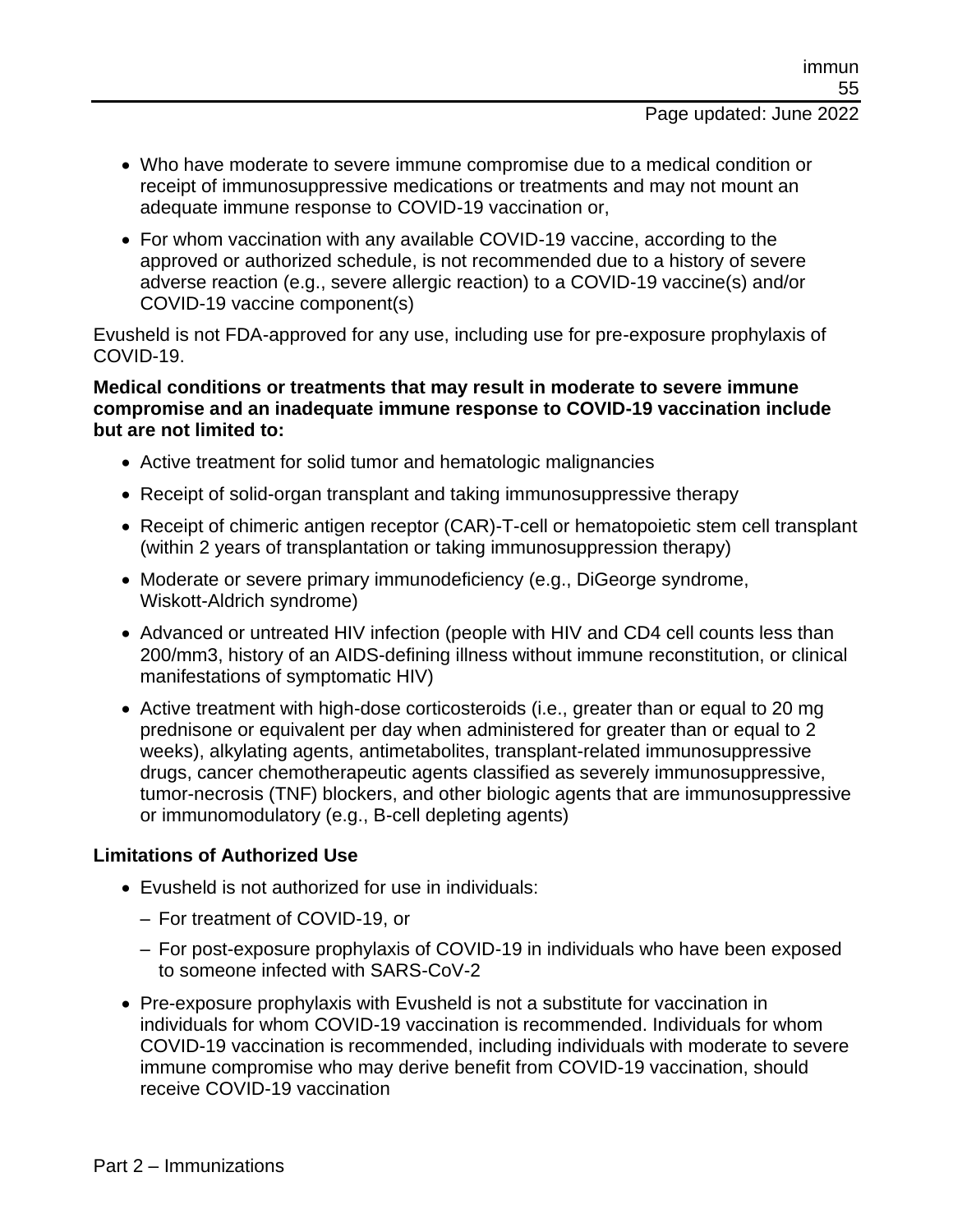• Individuals who have received a COVID-19 vaccine, Evusheld should be administered at least two weeks after vaccination

#### **Dosages and Administration**

#### Initial Dosing

Adults and pediatric individuals (12 years of age and older weighing at least 40 kg): 300 mg of tixagevimab and 300 mg of cilgavimab administered as two separate consecutive intramuscular (IM) injections.

#### Dosing for Individuals Initially Receiving 150 mg of Tixagevimab and 150 mg of Cligavimab

Individuals who have already received the previously authorized dose (150 mg of tixagevimab and 150 mg of cilgavimab) should receive a second Evusheld dose (150 mg of tixagevimab and 150 mg of cilgavimab) as soon as possible. Any subsequent repeat dosing should be timed from the date of the second Evusheld dose.

#### Repeat Dosing

Evusheld has only been studied in single-dose studies. There are no safety and efficacy data available with repeat dosing. Longer term data from the study PROVENT indicated that Evusheld may be effective for pre-exposure prophylaxis for 6 months post-administration for pre-Omicron SARS-CoV-2 variants. However, the neutralization activity of Evusheld against the Omicron subvariants (BA.1, and BA.1.1 [BA.1+R346K]) versus the reference strain decreases 12- to 424-fold, and consequently the duration of protection is not known and is likely reduced. Conversely, the neutralization activity of Evusheld against the Omicron BA.2 subvariant versus the reference strain is minimally impacted.

Because it is unclear which SARS-CoV-2 variant or Omicron subvariant will become dominant in the United States over the next few months, the recommended timing for repeat dosing cannot be provided at this time. The fact sheets will be revised with repeat dosing recommendations in the near future when more data are available to determine the appropriate timing of redosing (for example: a repeat dose with 150 mg of tixagevimab and 150 mg of cilgavimab three months or six months after the prior dose).

#### Administration

- Tixagevimab and cilgavimab must be administered by a qualified healthcare provider
- Administer the two components of Evusheld consecutively
- Administer the IM injections at different injection sites, preferably one in each of the gluteal muscles, one after the other
	- For the 300 mg tixagevimab and 300 mg cilgavimab dose, ensure that the administration sites are appropriate for the volume (3 mL per injection)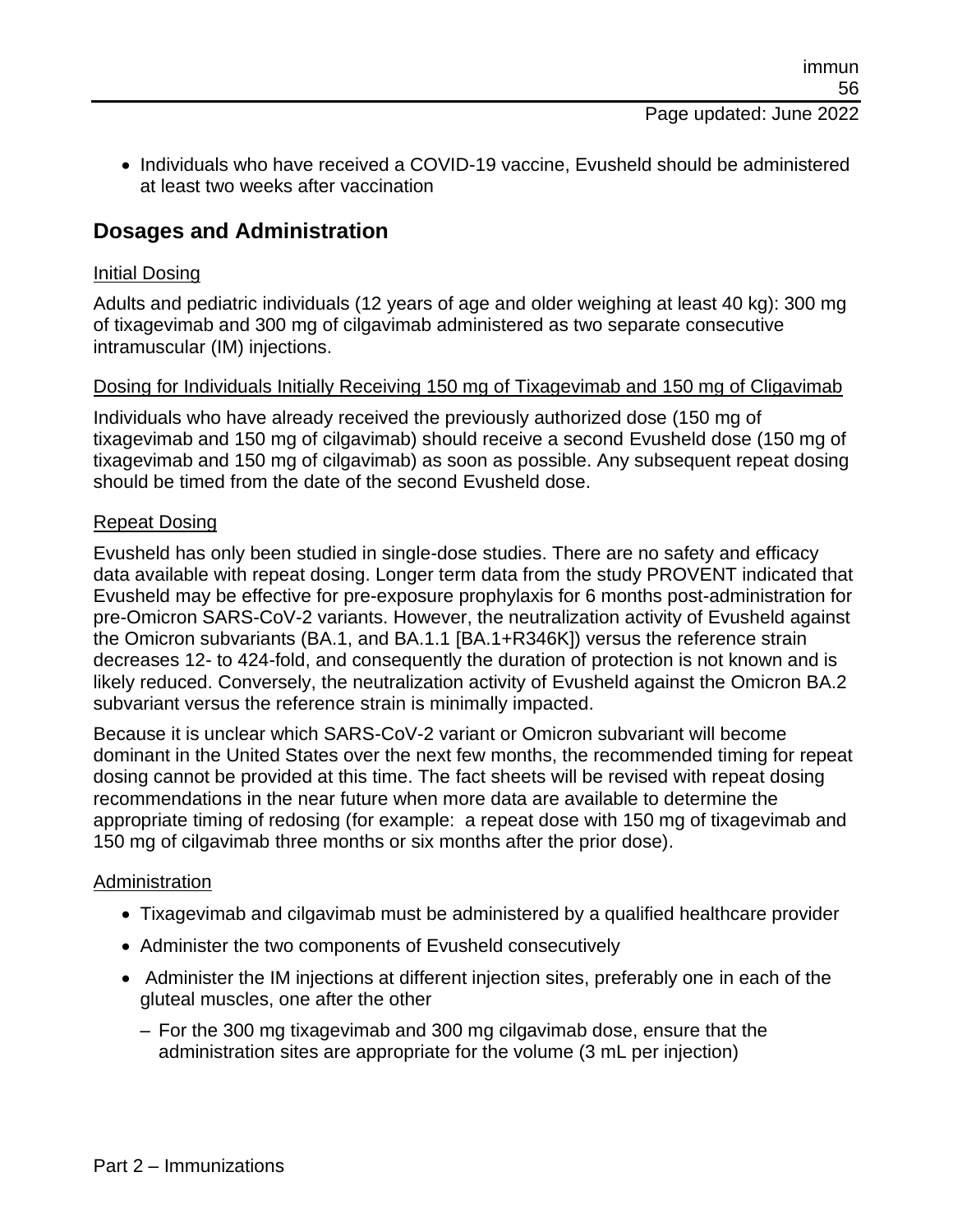For dose preparation, contraindications, warnings and precautions, see the [Fact Sheet for](https://www.fda.gov/media/154701/download)  [Health Care Providers.](https://www.fda.gov/media/154701/download)

#### Patient Monitoring Recommendations

Clinically monitor individuals after injections and observe for at least one hour.

For required reporting for serious adverse events and medication errors for Evusheld administration under EUA, see the [Fact Sheet for Health Care Providers.](https://www.fda.gov/media/154701/download)

## **Age Limits**

Must be 12 years of age or older

## **Billing**

HCPCS Code

- Q0220 (injection, tixagevimab and cilgavimab, for the pre-exposure prophylaxis only, for certain adults and pediatric individuals (12 years of age and older weighing at least 40kg) with no known SARS-CoV-2 exposure, who either have moderate to severely compromised immune systems or for whom vaccination with any available COVID-19 vaccine is not recommended due to a history of severe adverse reaction to a COVID -19 vaccine(s) and/or covid-19 vaccine component(s), 300 mg
- Q0221 (injection, tixagevimab and cilgavimab, for the pre-exposure prophylaxis only, for certain adults and pediatric individuals (12 years of age and older weighing at least 40kg) with no known SARS-CoV-2 exposure, who either have moderate to severely compromised immune systems or for whom vaccination with any available COVID -19 vaccine is not recommended due to a history of severe adverse reaction to a COVID -19 vaccine(s) and/or covid-19 vaccine component(s), 600 mg)

#### Administration Codes

• M0220 (injection, tixagevimab and cilgavimab, for the pre-exposure prophylaxis only, for certain adults and pediatric individuals [12 years of age and older weighing at least 40kg] with no known SARS-CoV-2 exposure, who either have moderate to severely compromised immune systems or for whom vaccination with any available COVID-19 vaccine is not recommended due to a history of severe adverse reaction to a COVID-19 vaccine(s) and/or COVID-19 vaccine component(s), includes injection and post administration monitoring)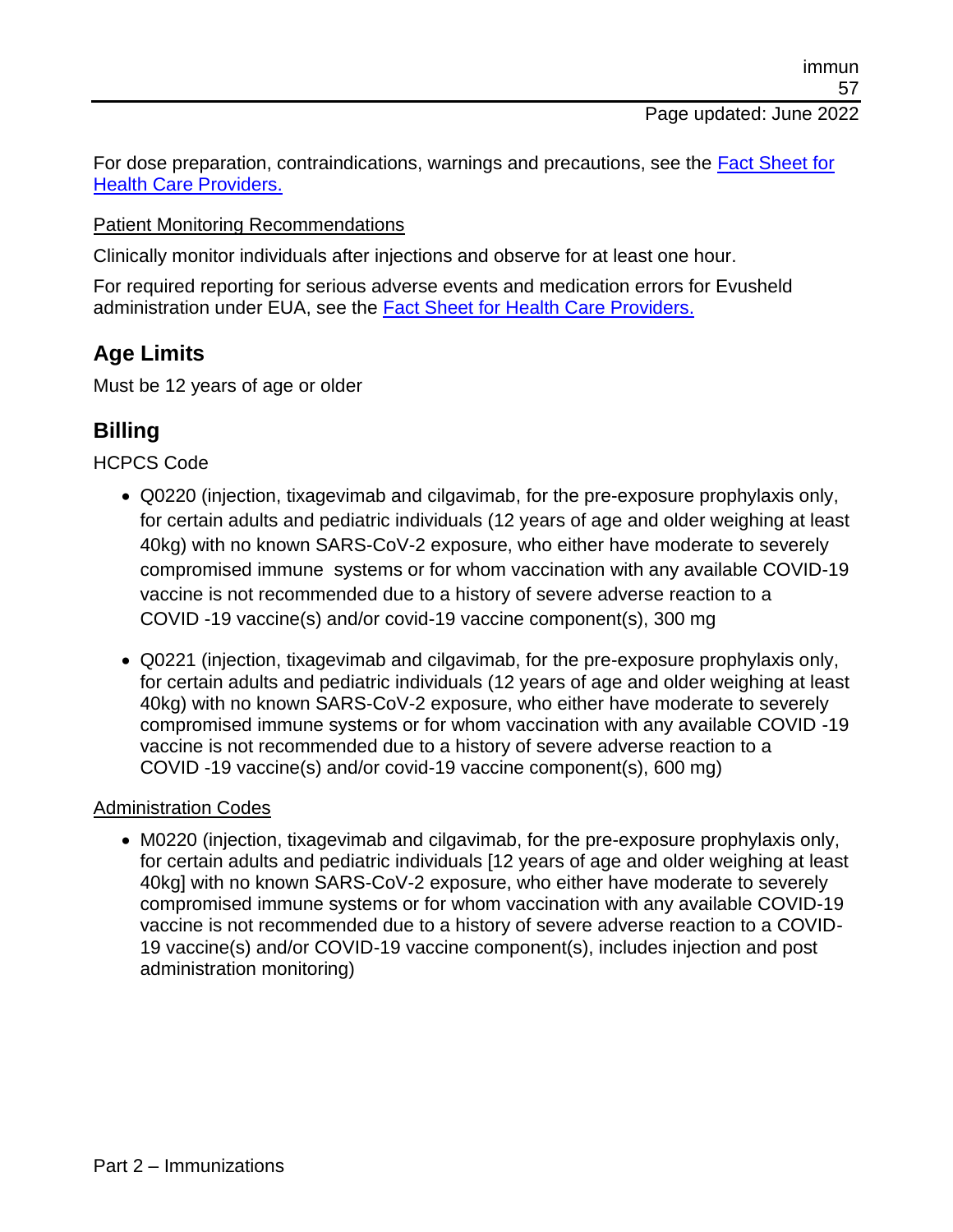• M0221 (injection, tixagevimab and cilgavimab, for the pre-exposure prophylaxis only, for certain adults and pediatric individuals [12 years of age and older weighing at least 40kg] with no SARS-CoV-2 exposure, who either have moderate to severely compromised immune systems or for whom vaccination with any available COVID-19 vaccine is not recommended due to a history of severe adverse reaction to a COVID-19 vaccine(s) and/or COVID-19 vaccine component(s), includes injection and post administration monitoring in the home or residence; this includes a beneficiary's home that has been made provider-based to the hospital during the COVID-19 public health emergency)

#### **Important Billing Instructions**

- DHCS will follow CMS guidelines for the reimbursement of tixagevimab and cilgavimab when administered in accordance with FDA EUA
- Since the initial supply of tixagevimab and cilgavimab is purchased by the federal government and distributed free to providers, providers must not bill codes Q0220 or Q0221 for the cost of Evusheld
- DHCS will provide future guidance for the billing and reimbursement of provider purchased products at the appropriate time
- DHCS will reimburse for the cost of administration (infusion) when billed with administration code M0220 or M0221
- Providers must maintain appropriate medical documentation that supports the medical necessity of the service, including documentation that supports that the terms of the EUAs are met. The documentation should also include the name of the provider who ordered or made the decision to administer the infusion
- It is important to provide monoclonal antibody recipients with the EUA fact sheet for patients/caregivers for the applicable product
- DHCS allows a broad range of providers and suppliers to administer these treatments, including but not limited to:
	- Freestanding and hospital-based infusion centers
	- Home health agencies
	- Nursing homes
	- Entities with whom nursing homes contract to administer treatment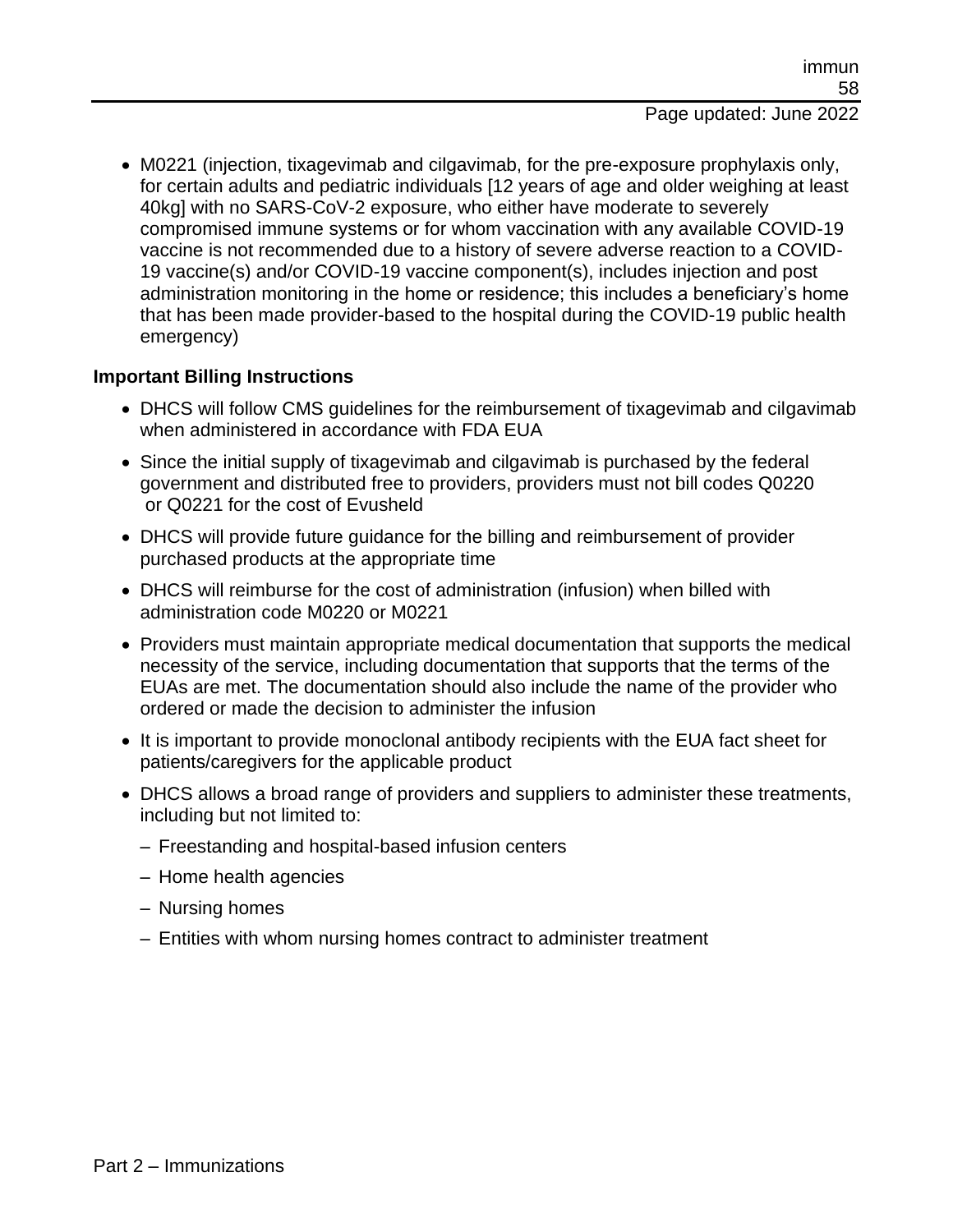#### Resources

- [Fact Sheet for Health Care Providers](https://www.fda.gov/media/154701/download)
- [Fact Sheet for Patients, Parents and Caregivers](https://www.fda.gov/media/154702/download)

#### Product Distribution Information

COVID-19 monoclonal antibodies are currently being distributed by the U.S. Department of Health and Human Services (HHS) in coordination with state and territorial health departments

- Providers can find public locations that have received shipments via COVID-19 [Therapeutics Locator](https://covid-19-therapeutics-locator-dhhs.hub.arcgis.com/) (arcgis.com)
- For California, see [Distribution and Ordering of Anti-SARS-CoV-2 Therapeutics](https://www.cdph.ca.gov/Programs/CID/DCDC/Pages/COVID-19/COVID-19-Treatments-Distribution-and-Ordering.aspx) on the CDPH website

# **COVID-19 Convalescent Plasma**

COVID-19 convalescent plasma is human plasma collected by the U.S. Food and Drug Administration (FDA) registered or licensed blood establishments from individuals whose plasma contains high titers of anti-SARS-CoV-2 antibodies, and who meet all donor eligibility requirements (21 CFR 630.10 and 21 CFR 630.15) and qualifications. Convalescent plasma is qualified and labeled as having high titer anti-SARS-CoV-2 antibodies based on testing accepted by FDA under an Emergency Use Authorization (EUA). Qualification of COVID-19 convalescent plasma as high titer is based on serologic correlates of neutralizing activity, i.e., the ability of the donor antibodies to block infection by reference strains of the SARS-CoV-2 virus in laboratory tests.

**Note**: Policy for COVID-19 convalescent plasma (HCPCS code C9507 is located in the *Blood and Blood Derivatives* section of the provider manual